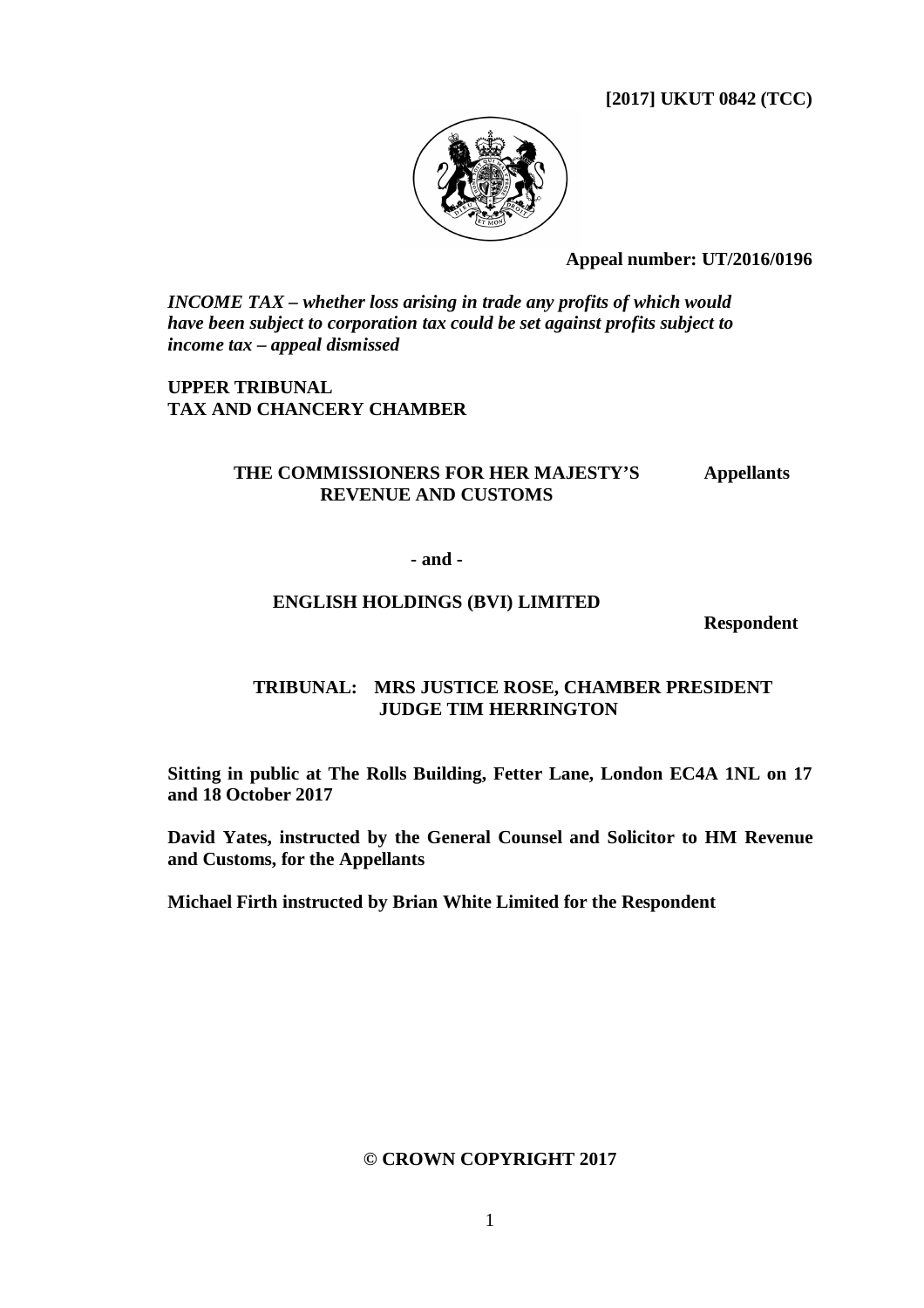#### DECISION

1. This is an appeal brought by the Appellants, HMRC, against the decision of the 5 First-tier Tribunal (Judge Mosedale) dated 20 June 2016 ([2016] UKFTT 0436 (TC)). In that decision Judge Mosedale allowed the appeal of the Respondent ('English Holdings') against a closure notice that had refused English Holdings' claim for loss relief under section 64 of the Income Tax Act 2007. The appeal raises an issue about the interrelation of corporation tax and income tax in respect of a non-UK resident 10 company where part of the company's business falls within the corporation tax regime and part of its business falls within the income tax regime. Judge Mosedale gave permission to appeal in a decision dated 6 September 2016.

2. The facts are as set out in the FTT's judgment and were not in dispute.

(1) English Holdings is a company registered in the British Virgin Islands 15 and is not resident in the UK.

(2) At the relevant time, it had a permanent establishment ('PE') in the UK through which it carried on the activity of trading in land situated in the United Kingdom ('the PE trade'). If it had made profits on the PE trade, English Holdings would have been chargeable to corporation tax on those 20 profits. In the year to 31 March 2011, the PE trade made a loss of over  $\text{\textsterling}2$ million.

(3) In addition to that trade, English Holdings owned a number of investment properties in the UK on which it earned rental income ('the letting business'). This letting business was not carried out through a PE 25 and so any profits were chargeable to income tax. In the tax year ended 5 April 2010 the letting business made profits of over £1 million which HMRC consider resulted in an income tax liability of just over £200,000.

3. The issue in this appeal is the apparently straightforward one of whether English Holdings is able to set off the loss incurred in the PE trade against the profits arising 30 from the letting business with the effect of cancelling the income tax that would otherwise be charged on the letting business profits. English Holdings say that there is no reason why they should not be able to do so and Judge Mosedale agreed. HMRC argue that it is clear from the relevant legislation that the corporation tax and income tax regimes are intended to be separate so that losses incurred under one 35 regime cannot be used to offset profits subject to the other.

# **The relevant statutory provisions**

4. The provisions governing the imposition of the charge to corporation tax and the charge to income tax are spread over a number of different statutes. For income tax, the main statute is the Income Tax Act 2007 ('ITA 2007'). Section 1 ITA 2007 40 helpfully sets out an overview of the Income Tax Acts. For our purposes, these are the Income Tax (Earnings and Pensions) Act 2003 ('ITEPA') which deals with, amongst other things, the taxation of employment income; the Income Tax (Trading and Other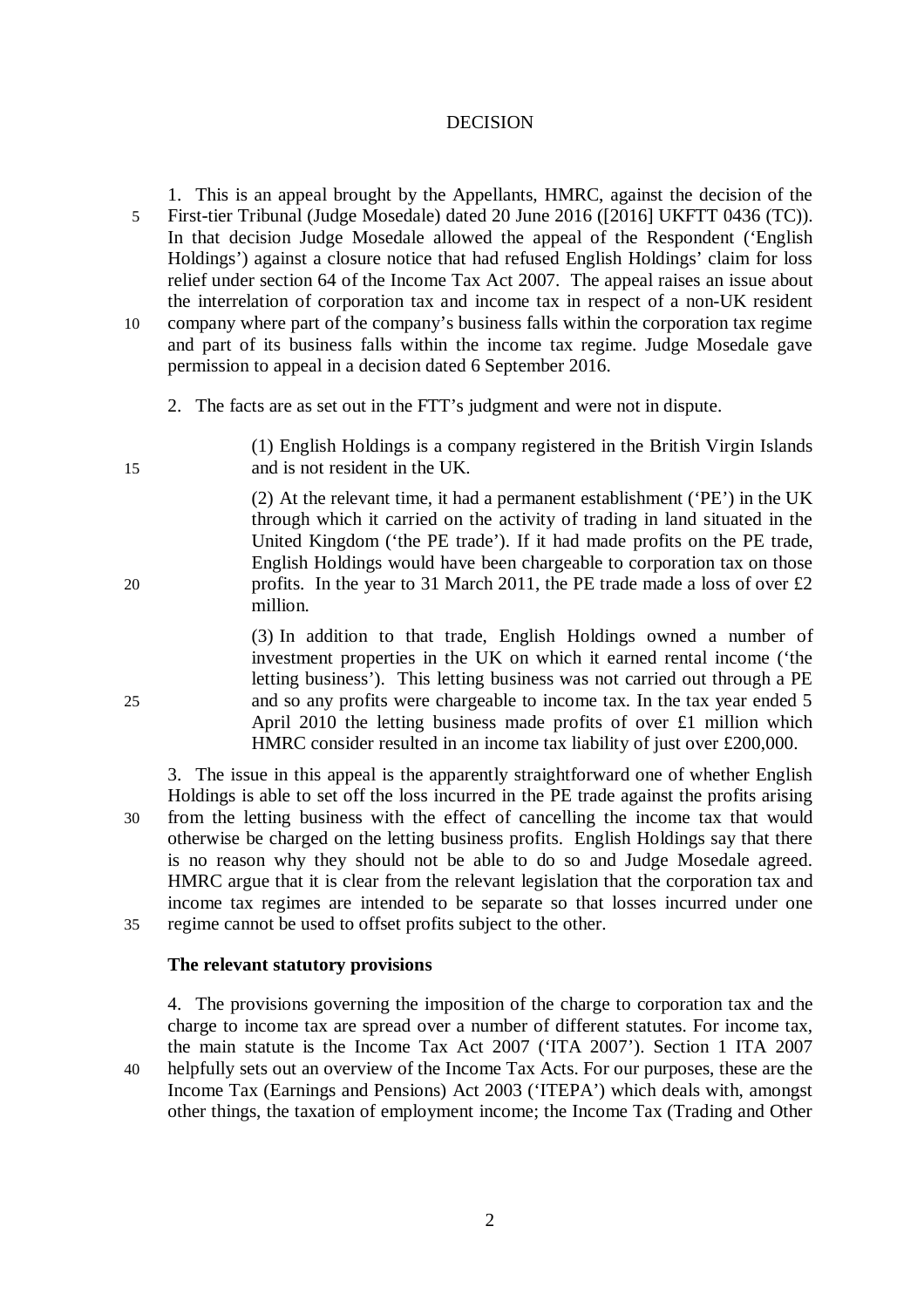Income) Act 2005 ('ITTOIA') which deals with the taxation of trading income and property income; and the ITA 2007 itself which deals largely with the mechanics of the imposition of the charge.

5. For corporation tax, there are two main statutes, the Corporation Tax Act 2009 5 ('CTA 2009') and the Corporation Tax Act 2010 ('CTA 2010'). The CTA 2009 contains basic provisions including the imposition of the charge to corporation tax on the income and chargeable gains of companies, referred to collectively as "profits". The CTA 2010 deals with the calculation of the corporation tax charge chargeable on a company's profits, in particular the rates at which corporation tax is charged and 10 how to ascertain the amount of profits to which the rates of tax are applied. It also makes provision for relief for trade losses and for losses from property businesses.

6. As a matter of general principle the corporation tax and income tax regimes are separate. The separation is effected by section 3 CTA 2009. Section 3 is heralded by section 1(1)(b) CTA 2009 which provides that sections 3 and 4 CTA 2009 deal with 15 "the exclusion of income and chargeable gains subject to corporation tax from income tax and capital gains tax". Section 3 CTA 2009 itself provides:

## "**3 Exclusion of charge to income tax**

(1) The provisions of the Income Tax Acts relating to the charge to income tax do not apply to income of a company if –

20

25

(a) The company is UK resident; or

(b) The company is not UK resident and the income is within its chargeable profits as defined by section 19."

7. Section 4 CTA 2009 makes similar provision in respect of capital gains tax.

8. The treatment of non-UK resident companies so far as corporation tax is concerned is dealt with further in section 5 CTA 2009 which specifies the territorial scope of the charge. This provides:

| 30 | "5 Territorial Scope of charge<br>(1) A UK resident company is chargeable to corporation tax on all<br>its profits wherever arising.                                                                                                                                                                               |
|----|--------------------------------------------------------------------------------------------------------------------------------------------------------------------------------------------------------------------------------------------------------------------------------------------------------------------|
| 35 | (2) A non-UK resident company is within the charge to<br>corporation tax only if it carries on a trade in the UK through a<br>permanent establishment in the UK.                                                                                                                                                   |
| 40 | (3) A non-UK resident company which carries on a trade in the<br>UK through a permanent establishment in the UK is chargeable to<br>corporation tax on all its profits wherever arising that are<br>chargeable profits as defined in section 19 (profits attributable to<br>its permanent establishment in the UK) |

3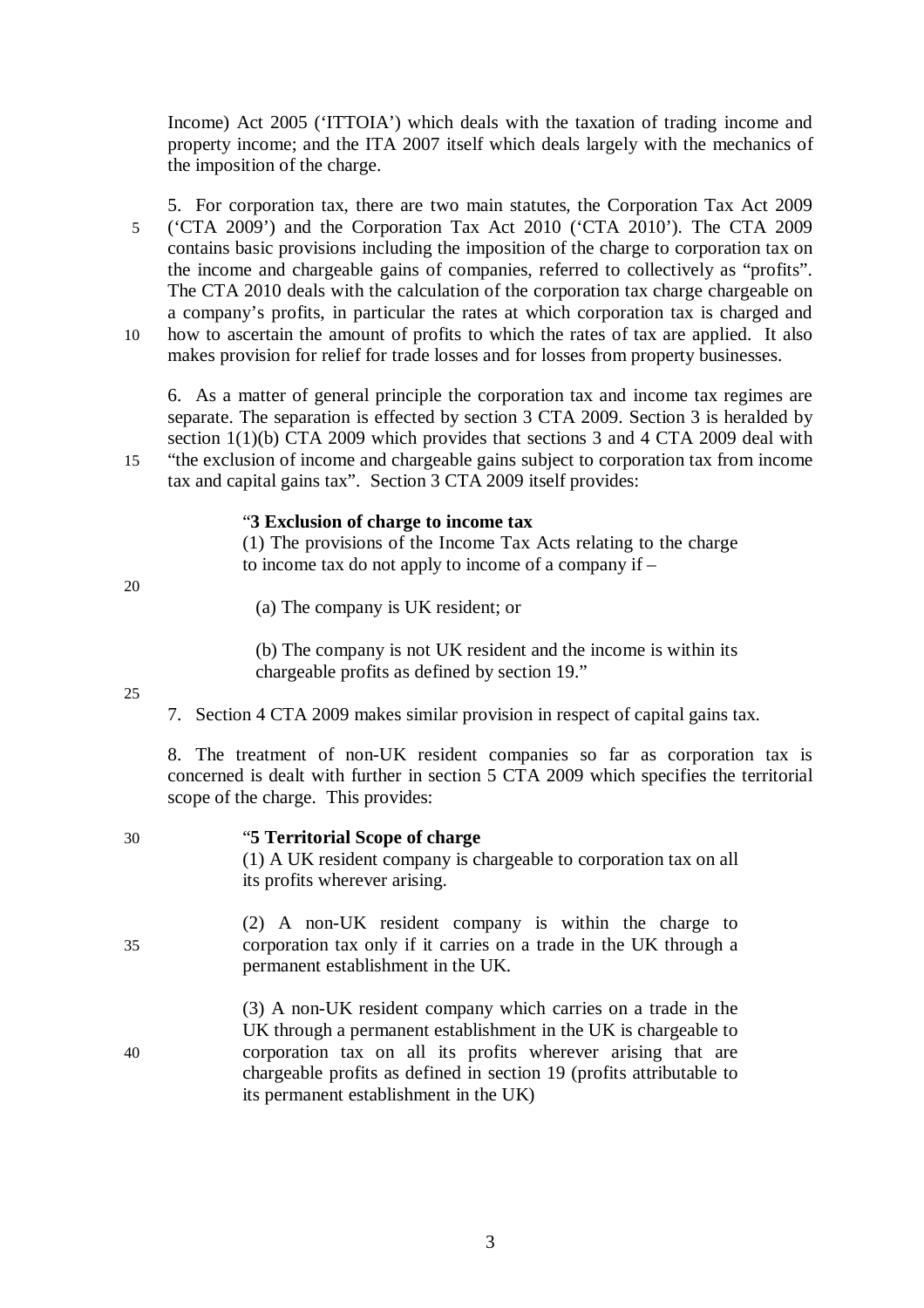(4) Subsections (1) and (3) are subject to any exceptions provided for by the Corporation Tax Acts."

9. Detailed provisions for when a company is treated as resident in the United 5 Kingdom are set out in Chapter 3 of Part 2 of the CTA 2009.

10. Both sections 3 and 5 CTA 2009 refer forward to section 19 CTA 2009 as the section which specifies which of a non-UK resident company's profits are chargeable to corporation tax when the non-UK resident company carries on a trade in the United Kingdom through a permanent establishment here. Section 19 CTA 2009 provides:

|    | Kingdom through a permanent establishment here. Section 19 CTA 2009 provides:                                                                                     |
|----|-------------------------------------------------------------------------------------------------------------------------------------------------------------------|
| 10 | "19 Chargeable profits"                                                                                                                                           |
| 15 | (1) This section applies if a non-UK resident company carries on<br>a trade in the United Kingdom through a permanent establishment<br>in the United Kingdom.     |
|    | (2) The company's chargeable profits are its profits that are $-$                                                                                                 |
|    | (a) of a type mentioned in subsection $(3)$ , and                                                                                                                 |
| 20 | (b) attributable to the permanent establishment in accordance<br>with sections 20 to 32.                                                                          |
|    | (3) The types of profits referred to in subsection $(2)(a)$ are –                                                                                                 |
| 25 | (a) trading income arising directly or indirectly through or from<br>the establishment,                                                                           |
| 30 | (b) income from property or rights used by, or held by or for,<br>the establishment and                                                                           |
|    | (c) chargeable gains falling within section 10B of TCGA 1992<br>(non-resident company with United Kingdom permanent<br>$estabilishment) -$                        |
| 35 | (i) as a result of assets being used in or for the purposes of<br>the trade carried on by the company through the<br>establishment, or                            |
| 40 | (ii) as a result of assets being used or held for the purposes<br>of the establishment or being acquired for use by or for the<br>purposes of the establishment." |
|    |                                                                                                                                                                   |

11. Sections 20 to 32 CTA 2009 then set out detailed rules for the purpose of determining the amount of profits of a non-UK resident company that are 45 "attributable" to a permanent establishment in the UK for the purpose of section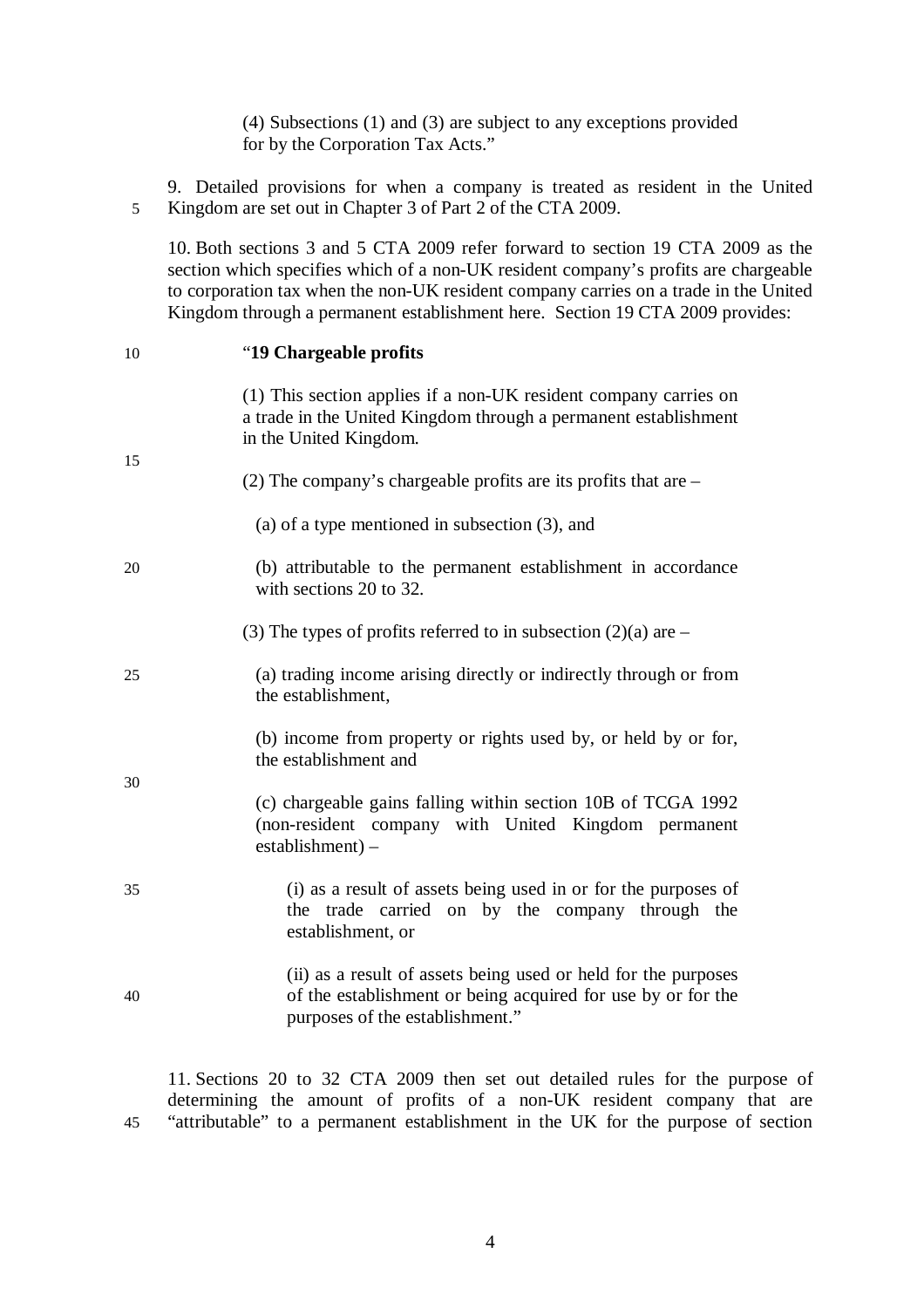19(2)(b) CTA 2009. These provisions rely on the "separate enterprise principle" described in section 21, broadly that the profits of the non-UK resident company attributable to the permanent establishment are those that the establishment would have made if it were a distinct and separate enterprise.

- 5 12. Section 8 CTA 2009 provides for how corporation tax is charged and assessed, namely by reference to accounting periods. The provision imposing the charge to corporation tax on trading income is section 35 CTA 2009. This provides that the charge to corporation tax on income applies to the profits of the trade. Chapter 3 in Part 3 of CTA 2009 sets out the basic rules for the calculation of trade profits. Section
- 10 46(1) CTA 2009 provides that the profits of a trade must be calculated in accordance with generally accepted accounting practice subject to any adjustment required or authorised by law in calculating profits for corporation tax purposes. Section 47 CTA 2009 then provides:

## "**47 Losses calculated on the same basis as profits**

15 (1) The same rules apply for corporation tax purposes in calculating losses of the trade as apply in calculating profits.

(2) This is subject to any express provision to the contrary."

13. The treatment of losses for corporation tax purposes is dealt with in CTA 2010. Loss relief is covered by Part 4 of that Act. Section 36 CTA 2010 introduces Chapter 20 2 as the Chapter which provides relief against a company's total profits of an accounting period for a loss made by the company in a trade in that or a subsequent accounting period. Section 36(3) CTA 2010 provides:

"36(3) In this Chapter references to a company carrying on a trade are references to the company carrying on the trade so as to be 25 within the charge to corporation tax in relation to the trade."

14. Section 37 CTA 2010 provides for relief of trade losses against total profits. It applies if, in an accounting period, a company carrying on a trade makes a loss in the trade. The company may make a claim for relief for the loss by deducting the loss from the company's total profits of the accounting period in which the loss is made.

- 30 If the company's claim so requires, the loss can also be set off against profits in previous accounting periods so far as they fall wholly or partly within the period of 12 months ending immediately before the loss-making period begins. There are some restrictions on the ability of the company to claim loss relief under section 37 CTA 2010. For example, the company may not make a claim if during the loss-making 35 period it carried on the trade wholly outside the United Kingdom: see section 37(5)
- CTA 2010. The company's claim must generally be made within two years after the end of the loss-making period: see section 37(7) CTA 2010.

15. As is apparent from these provisions, the trade loss suffered by the company can be set against the profits of the company earned by a different trade carried on by the 40 same company in the same accounting period, as they form part of the company's "total profits". Trade losses can also be carried forward to future years if the loss has not in whole or in part been relieved by a claim under section 37: see section 45 CTA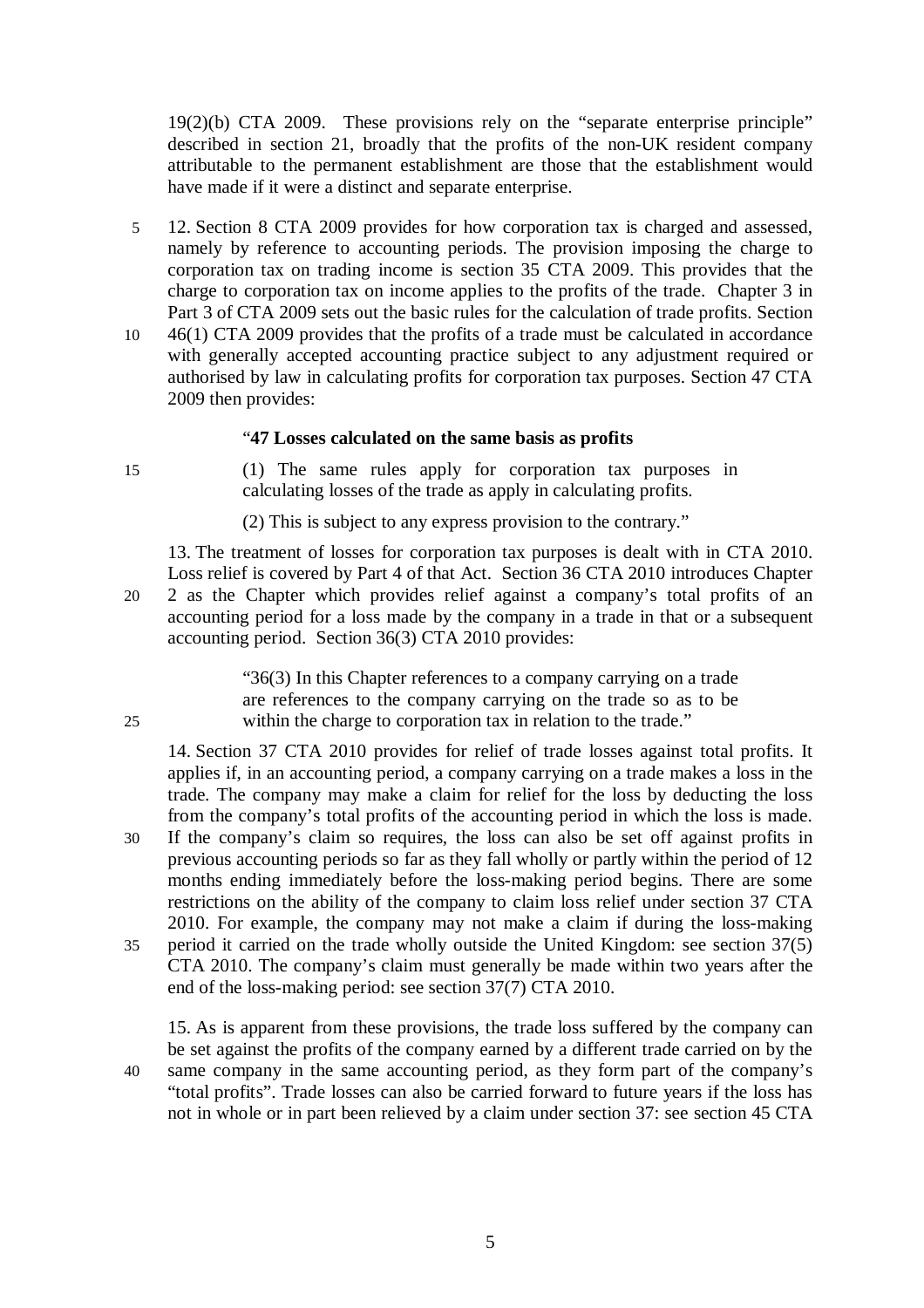2010. The unrelieved loss is carried forward to subsequent accounting periods so long as the company continues to carry on the trade. However, the carrying forward of the trade loss relief is limited to reducing future profits of the previously loss-making trade. Section 45(5) provides that references to the profits of a trade are references to 5 profits of the trade chargeable to corporation tax.

16. Corporation tax losses can be used in other ways as well. For example, they can be surrendered under Chapter 2 of Part 5 of the CTA 2010 so that the loss can be used by another company in the same corporate group to set against that other company's profits.

- 10 17. The charge to income tax on trading income is dealt with in Part 2 of ITTOIA. Section 3 ITTOIA, giving an overview of Part 2, provides in subsection (4) that the charges under that Part apply to non-UK residents as well as UK residents but this is subject to later sections which provide that charges on non-UK residents apply only to their UK income.
- 15 18. The main charging provision for income tax on trading profits is section 5 ITTOIA which provides that income tax is charged on the profits of a trade, profession or vocation. According to section 6 ITTOIA, profits of a trade arising to a UK resident are chargeable to tax wherever the trade is carried on. However, profits of the trade arising to a non-UK resident are chargeable to income tax only if they
- 20 arise from a trade carried on wholly or partly in the United Kingdom. Section 268 ITTOIA provides that income tax is charged on the profits of a property business. The territorial scope of that charge to income tax is set out in section 269 ITTOIA. Again, a UK resident is subject to income tax on the profits of an overseas property business but a non-UK resident is only chargeable to income tax on the profits of a UK-based 25 property business.

19. Section 7 ITTOIA provides that income tax is charged under Chapter 2 of Part 2 of ITTOIA on the profits of a tax year, which are the profits of the "basis period" for the tax year. Rules identifying the basis period for a tax year are set out in Chapter 15 of Part 2 of ITTOIA.

- 30 20. Section 18 ITTOIA applies if a company starts or ceases to be within the charge to income tax under Chapter 2 in respect of a trade. The company is treated for the purposes of Part 2 of ITTOIA as starting to carry on the trade when it starts to be within the charge to income tax and it is treated as permanently ceasing to carry on the trade when it ceases to be within the charge.
- 35 21. ITTOIA also deals with how the profits of a trade must be calculated. Thus, section 25 ITTOIA provides that the profits of the trade must be calculated in accordance with generally accepted accounting practice, subject to any adjustment required or authorised by law in calculating profits for income tax purposes. Section 26 ITTOIA provides that the same rules apply for income tax purposes in calculating
- 40 losses of the trade as apply in calculating profits, subject to any express provision to the contrary.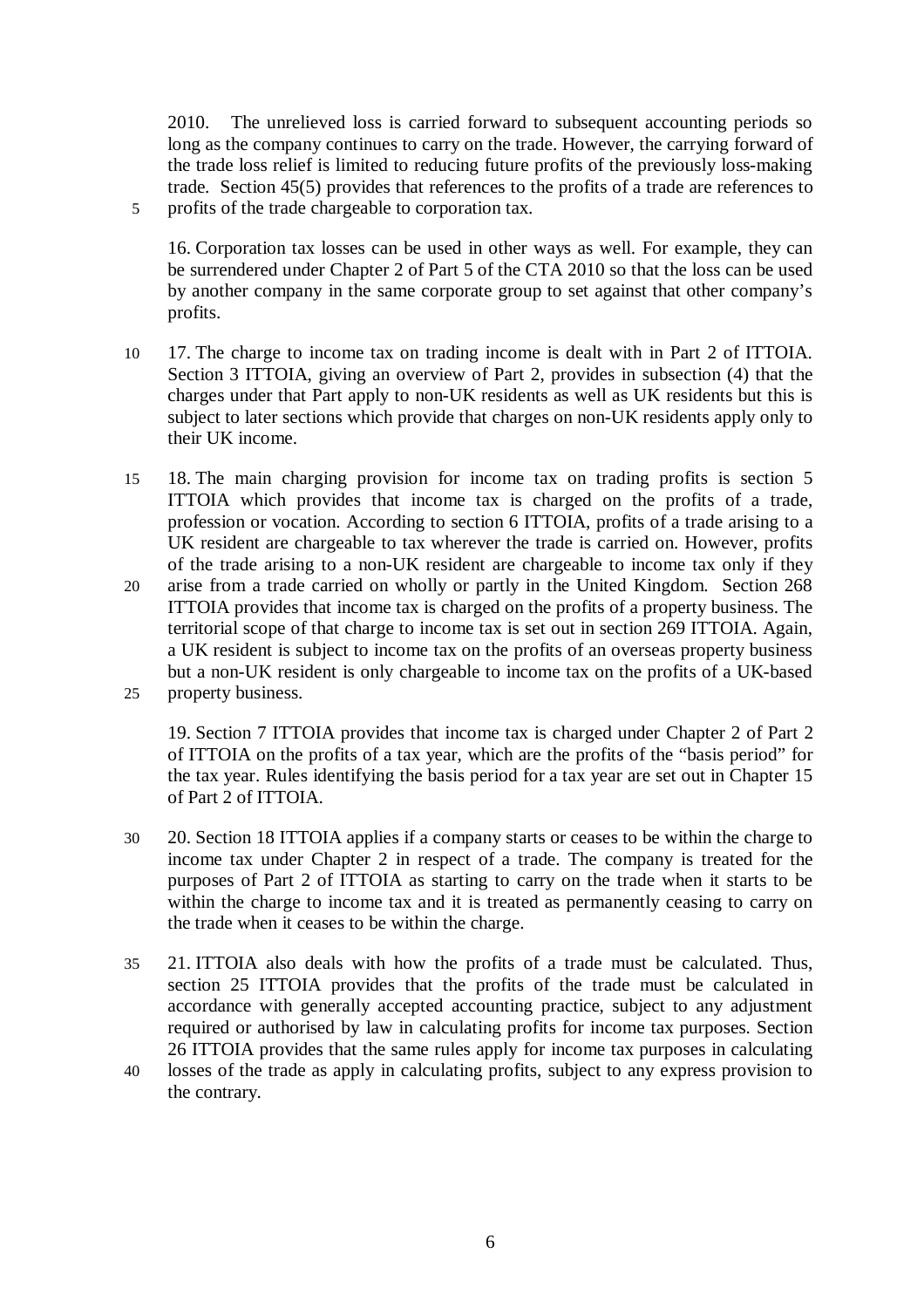22. The ITA 2007 deals with a large number of specific points about the charge to income tax. Section 5 ITA 2007 records the exclusion from the charge to income tax in relation to certain income of the company. It provides:

#### "**5 Income tax and companies**

5 Section 3 of CTA 2009 disapplies the provisions of the Income Tax Acts relating to the charge to income tax in relation to income of a company…if-

(a) the company is UK resident; or

(b) the company is non-UK resident and the income is within its 10 chargeable profits as defined by section 19 of that Act (profits attributable to its permanent establishment in the United Kingdom)."

23. Loss relief for income tax is covered by Part 4 of ITA 2007. The overview of Part 4 is provided in section 59 ITA 2007:

#### 15 "**59 Overview of Part**

(1) This Part provides for income tax relief for –

- (a) losses in a trade, profession or vocation (and certain postcessation payments and events) (see Chapters 2 and 3)
- (b) losses in a UK property business or overseas property 20 business (and, in the case of a UK property business, certain post-cessation payments and events) (see Chapter 4)
	- (c) losses in an employment or office (see Chapter 5)
	- (d) losses on a disposal of certain shares (see Chapter 6), and
	- (e) losses in certain miscellaneous transactions (see Chapter 7)
- 25 (2) This Part needs to be read with Chapter 3 of Part 2 (calculation of income tax liability)
	- (3) For rules about the calculation of losses for the purposes of this Part, see-
- (a) section 2 of ITTOIA 2005 (losses of a trade, profession or 30 vocation calculated on same basis as profits),
	- (b) section 272 of ITTOIA 2005 (which applies section 26 of that Act, so that losses of a UK property business or overseas property business are calculated on the same basis as profits),
- (c) section 11 of ITEPA 2003 (calculation of "net taxable 35 earnings"), and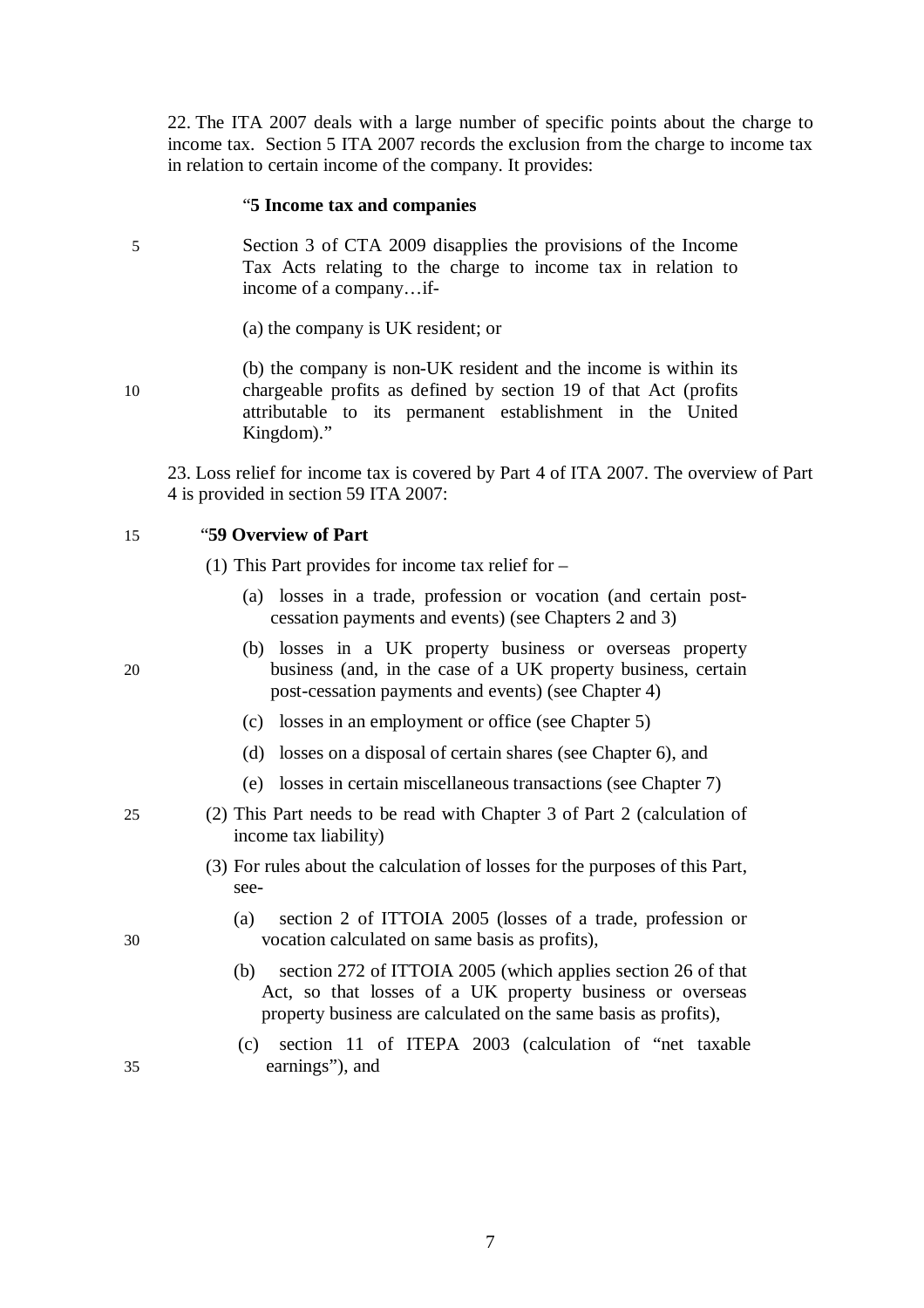(d) section 872 of ITTOIA 2005 (losses from miscellaneous transactions calculated on same basis as miscellaneous income)."

24. Chapter 2 of ITA 2007 provides for relief for trade losses. Section 60 ITA 2007 5 gives an overview of the Chapter. Section 60(4) ITA 2007 defines "sideways relief" as including trade loss relief against general income. Where a trade is carried on by a person otherwise than as a partner in a firm, any reference to the person making a loss in the trade in a tax year is to the person making a loss in the trade in the basis period for the tax year.

10 25. Section 63 ITA 2007 ensures that there is no double counting of losses:

## "**63 Prohibition against double counting**

If relief is given under any provision of this Chapter for a loss or part of a loss, relief is not to be given for –

(a) the same loss, or

15 (b) the same part of the loss,

under any other provision of this Chapter or of the Income Tax Acts."

26. Section 64 ITA 2007 is the key provision on which English Holdings rely. Under the heading "*Trade loss relief against general income*" it states:

# 20 "**64 Deduction of losses from general income**

(1) A person may make a claim for trade loss relief against general income if the person –

(a) carries on a trade in a tax year, and

(b) makes a loss in the trade in the tax year ('the loss making 25 year')."

27. Other subsections of section 64 ITA 2007 deal with in which years the loss can be used to gain relief and cross refer to other sections containing other provisions about loss relief. Thus, where a person has two trades which are within the charge to income tax there is no doubt that the person can set a loss made in one trade against general 30 income from other sources subject to various restrictions, for example for trades which are not run on a commercial basis or if the trade is hobby farming or market gardening.

# **The issues in the appeal**

28. It was common ground that English Holdings' PE trade is within the charge to 35 corporation tax by reason of section 5(2) CTA 2009. That means that because of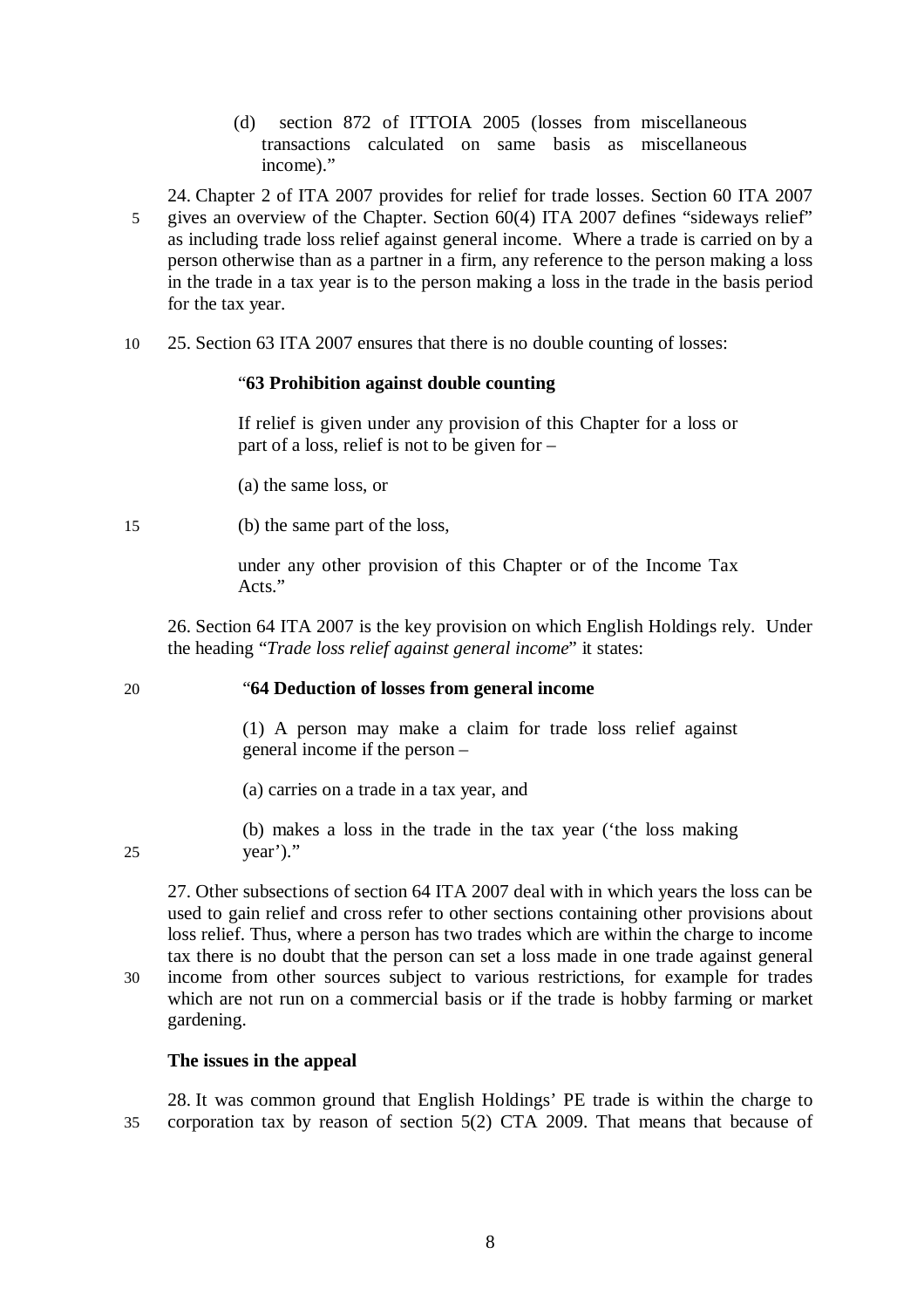section 5(3) CTA 2009 it is chargeable to corporation tax on all its profits wherever arising that are chargeable profits as defined in section 19 CTA 2009 as being attributable to that permanent establishment. The profits of the letting business are chargeable to income tax pursuant to section 268 and 269 ITTOIA because it is a 5 property business carried on in the UK otherwise than through a permanent establishment and so chargeable to income tax even though English Holdings is a non-UK resident.

- 29. We should say at the outset that this case was not presented by HMRC as a tax avoidance case. Mr Yates, appearing for HMRC, referred to the fact that at the 10 relevant time, income tax rates were slightly lower than corporation tax rates, so that there was an advantage to English Holdings in not carrying on the letting business through the permanent establishment and placing it within the income tax regime. But it is not suggested that this was some deliberate choice on English Holdings' part designed to minimise tax in an artificial way.
- 15 30. The first issue that arises in this case is whether section 64 ITA 2007 allows English Holdings to make a claim for trade loss relief against the general income coming from the letting business by offsetting the loss made in the PE trade. HMRC contend that section 3 CTA 2009 has the broad effect of separating the corporation tax regime from the income tax regime so that where a trade is within the corporation tax
- 20 regime then its profits and losses are dealt with exclusively under the corporation tax regime and cannot fall within the income tax regime either for the purpose of being taxed as income if the trade makes a profit or for the purpose of claiming loss relief if the trade makes a loss. HMRC argue therefore that the extent to which a loss arising from a trade which is within the charge to corporation tax can be offset against
- 25 income is limited to the uses expressly allowed by the Corporation Tax Acts. English Holdings say that there is no reason either in the wording of the statute or as a matter of policy or common sense why they should not be able to set off the PE trade loss against the letting business profit. They contend that the effect of section 3 CTA 2009 is narrow because its effect is limited to preventing the profits arising from a trade
- 30 which fall to be taxed under the corporation tax regime from also being treated as income under the income tax regime. The section has no effect on the application of the provisions in the Income Tax Acts concerning losses.

31. English Holdings have a further line of argument if we find against them on the statutory construction point. If HMRC are correct and the legislation does prevent 35 English Holdings from setting off the loss from the PE trade against the income from letting business, then that is only because English Holdings are non-UK resident. If English Holdings were UK resident then the letting business would be taxed under the corporation tax regime because a UK resident company is chargeable to corporation tax on all its profits wherever arising: see section 5(1) CTA 2009. This 40 disadvantageous treatment amounts to a restriction on the free movement of capital contrary to Article 63 of the Treaty on the Functioning of the European Union ('TFEU'). English Holdings submit that the restriction must therefore be disapplied so as to allow them to deduct the loss from the PE trade against the rental business profits. HMRC rely on various arguments to counter English Holdings' claim to any 45 EU based right to set the restriction aside.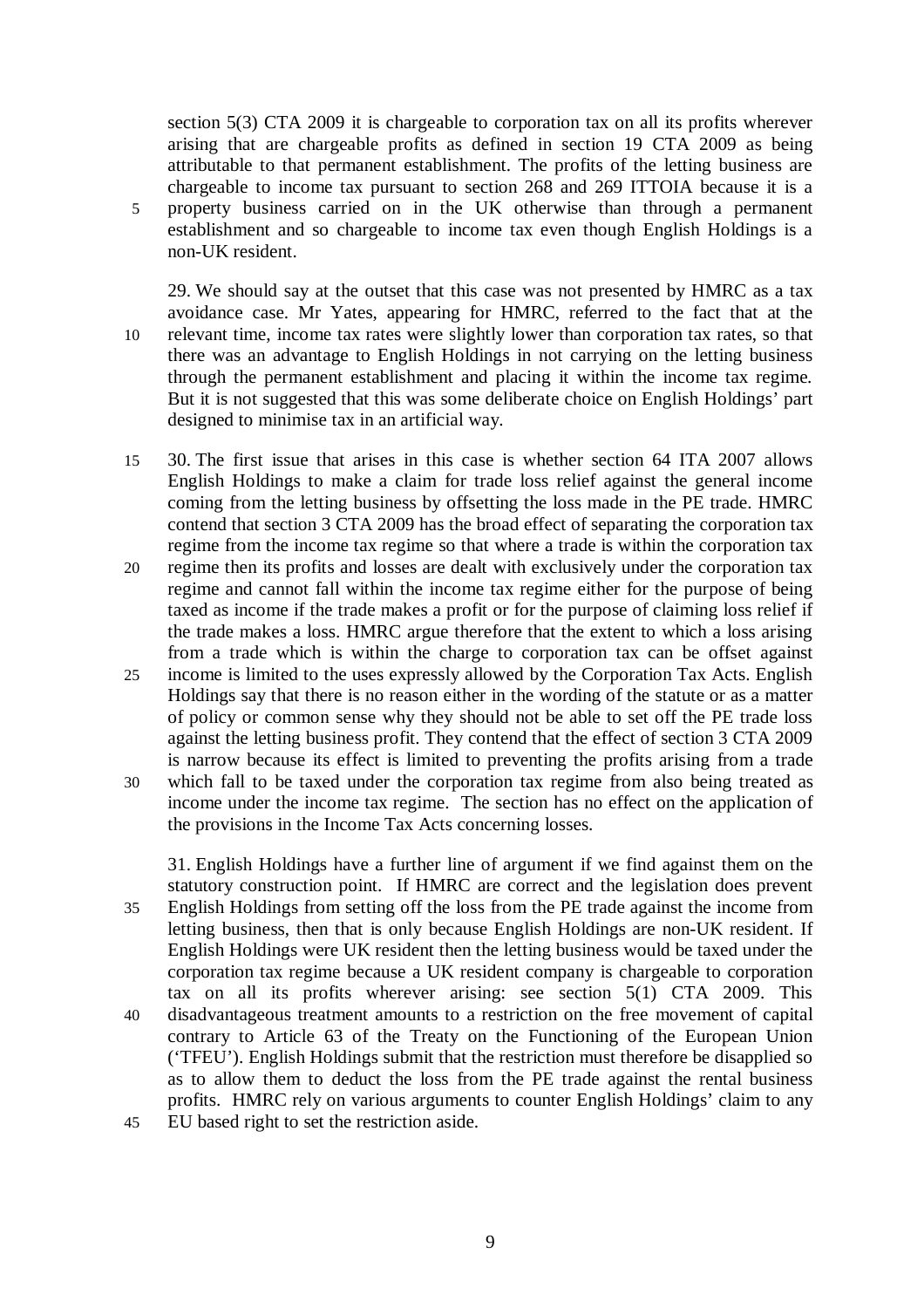## **The FTT's decision**

32. Judge Mosedale identified the principal issue between the parties as whether section 3 CTA 2009 should be construed as only disapplying those provisions of the Income Tax Acts which relate to the imposition of the charge to income tax on profits 5 or whether it disapplies all the provisions relating to the application of the income tax regime, including those provisions relating to losses. She held that the natural meaning of the words was more limited in scope than HMRC submitted and affected only those provisions of the Income Tax Acts which dealt with the taxation of income, not those that dealt with the treatment of losses. In English Holdings' case, 10 there was no such income because the PE trade had made a loss. She therefore held at paragraph 20 of the decision that a literal reading of section 64 ITA 2007 meant that English Holdings would succeed and that in theory a taxpayer could set off against its general income a loss incurred in a trade which, if profitable, would have been subject to corporation tax.

- 15 33. Judge Mosedale then rejected the submission that it was impossible to calculate the trade loss because various key provisions which needed to be applied in order to carry out that calculation were disapplied by section 3 CTA 2009. We consider the arguments put to her in more detail below.
- 34. Judge Mosedale also rejected HMRC's submission that a purposive reading of the 20 statutory provisions was necessary in order to respect the separation between the corporation tax regime and the income tax regime. She went on to hold at paragraph 52 of the decision that in any event, it was not obvious to her that Parliament intended that taxpayers in the unusual position of having two income streams, one subject to corporation tax and one subject to income tax, should not be able to set a corporation 25 tax loss against an income tax profit. Ordinary taxpayers are able to set losses arising
- in one trade against profits arising in other trades, if both trades fall within the corporation tax regime or if they both fall within the income tax regime.

35. Having concluded that the appeal against the assessment should be allowed Judge Mosedale did not go on to consider the submissions on EU law.

#### 30 **Discussion on the domestic law**

36. The difficulty facing us, as it faced the FTT, is in articulating precisely how one would have to read section 3 CTA 2009 in order for it to achieve the result for which HMRC contend.

- 37. The first step in construing the provision is to determine the literal meaning of the 35 words. HMRC argued before the FTT, as they argued before us, that the reference in section 3 CTA 2009 to "provisions of the Income Tax Acts relating to the charge to income tax" would naturally include not only the profits taxing provisions but also the loss relieving provisions. The disapplication effected by section 3 CTA 2009 must therefore extend to section 64 ITA 2007. The FTT accepted that that was correct but
- 40 held that it did not help HMRC's case. That is because the problem for HMRC arose not from those words in section 3 CTA 2009 but from the fact that the disapplication of the provisions of the Income Tax Acts is limited by section 3 CTA 2009 first to the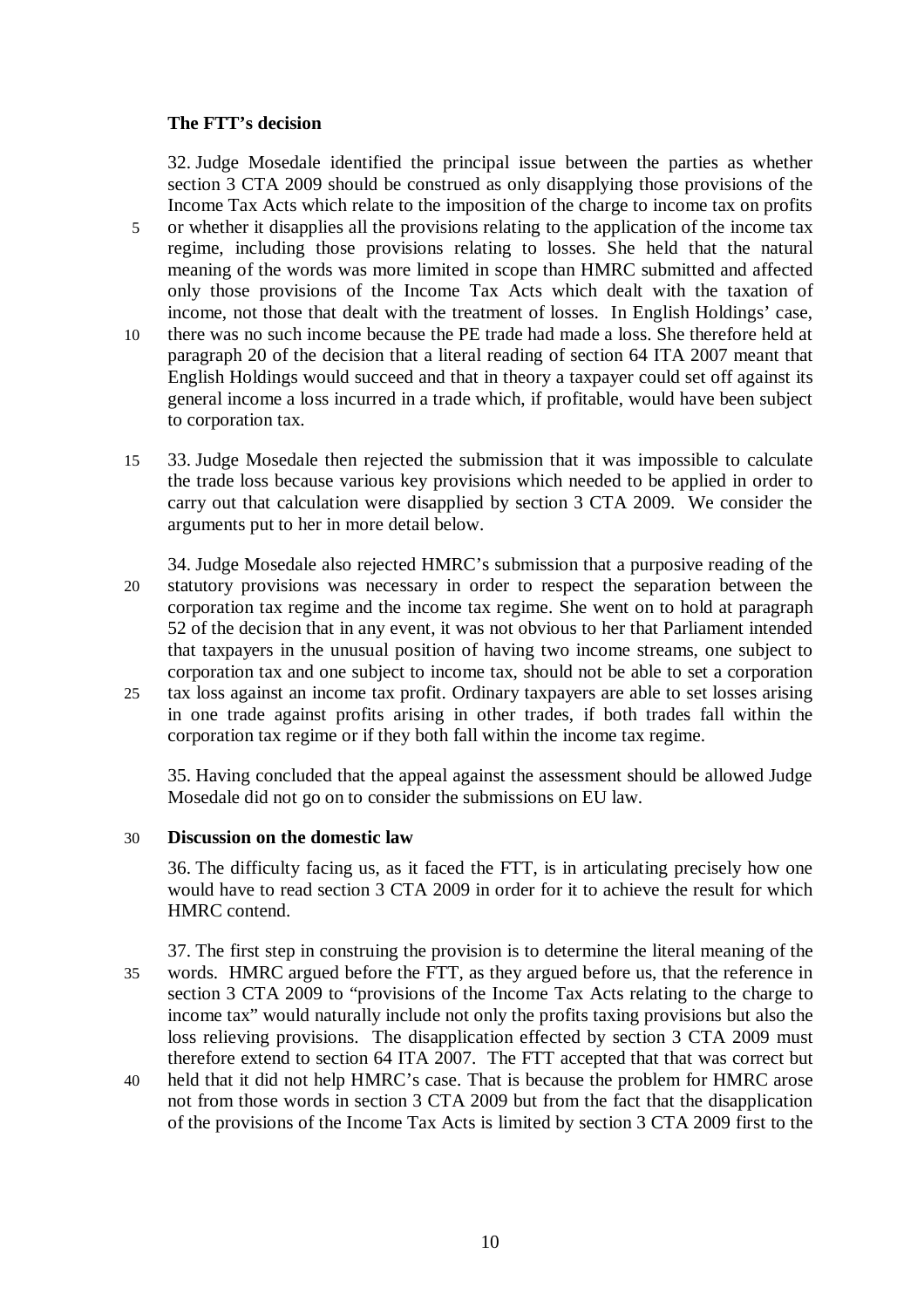"income of a company" in the opening words of section 3(1) and then to "the income" of the company in section 3(1)(b) CTA 2009. The disapplication of the income tax provisions was therefore limited to the situation where there was income - either any income where the company is a UK resident or income within its chargeable profits as 5 defined by section 19 CTA 2009 if the company is not UK resident.

38. We agree with Judge Mosedale that the literal meaning is the meaning for which English Holdings contend – namely that the effect of the section is limited to disapplying the provisions of the Income Tax Acts that impose a charge on the income of a company where that income is within the charge to corporation tax.

- 10 39. Two alternative possibilities were put forward by Mr Yates. The first was that the reference to 'income' in both places where it occurs in section 3(1) CTA 2009 should be read as meaning in effect, 'the result of the corporation tax trade in that accounting year, whether an income or a loss'. The second was that it should be read as referring not to the income from the trade but to the activity of the trade itself.
- 15 40. There are a number of problems with this. First, 'income' is referred to in section 2(2) CTA 2009 as one of the elements of the term 'profits' as used in that Part. It would be odd for 'income' in section 2(2) to be treated as meaning either an income or loss, because a loss is clearly not an element in the company's profits. As Mr Firth submitted, the word 'profit' cannot include a loss because they are opposites. Given 20 that 'profit' does not include a loss and so 'income' as used in section 2(2) CTA 2009
- cannot include a loss, it is difficult to see how the term 'income' used in section 3(1) can be construed as including a loss.

41. Similarly, section 3(1)(b) contemplates the 'income' being within the company's chargeable profits as defined by section 19 CTA 2009. Section 19 clearly regards 25 trading income arising through the non-UK resident's permanent establishment as being one of the 'type of profits' that are chargeable to corporation tax. Again, it is difficult to make sense of section 19 if the word 'income' is read as possibly meaning something other than a positive figure and as encompassing a loss.

42. The second problem is that although Mr Yates argued that the draftsman used the 30 concepts of 'income of a company' interchangeably with the concept of the 'activity of a company' or the concept of the 'outcome of the trading activity, whether positive or negative', this is in fact not so.

43. HMRC rely on section 47 CTA 2009 as supporting their contention that both profits and losses arising from a corporation tax trade must be governed by the same 35 rules. Since the profits of the trade are subject only to the corporation tax rules, similarly losses from the trade can be used only in accordance with the corporation tax rules. We do not accept that section 47 can bear the weight HMRC seek to place on it. The purpose of the section is simply to make it clear that the rules for calculating the profit of a trade set out in that and later Chapters are to be used for 40 calculating losses if the trade has been unsuccessful. This does not say anything about the provisions which govern the use of the loss once it has been calculated according to those rules.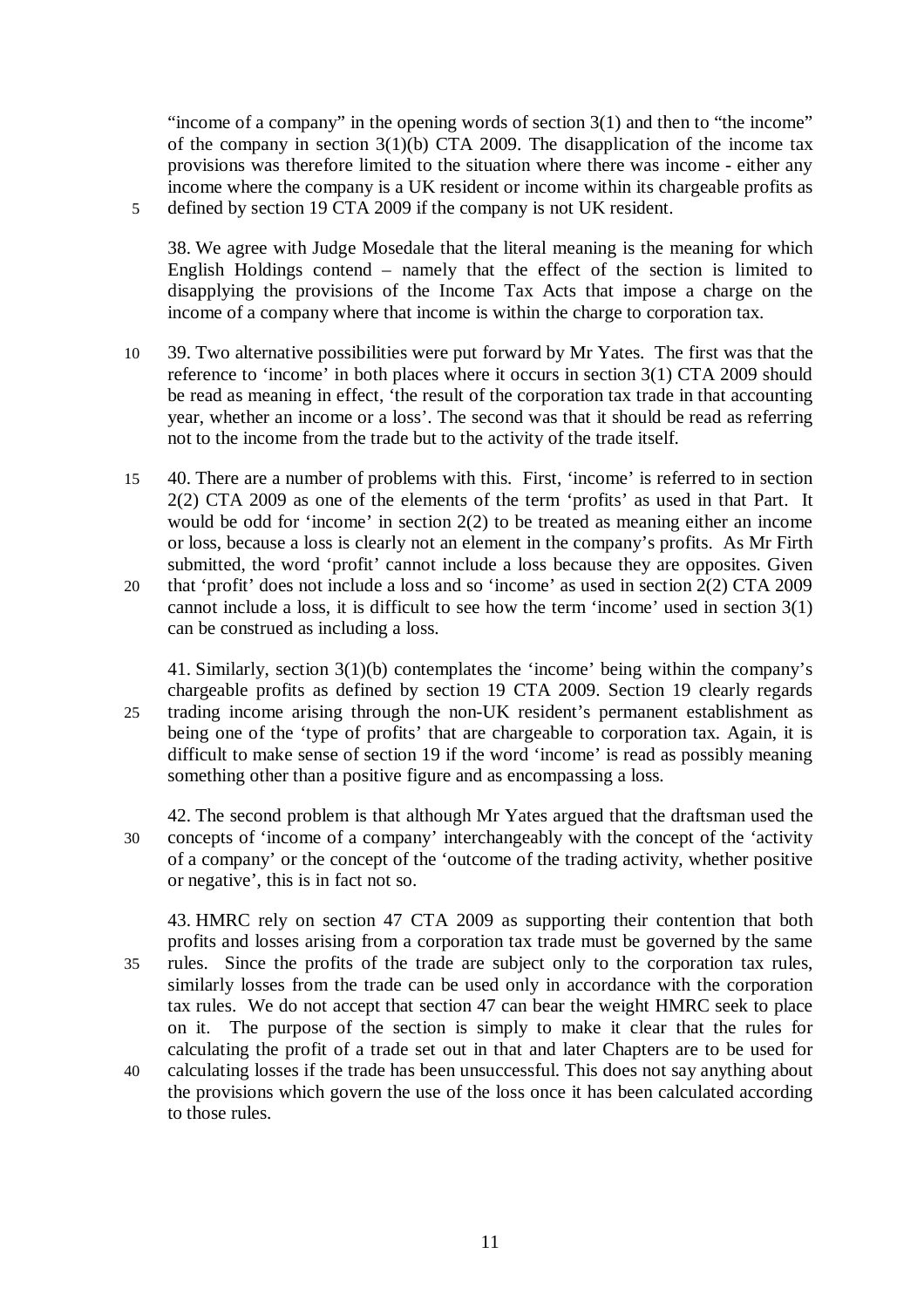44. Further, we consider it would have been easy for the draftsman to devise a provision which clearly achieved the goal which HMRC say is achieved by section 3 CTA 2009. Section 1009 ITA 2007 was drawn to our attention part way through the hearing. That section, headed "Sources of income within the charge to income tax 5 corporation tax", provides that in the Income Tax Acts a source of income is within the charge to income tax or corporation tax if that tax either is chargeable on the income arising from it *or would be so chargeable if there were any income arising from it.* References to a person or income being within the charge to income tax or corporation tax are to be read in the same way. The equivalent provision for 10 corporation tax purposes is section 1167 CTA 2010. That provides that in the Corporation Tax Acts, a source of income is within the charge to corporation tax or income tax if that tax either is chargeable on the income arising from it *or would be so chargeable if there were any income arising from it*, and references to a person or income being within the charge to corporation tax or income tax are to be read in the 15 same way. The existence of these mirroring provisions undermines HMRC's basic argument on the construction of section 3 CTA 2009. It provides an easy way for the draftsman to have achieved the result which HMRC argues the existing wording does

45. We cannot accept HMRC's submission that because section 1009 ITA 2007 20 clarifies the meaning of section 18 ITTOIA, and section 1167 CTA 2010 clarifies the meaning of section 41 CTA 2009, that the draftsman of section 3 CTA 2009 and section 5 ITA 2007 must have meant the same thing.

46. Moreover, we note that there is no provision in section 64 ITA 2007 equivalent to section 36(3) CTA 2010. The draftsman could have expressly restricted the trade

- 25 losses which can be set against general income to losses incurred in a trade which is within the charge to income tax. There are other instances in the Income Tax Acts where Parliament expressly limits the availability of sideways relief for losses. See for example, section 95 ITA 2007 which provides that where a person makes a loss in a trade carried on wholly outside the United Kingdom sideways relief for that loss is 30 available only against qualifying foreign income. Again, the draftsman of section 3
- CTA 2009 did not include any such provision.

achieve. But the draftsman did not do so.

# **Does the narrow construction lead to absurd or impractical results?**

47. To overcome the literal meaning of the words of section 64 ITA 2007, HMRC rely on two different although related strands of argument. The first strand is to point 35 out various absurd or impractical results that they say flow from English Holdings' construction, as upheld by the FTT. These show that Parliament cannot possibly have intended that section 3 CTA 2009 be construed as effecting only a limited disapplication of the provisions of the Income Taxes Acts because the provisions under both the tax regimes are not set up in a way which accommodates a taxpayer in 40 English Holdings' position setting off a corporation tax trade loss against general

income within the charge to income tax.

48. The second strand is to assert that the Tribunal should adopt a purposive construction of section 3 CTA 2009 to give effect to the purpose at which HMRC say the section was aimed, namely the complete separation of the corporation tax and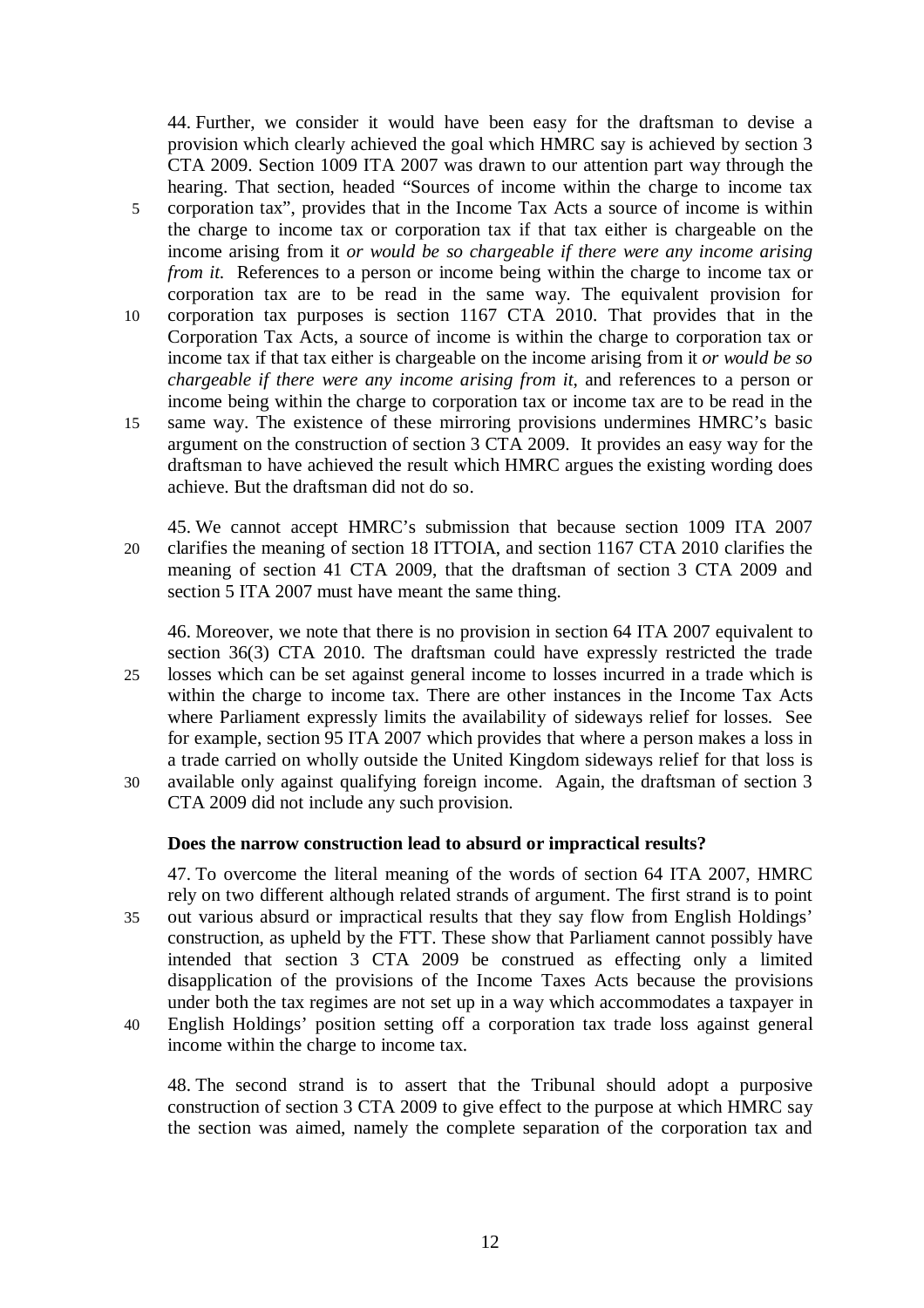income tax regimes. HMRC contend that their interpretation would achieve that purpose whereas English Holdings' muddies the position by allowing a corporation tax loss to migrate in whole or in part into the income tax box – and perhaps even back again.

# 5 *Calculation of the loss*

49. The first of the obstacles which HMRC say are created by following through with the literal interpretation of section 3 CTA 2009 is how the value of the loss to be deducted from general income can be computed. HMRC submit that the structure of the legislation assumes that it is not possible to set off a loss from a trade within the

- 10 corporation tax regime against general income under the income tax regime. Section 26 ITTOIA provides that the rules to be applied in calculating losses of a trade for income tax purposes are the same rules that are used for calculating a profit. This means that in order for a trading loss to be set against general income under section 64 ITA 2007, it has to be a trading loss that has been calculated using the income tax
- 15 rules and not using the corporation tax rules. HMRC accept that at the time the predecessor provisions from which these sections are derived were enacted, there were few differences between the way that corporation tax losses were calculated and the way that income tax losses were calculated. There has been a greater divergence since then, but even at the time they were enacted there were distinctions, for example
- 20 the application of the preceding year basis for taxation of trades under the income tax regime. HMRC say that the loss that English Holdings has incurred in the PE trade is a loss that was calculated using the corporation tax rules not the income tax rules. The effect of section 26 ITTOIA is that that is not a loss that can be set off against income tax because section 26 ITTOIA is disapplied by section 3 CTA 2009.
- 25 50. English Holdings accept that section 26 ITTOIA does mean that a loss has to be calculated according to the income tax rules in order for that loss then to be set off against general income pursuant to section 64 ITA 2007.

51. This was a point that was made to Judge Mosedale and it was rejected in paragraphs 24 to 27 of her decision. She held that there is nothing to stop English 30 Holdings from recalculating the results of the PE trade for the relevant year applying the income tax calculation rules to see if the trade still results in a loss and then, if it does, setting that loss against general income. This is so even if the actual loss figure arrived at is different from the loss figure that would be available for relief wholly within the corporation tax regime.

- 35 52. We agree with Judge Mosedale that section 3 CTA 2009 (together with section 5 ITA 2007) does not disapply section 26 ITTOIA. Section 26 ITTOIA is not a provision which applies to income; it is a provision that applies to losses. We hold that the effect of section 3 CTA 2009 is that section 26 ITTOIA is not disapplied insofar as losses are concerned, even losses of a trade which would have been within
- 40 section 19 CTA 2009 if profitable. It is therefore possible for English Holdings, if they so wish, to recalculate the loss made by the PE trade using the income tax calculation rules in order then to set the loss off against general income under section 64 ITA 2007.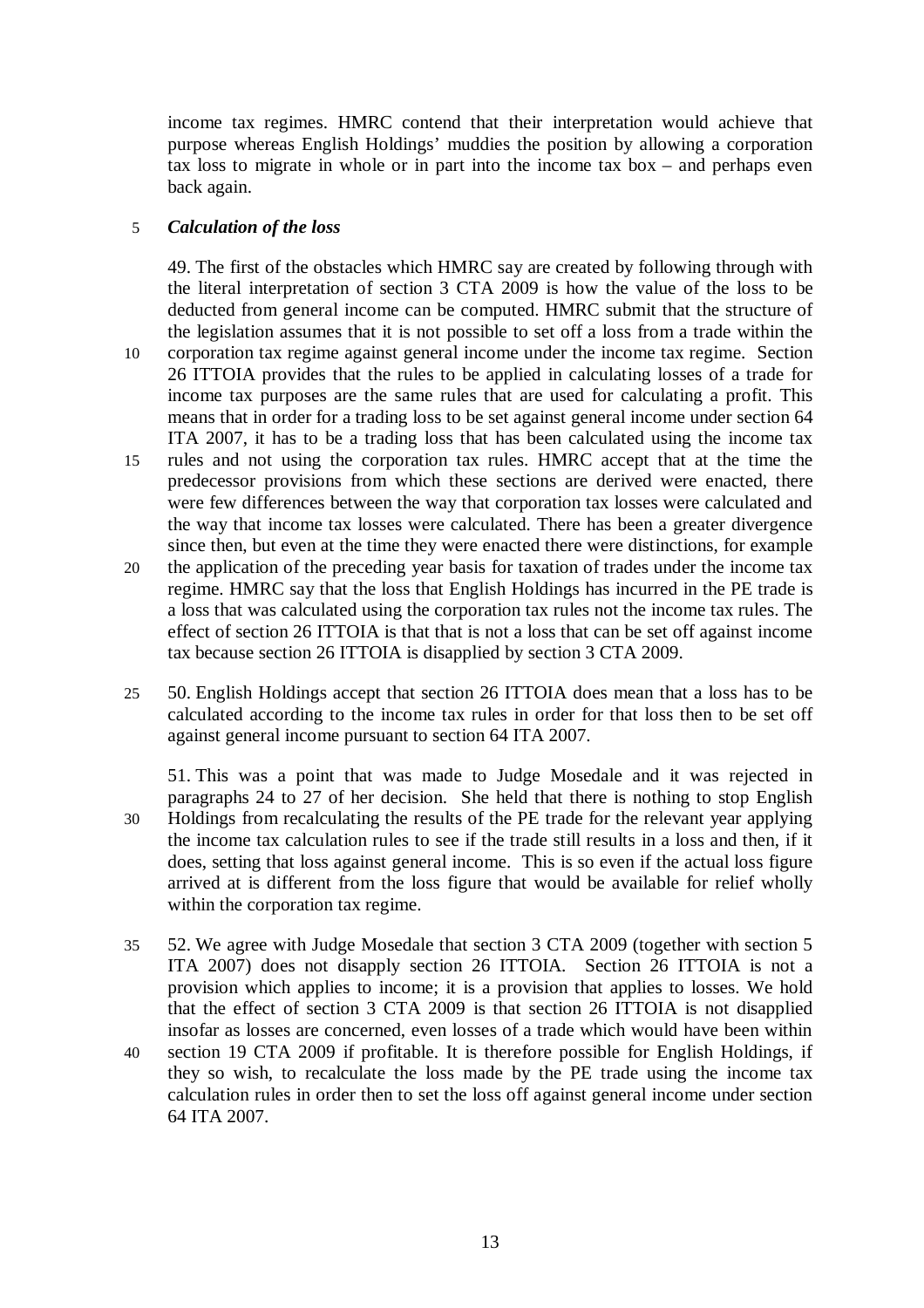53. This does raise the theoretical possibility that the different rules for computing losses would generate a completely different result such that the same trading year could give rise to a loss under the corporation tax rules but a profit under the income tax rules. The parties did not give any indication as to whether this is in fact ever 5 likely to happen. English Holdings accept that in those circumstances there would not be a loss to set off against its general income because of the application of section 26 ITTOIA. However, the apparent profit would not be taxable under the income tax regime because of the operation of section 3 CTA 2009. Mr Firth submitted and we agree that the wording of section 3 is general and prevents double taxation of income 10 regardless of whether that income figure is the result of a computation in accordance with the corporation tax rules or in accordance with the income tax rules. Similarly, there is no reason to limit the reference to income in section 19(3)(b) CTA 2009 (as cross-referred to in section 3(1)(b) CTA 2009) to trading income computed according to the corporation tax rules.

## 15 *Double counting of loss*

54. The second obstacle which HMRC assert arises from English Holdings' construction as upheld by the FTT, is the problem with potential double counting of the loss. Section 63 ITA 2007 prevents the same loss being used more than once but it only prohibits double relief being given "under any other provision of this Chapter 20 or of the Income Tax Acts". It does not on its face prohibit relief being given under the Corporation Tax Acts. Judge Mosedale recognised the problem created by this provision and was unable to identify a solution. Mr Firth also accepted that there was no easy answer to this point, suggesting that it might be argued, if a taxpayer in English Holdings' position tried to obtain double tax relief, that section 63 ITA 2007 25 should be given a purposive construction for example by arguing that a 'loss' ceased to be a 'loss' once it had been set against income.

55. We raised at the hearing the point that on the facts of this case the PE trade loss greatly exceeded the letting business profits and might well do so even if one recalculated the PE trade loss using the income tax computation rules. Did English 30 Holdings contend that they could use the rest of the loss to offset against some other corporation tax profit if for example, English Holdings had had another trade through its permanent establishment which had made a corporation tax profit? Mr Firth submitted that there was no reason why not.

56. We recognise that if this is true there must be a lacuna in the legislation because 35 one would expect to see some machinery describing how this is to be done. However, Mr Yates fairly accepted that this argument was not enough, by itself, for HMRC to win the day on the construction point. Even if we were to conclude that English Holdings' construction of section 3 CTA 2009 created difficulties because it generates a claim for loss relief which is not properly accommodated by the statutory 40 provisions, that is not a good reason to rewrite section 3 CTA 2009 to the extent that it would need to be rewritten for HMRC to succeed.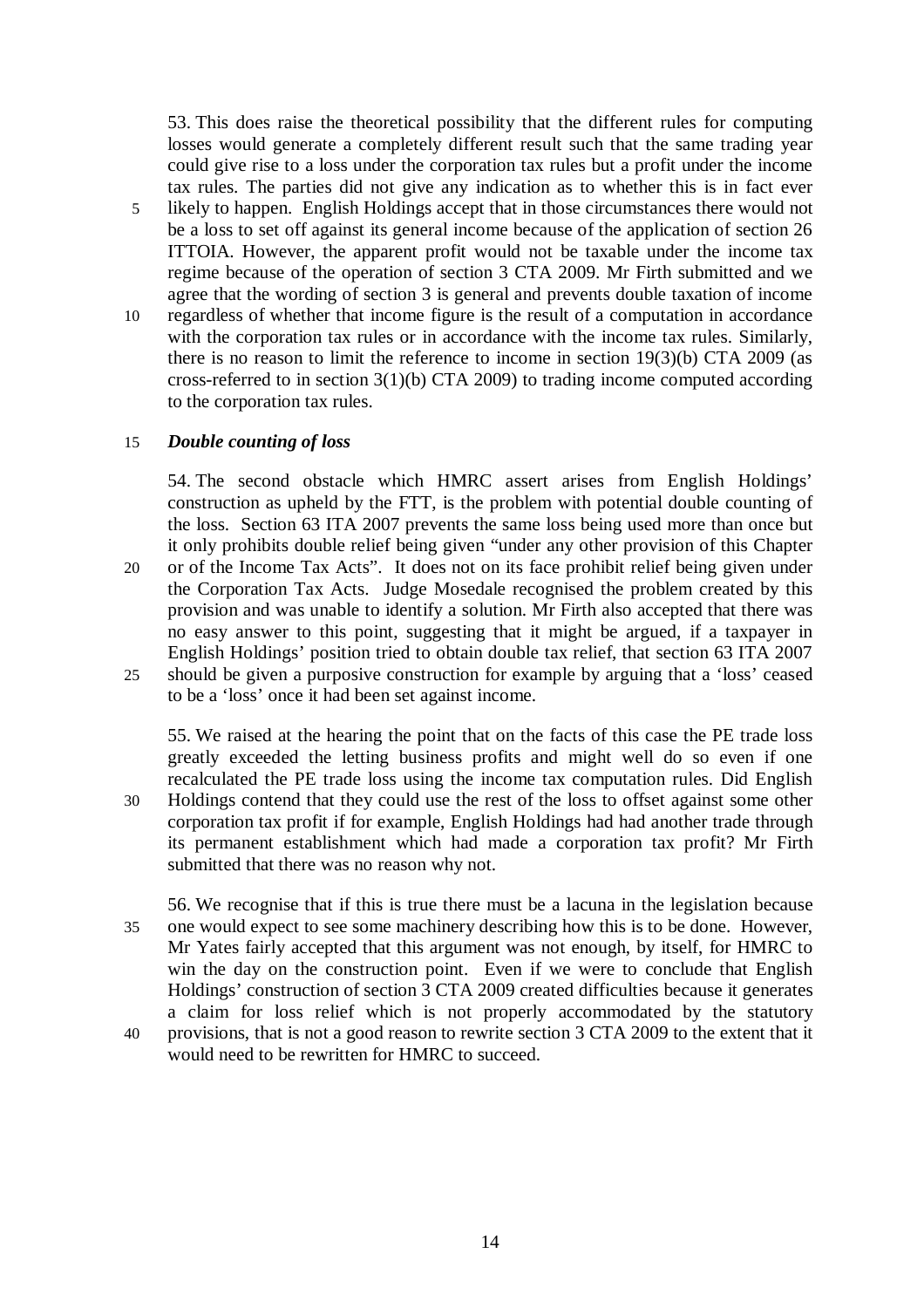## *Basis periods*

57. The third obstacle to English Holdings' construction highlighted by HMRC is the difficulty with identifying a basis period for the loss for income tax purposes. The problem arises in the following way. Section 64 ITA 2007 is in Chapter 2 of Part 4 of 5 that Act. Section 61(2) in the same Chapter provides that for the purposes of Chapter 2 "any reference to the person making a loss in the trade … in the tax year is to the person making a loss in the trade… in the basis period for the tax year.". Basis periods are dealt with in Chapter 15 of Part 2 of ITTOIA. Section 198 ITTOIA sets out the general rule which is that the basis period in a tax year is the period of 12 10 months ending with the accounting date in that year. The term "accounting date" is defined in the preceding section, section 197 ITTOIA, as meaning the date in the tax year to which accounts are drawn up. There are then a number of different rules that displace the general rule as set out in eight different sections later in the Chapter.

58. HMRC argue that it is extremely doubtful that Parliament intended there to be a 15 basis period for a trade such as English Holdings' PE trade which never fell with the income tax regime but is a trade which is subject to the charge to corporation tax. English Holdings argue there is no problem here. The company drew up accounts for the PE trade up to 31 March each year. None of the special rules about basis periods listed in section 198(2) ITTOIA applies, so the general rule should apply. This means

20 that the basis period for the tax year for the purposes of section 61(2) ITA 2007 is the period of 12 months ending with 31 March in that tax year.

59. HMRC in turn counter by saying that it is not so simple. They refer to section 18 ITTOIA which applies if a company starts or ceases to be within the charge to income tax in respect of a trade. HMRC argue that the effect of English Holdings' 25 construction is that the PE trade starts to be within the charge to income tax in a year in which it makes a trading loss because in such a year section 3 CTA 2009 does not operate to take it outside the income tax regime. HMRC therefore raise the unpalatable prospect that English Holdings' PE trade might enter and leave the charge to income tax as its trading fortunes fluctuate over the years, with all the attendant 30 problems that would arise from the application of the various statutory provisions

dealing with the commencement or cessation of a trade. Mr Yates submitted that the Income Tax Acts plainly do not contemplate that a company starts to be subject to the charge to income tax when it makes a loss on a corporation tax trade. Rather the legislation contemplates the company carrying forward loss relief. That would not be 35 possible if the company left the charge as soon as it made a loss.

60. We agree with Judge Mosedale that section 18 ITTOIA does not create this problem. As the Judge commented, the PE trade is not stopping or starting but carries on from year to year. The fact that it may not generate a profit subject to corporation tax in any given year does not mean that it starts to be within the charge to income tax 40 in that year. Section 1009 ITA 2007 and section 1167 CTA 2010 make it clear that

for the purposes of section 18 ITTOIA, the PE trade does not start to be within the charge to income tax if it makes a loss because it would not be within the charge to income tax if income arose from it.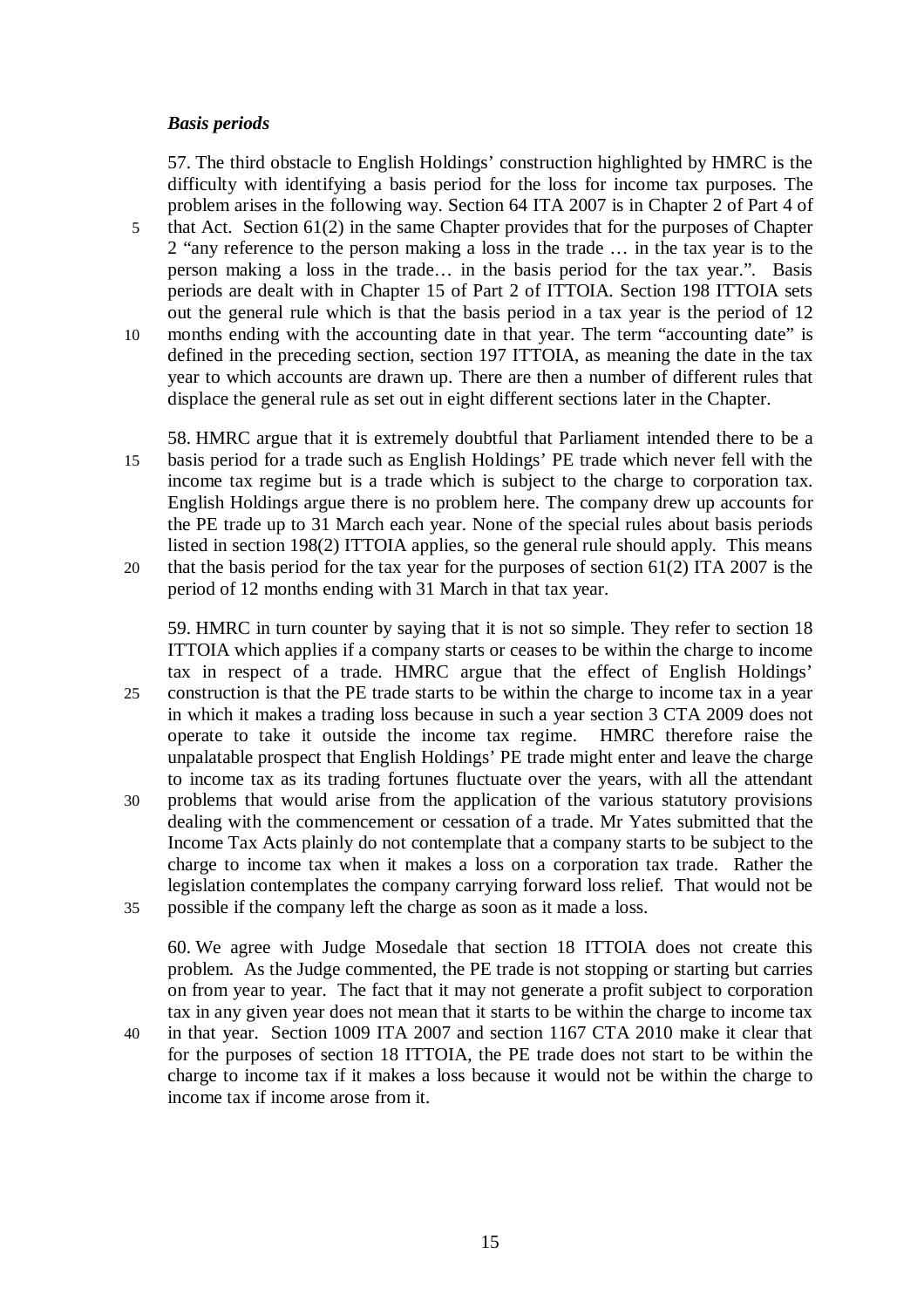61. We have considered all the difficulties raised by HMRC as to awkwardness of applying the statutory provisions to the circumstances in which English Holdings find themselves. We recognise that the dispute between the parties in this case appears to arise because Parliament failed to accommodate within the legislation the implications 5 of the fact that it had legislated that some income of a company still falls to be dealt with under the income tax regime rather than the corporation tax regime. Parliament created this situation which is an important exception to the rule that HMRC urged upon us that the two regimes should be separate. In our judgment, the difficulty of making the provisions work sensibly cannot undermine the fundamental argument put 10 forward by English Holdings that:

> (1) there is nothing in section 64 ITA 2007 which limits the trade in which the loss is made to a trade which, if profitable, is chargeable to income tax; and

(2) section 3 CTA 2009 only disapplies those provisions of the Income Tax Acts which apply to the income of a non-resident company where the income is 15 within its chargeable profits as defined by section 19 CTA 2009.

## **Purposive construction**

62. HMRC argue that their construction gives effect to the purpose behind section 3 CTA 2009 namely to separate the corporation tax and income tax regimes.

63. The role of purposive construction has been described by the Upper Tribunal in 20 *HMRC v Trigg* [2016] UKUT 165 (TCC). The principles set out there are as follows:

(1) The move away from literal interpretation and to the purposive approach entails regard being had to the context and scheme of the relevant Act as a whole. It should be assumed that a statutory provision has some purpose, but that purpose must be found in the words of the statute itself. The court must not 25 infer a purpose without a proper foundation for doing so.

> (2) When determining purpose, the tribunal may have regard to the background and context of the provisions at issue.

(3) The application of purposive construction does not mean that the literal meaning of the statutory language is to be ignored. It will often be – indeed it 30 must be so in the vast majority of cases – that the purpose of a statutory provision which is discerned from the words of the statute will be the same as the literal meaning of those words. The will of Parliament finds its expression in the statutory language.

(4) It is not the case that merely because legislation is closely-articulated, or 35 prescriptive in nature, it is somehow less susceptible to a purposive construction. That may be the conclusion that follows from construing a particular provision purposively, but it is not in itself an inhibition on such construction.

(5) The task for the courts and tribunals, in all cases, is to construe the 40 statutory language of a particular provision in its context and having regard to

16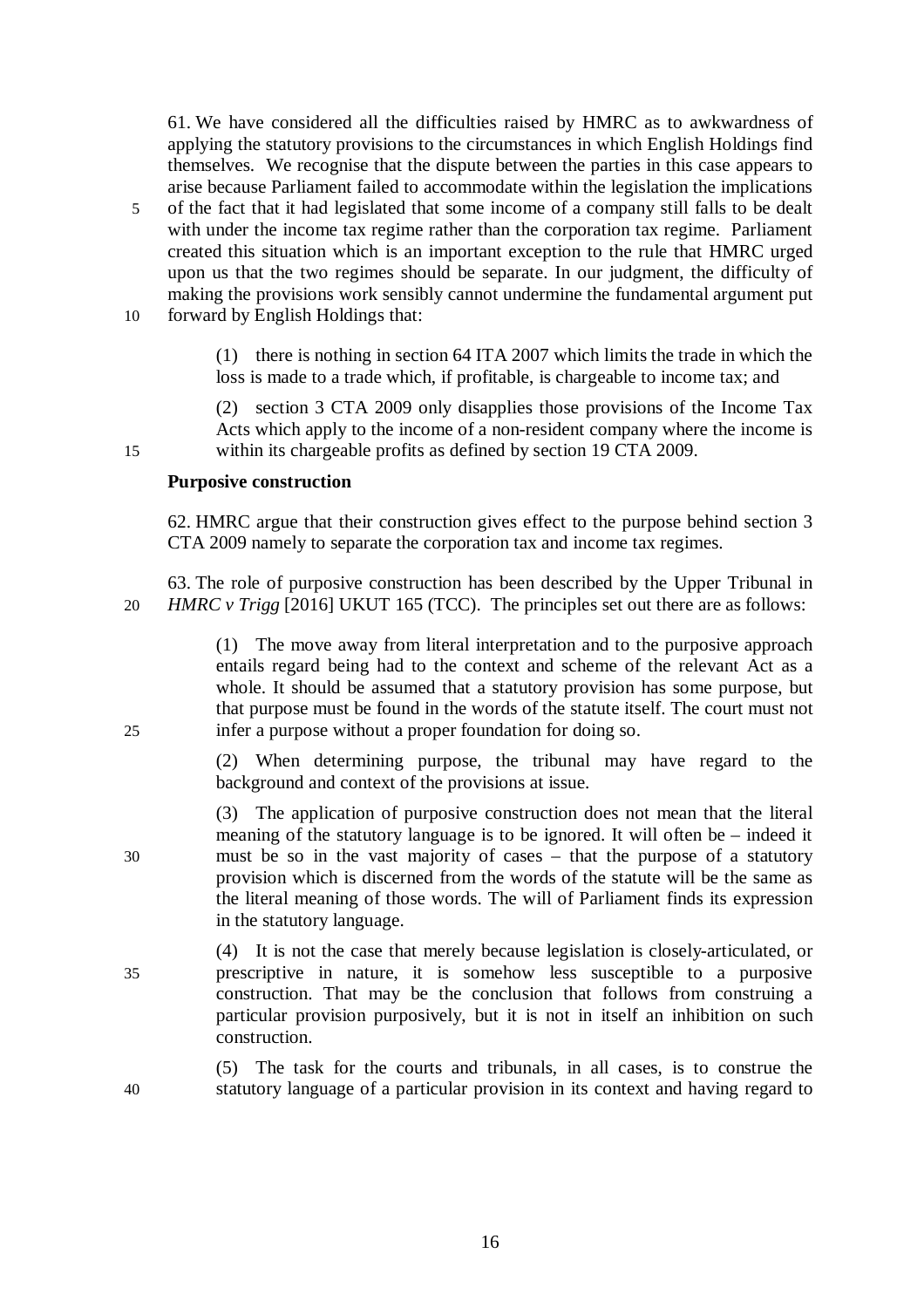the scheme of the legislation as a whole in order to ascertain and give effect to its purpose.

(6) Whatever underlying purpose may be identified, it is not the task of the tribunal to import a different meaning to the provision in question from that 5 which can properly be attributed to it, merely because of a perception that such a meaning would better suit the purpose so identified. That would be an exercise in rectification and not construction.

64. Mr Yates' broad submission is that looking at the scheme of the corporation tax legislation and the income tax legislation as a whole, it is clear that they are intended 10 to be mutually exclusive. That is the purpose of section 3 CTA 2009 and section 5 ITA 2007. Mr Yates also pointed to the provisions in Chapter 4 of Part 2 of CTA 2009 which identify the profits attributed to a permanent establishment in the United Kingdom. Those provisions seek to treat the establishment as a separate enterprise, showing, he submitted, that the losses generated by that enterprise are to be dealt with 15 separately from any other taxable business carried on in the United Kingdom by the non-UK resident company outside that permanent establishment.

65. The difficulty with that submission is that, as this case shows, the separation is not absolute. Further, sections 967 and 968 CTA 2010 allow UK resident and non-UK resident companies to set off against corporation tax any income tax that has been

20 deducted from a payment that it receives. There are therefore instances where Parliament treats a company as subject to income tax rather than corporation tax on its profits and where Parliament allows a deduction of income tax paid to be offset against a corporation tax liability. We accept Mr Firth's submission that there is no general principle that different taxes must be interpreted so as to be mutually 25 exclusive in terms of their scope of potential application. The interaction between different taxes depends on what Parliament expressly legislates for.

66. Mr Firth also took us to the Explanatory Notes for section 3 CTA 2009. We agree that, in so far as they are relevant, they support English Holdings' construction of the section. They state that the purpose of the section "ensures that income of the 30 company within the charge to corporation tax is not chargeable to income tax as well as corporation tax." It does not say that this section is intended to bring about the complete separation of the two regimes.

67. Finally we agree with Judge Mosedale's conclusion in paragraph 52 of her judgment that there is no clear reason why Parliament should have intended to prevent 35 a company which is in the anomalous position of having two businesses, one subject to income tax and one subject to corporation tax from being able to set a corporation tax loss off against general income.

68. We therefore reject HMRC's submission that a purposive construction can be adopted here to prevent such a set off.

40 69. We therefore conclude that Judge Mosedale was right to prefer the construction of the legislation for which English Holdings contend and we uphold the FTT's conclusion as to the domestic construction of the relevant statutory provisions.

17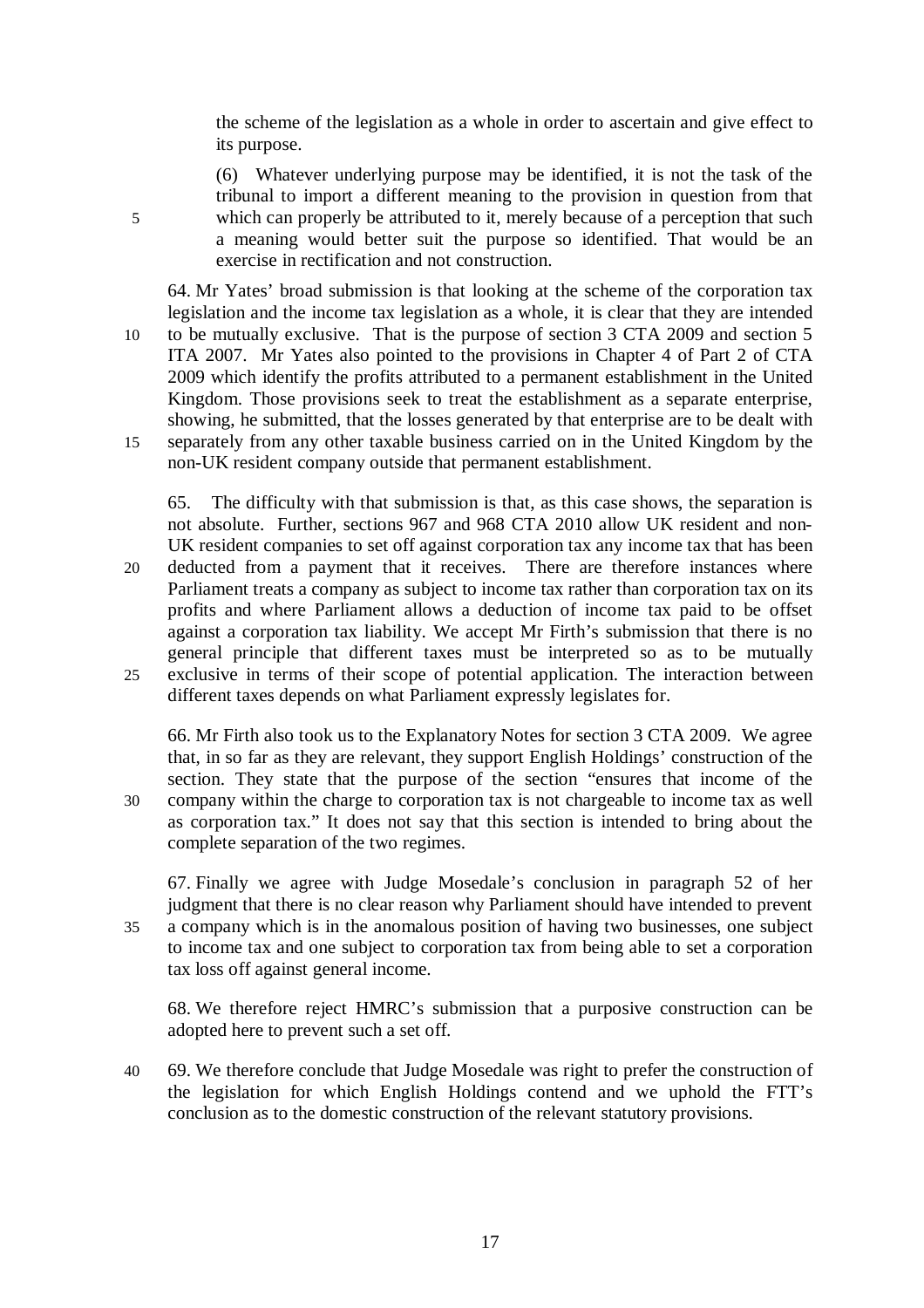#### **The EU law issues**

70. In the light of our findings on the domestic law issues, the question as to whether the domestic legislation imposed a restriction on English Holdings' rights to free movement of capital under the TFEU does not arise. However, in case this case goes 5 further, we will scope out the arguments that were put forward by the parties and our observations on those arguments.

## *The relevant provisions of EU law*

71. Article 63 of the TFEU provides:

"Within the framework of the provisions set out in this Chapter, all 10 restrictions on the movement of capital between Member States and between Member States and third countries shall be prohibited."

> It is thus unusual in conferring rights on people in third countries as well on people in other Member States.

72. On the morning of the first day of the hearing before us, the Court of Appeal 15 handed down its judgment in *Routier and another v HMRC* [2017] EWCA Civ 1584. That case concerned the status of Jersey, a Crown Dependency, vis a vis the United Kingdom. The Court held that Jersey is a third country for the purposes of the free movement of capital provisions: see paragraph 49 of the judgment. HMRC accepted for the purposes of the hearing before us that the position of the British Virgin Islands

20 could not be distinguished from that of Jersey on the basis of the Court of Appeal's reasoning. We therefore proceeded on the basis that the British Virgin Islands, where English Holdings is incorporated, is a third country for the purposes of Article 63, notwithstanding its status as a British Overseas Territory and that a company incorporated in the British Virgin Islands can rely on the principle of free movement 25 of capital to strike down a legislative restriction on that freedom in an appropriate

case.

73. Paragraph 1 of Article 64 TFEU contains an exemption from the provisions of Article 63. So far as relevant it provides:

"The provisions of Article 63 shall be without prejudice to the 30 application to third countries of any restrictions which exist on 31 December 1993 under national or Union law adopted in respect of the movement of capital to or from third countries involving direct investment – including in real estate – establishment, the provision of financial services or the admission of securities to capital 35 markets…."

74. This provision is relevant because, as we shall see, HMRC contend that insofar as there is a restriction in the domestic legislation that restriction existed prior to 31 December 1993 and it is a restriction involving direct investment in real estate.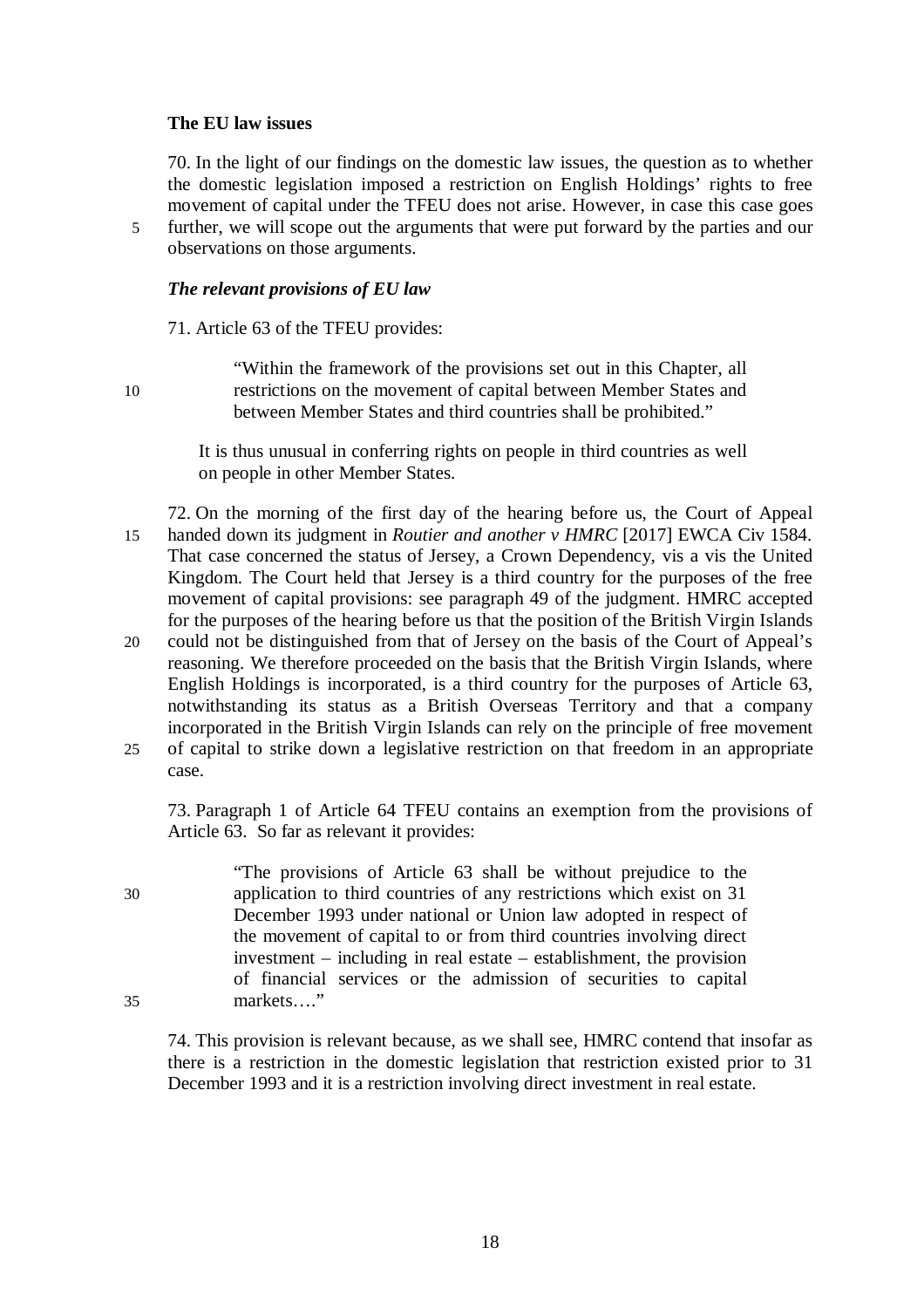75. Prior to the coming into force of Articles 63 and 64 TFEU free movement of capital was protected pursuant to the terms of Directive 88/361/EEC ("the Capital Directive") which provided directly effective rights. Annex 1 to the Capital Directive contained a Nomenclature which set out various classifications of capital movements.

- 5 Although the Capital Directive is no longer in force, having been replaced by the provisions now found in Articles 63 and 64 TFEU, it is generally accepted by the Court of Justice of the European Union ("CJEU") that the Nomenclature remains relevant for the purpose of identifying the types of capital movement that are protected by Article 63. The Nomenclature specifically lists a number of capital 10 movements under the heading "I-DIRECT INVESTMENTS", which include the establishment and extension of branches and the participation in new or existing
- undertakings with a view to establishing or maintaining lasting economic links. Under the heading "II-INVESTMENTS IN REAL ESTATE (not included under I)" investments in real estate on national territory by non-residents is included.
- 15 76. The Nomenclature also contains Explanatory Notes as to the meaning of "Direct Investments" as follows:

"Investments of all kinds by natural persons or commercial, industrial or financial undertakings, and which serve to establish or to maintain lasting and direct links between the person providing the 20 capital and the entrepreneur to whom or the undertaking to which the capital is made available in order to carry on an economic activity. This concept must therefore be understood in its widest sense.

The undertakings mentioned under I-1 of the Nomenclature include 25 legally independent undertakings (wholly-owned subsidiaries) and branches.

As regards those undertakings mentioned under I-2 of the Nomenclature which have the status of companies limited by shares, there is participation in the nature of direct investment where the 30 block of shares held by a natural person of another undertaking or any other holder enables the shareholder, either pursuant to the provisions of national laws relating to companies limited by shares or otherwise, to participate effectively in the management of the company or in its control.

35 Long-term loans of a participating nature, mentioned under I-3 of the Nomenclature, means loans for a period of more than five years which are made for the purpose of establishing or maintaining lasting economic links. The main examples which may be cited are loans granted by a company to its subsidiaries or to companies in 40 which it has a share and loans linked with a profit-sharing arrangement. Loans granted by financial institutions with a view to establishing or maintaining lasting economic links are also included under this heading."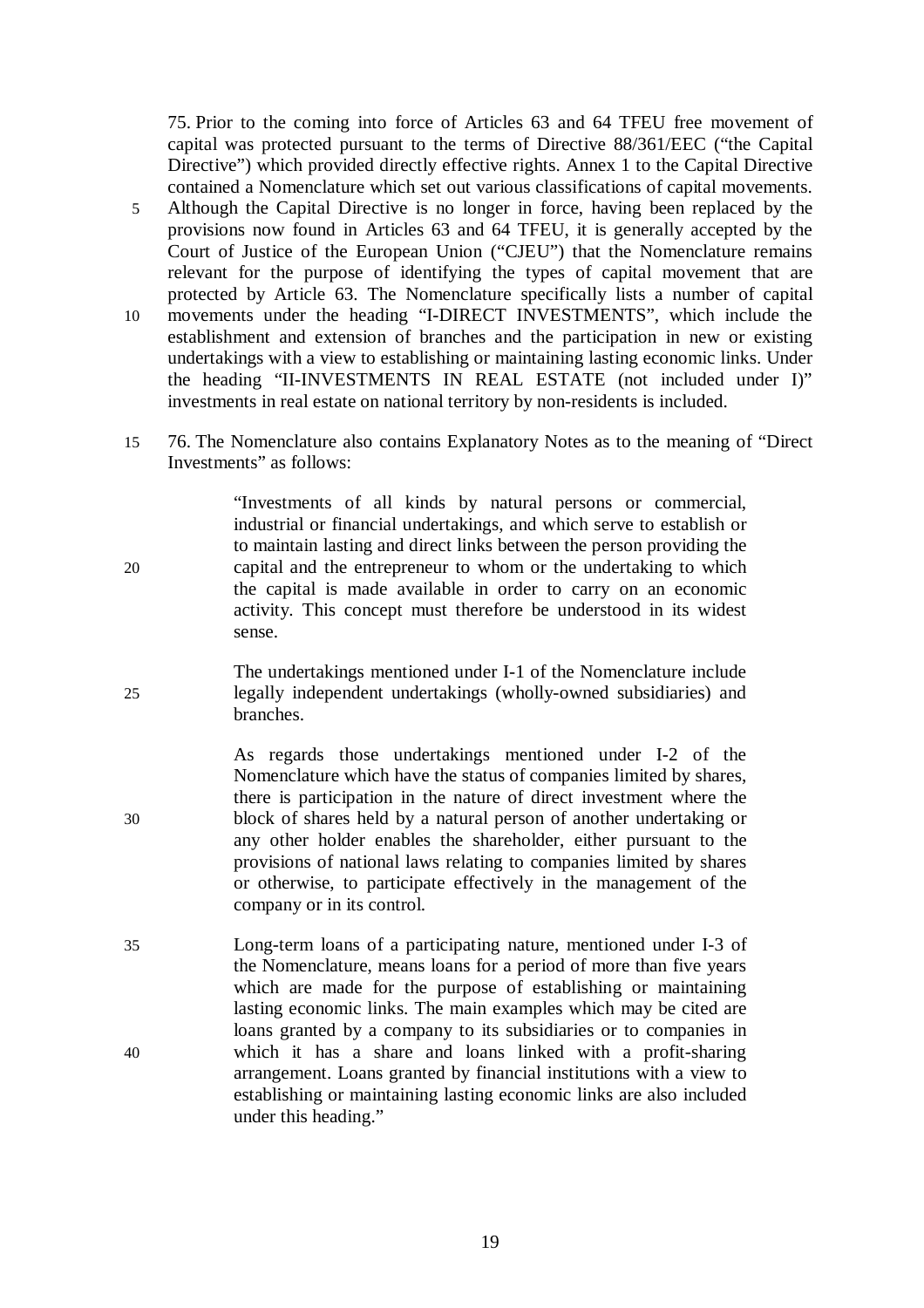77. The Nomenclature also contains an Explanatory Note as to the meaning of "Investments in real estate" as follows:

"Purchases of buildings and land and the construction of buildings by private persons for gain or personal use. This category also 5 includes rights of usufruct, easements and building rights."

78. As we shall see, one of the EU law issues is whether, if there is a restriction, it is to be regarded as a restriction on freedom of establishment rather than a restriction on the free movement of capital. Article 49 TFEU prohibits restrictions on the freedom of establishment of nationals of a Member State in the territory of another Member 10 State. The prohibition also applies to restrictions on the setting up of agencies, branches or subsidiaries by nationals of any Member State established in the territory of any Member State. But this provision, in contrast to Article 63, does not extend the

- 79. There are provisions in the TFEU dealing with its application to overseas 15 countries and territories which are associated with a Member State ("OCTs)". Most of the Treaty does not apply to OCTs but Article 203 permits the Council to lay down provisions as regards the detailed rules and procedure for the Association of OCTs with the EU.
- 80. There is a specific Council Decision of 27 November 2001 dealing with the 20 association of overseas countries and territories with the EU (the "OCT Decision") which was made pursuant to the powers set out in Article 203. Article 47 of the OCT Decision so far as relevant deals with currency payments and capital movements in the following terms:
	- "1. Without prejudice to paragraph 2:

benefit of the freedom to third countries.

- 25 (a) Member States and the OCT authorities shall impose no restrictions on any payments in freely convertible currency on the current account of balance of payments between residents of the Community and of the OCTs;
- (b) with regard to transactions on the capital account of balance of 30 payments, the Member States and the OCT authorities shall impose no restrictions on the free movement of capital for direct investments in companies formed in accordance with the laws of the host Member State, country or territory and to ensure that the assets formed by such investment and any profit stemming therefrom can 35 be realised and repatriated.
	- 2. …."

## **The EU law issues on this appeal**

81. English Holdings contends that insofar as the domestic law provisions prevent it setting off the losses it incurred in the PE trade against the profits arising from the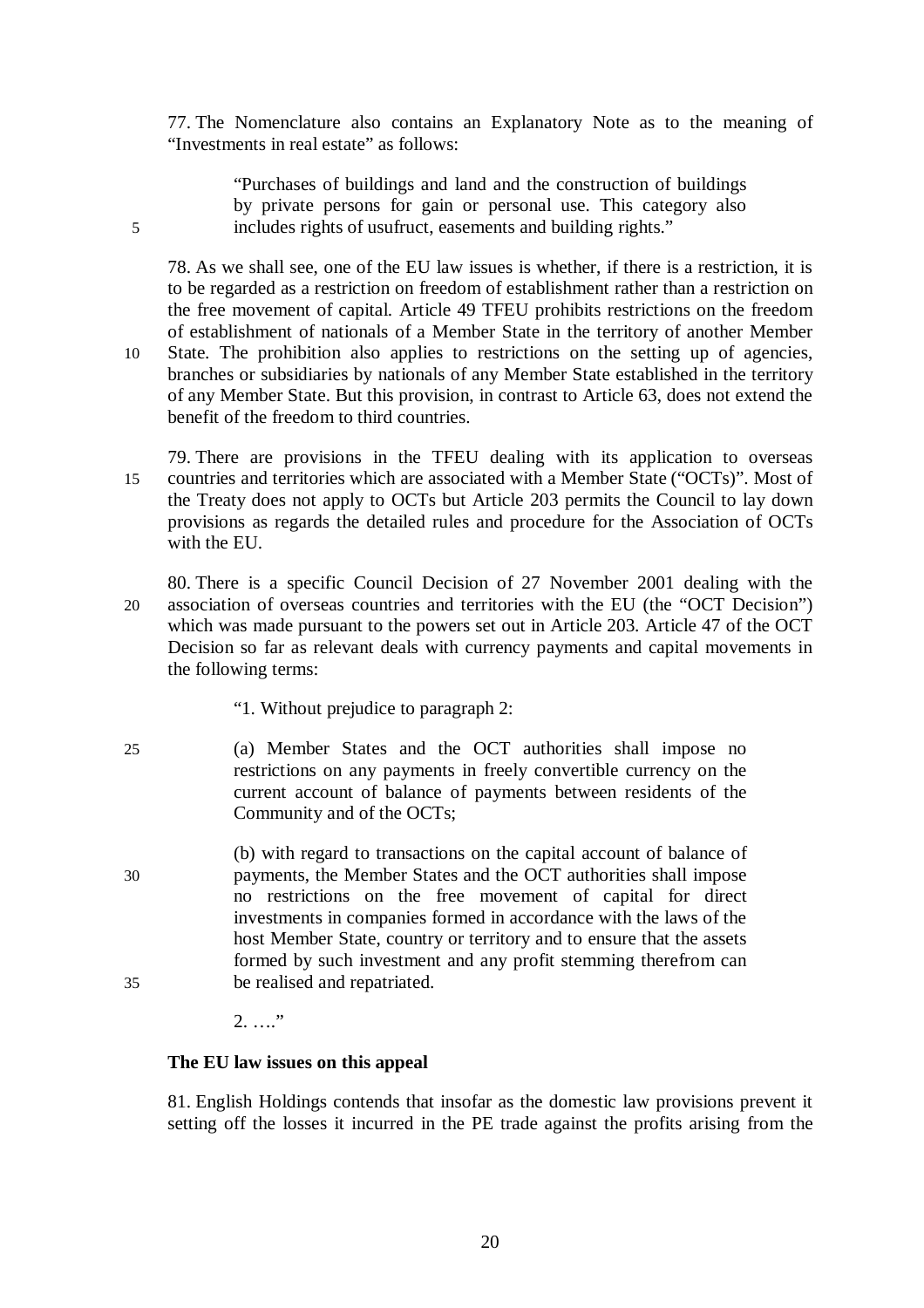letting business then those provisions amount to a restriction on the free movement of capital between the British Virgin Islands and the EU. It contends that the domestic legislation creates such a restriction because it treats a company incorporated in the British Virgin Islands less favourably than a UK resident company, the latter being 5 liable only to be taxed on its income pursuant to the provisions of the Corporation Tax Acts which would allow the set off.

82. It is clear from the authorities that the payment of rental income is a movement of capital. In Case C-386/04 *Centro di Musicologia Walter Stauffer* [2006] ECR I-8203 the issue before the CJEU was whether rental income received by a charitable 10 foundation not established in Germany, which would have been exempt from corporation tax if received by a charitable foundation established in Germany, was covered by the free movement of capital protection. The Court said at paragraphs 23 and 24 of its judgment:

- "23. It is not disputed that the foundation, whose seat is in Italy, has 15 commercial property in Munich which it lets. Among the capital movements listed in Annex I to Directive 88/361, under heading II entitled "Investments in real estate", are investments in real estate on national territory by non-residents.
- 24. It follows that free movement of capital covers both the 20 ownership and administration of such property and it is not therefore necessary to consider whether the foundation acts as a provider of services."

83. Case C-450/09 *Schroder* [2011] ECR I-2497 is authority for the proposition that less favourable tax treatment reserved for non-residents alone might deter them from 25 acquiring or retaining immovable property situated in a Member State and would therefore amount to a restriction on the free movement of capital. The Court said:

|    | "31 With regard to the legislation at issue in the main proceedings,          |
|----|-------------------------------------------------------------------------------|
|    | a natural person who is not domiciled or habitually resident in               |
|    | Germany is, according to Paragraph 49 of the EStG, liable to                  |
| 30 | income tax in that Member State in respect of income derived from             |
|    | the letting of immovable property situated in Germany. In contrast            |
|    | to resident taxpayers, a non-resident taxpayer may not, under                 |
|    | Paragraph 50 of the EStG, deduct from that income an annuity, such            |
|    | as that paid by Mr Schröder to his mother in the context of the               |
| 35 | anticipated succession <i>inter vivos</i> , as special expenditure within the |
|    | meaning of Paragraph $10(1)$ (1a) of the EStG.                                |
|    |                                                                               |

32 Less favourable tax treatment reserved for non-residents alone might deter them from acquiring or retaining immovable property situated in Germany (see, by analogy, Case C-512/03 *Blanckaert*  40 [2005] ECR I-7685, paragraph 39). It might also deter German residents from naming, as beneficiaries of an anticipated succession *inter vivos*, persons resident in a Member State other than the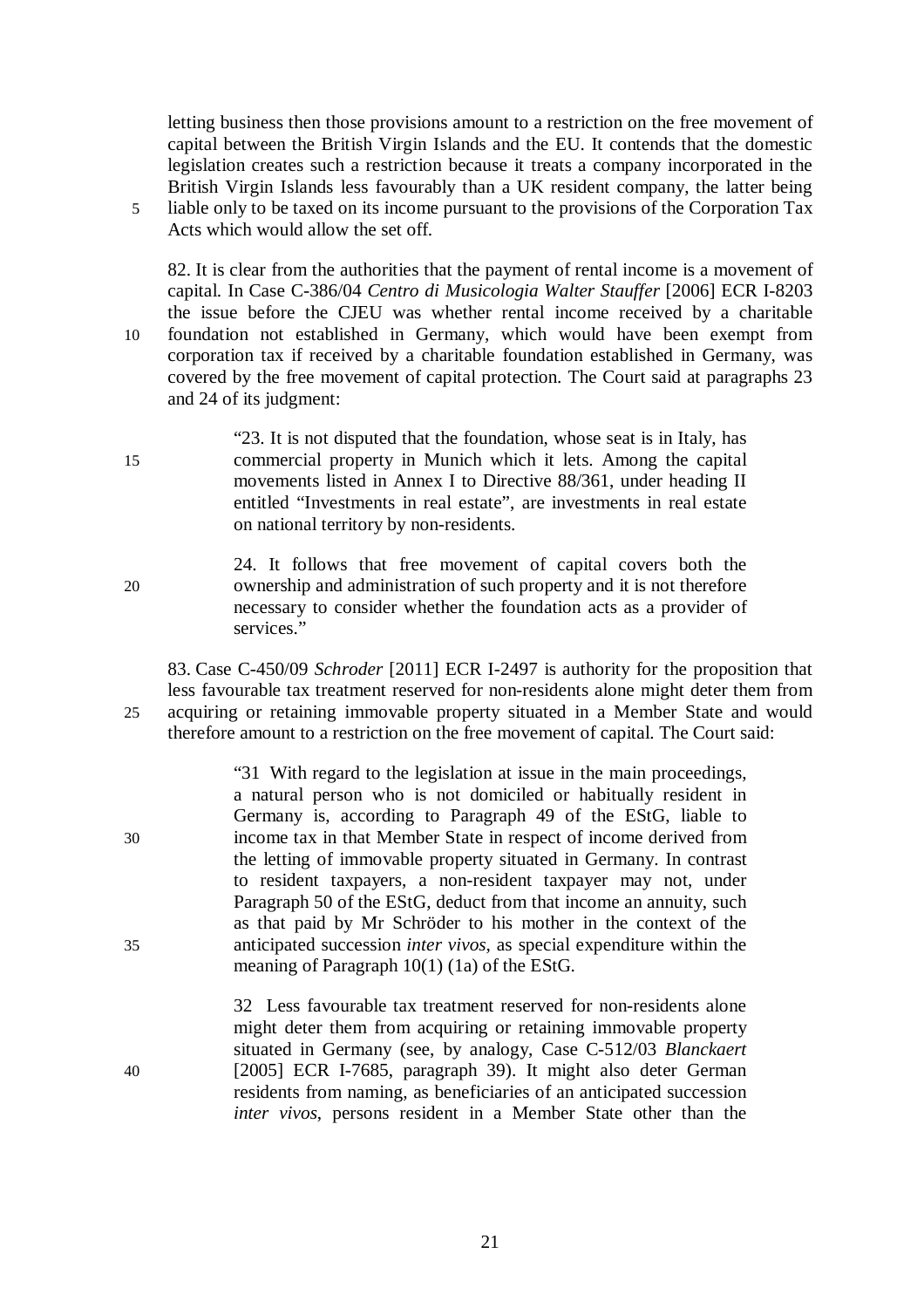Federal Republic of Germany (see, by analogy, *Missionswerk Werner Heukelbach*, paragraph 25).

33 Such legislation constitutes, therefore, a restriction on the free movement of capital which is prohibited, in principle, by Article 5 63 TFEU."

84. HMRC did not appear to dispute these propositions. They contend that the prohibition on restrictions on the free movement of capital in Article 63 TFEU does not apply in this case on three different grounds:

- (1) Any question of EU law is governed exclusively by Article 47 of the OCT 10 Decision in the sense that if a restriction is not prohibited by Article 47 of the OCT Decision then there is no need to consider whether it is prohibited by Article 63 TFEU. Article 47 only prohibits a very limited class of restrictions and the present restriction does not fall within that class of prohibited restrictions.
- 15 (2) English Holdings' complaint is in relation to legislation primarily concerned with freedom of establishment rather than the free movement of capital. Sections 5 and 19 CTA 2009, in the context of non-resident companies, concern the situation where a trade is carried on in the UK via a permanent establishment and it is these provisions which mean that English Holdings 20 cannot offset losses sustained in its PE trade in one year against its letting business income received in earlier years. The complaint could be expressed as being either (i) the fact that the PE trade is brought within the territorial scope of the corporation tax regime or (ii) the narrowness of the application of section 19 CTA 2009 in deciding what income is to be attributed to the permanent 25 establishment.

(3) There was no breach of EU law since HMRC are entitled to rely on Article 64 TFEU.

85. In summary, English Holdings' answer to those arguments is as follows:

(1) The authorities demonstrate that the OCT Decision does not exclude the 30 operation of Article 63 TFEU in circumstances not covered by the scope of the OCT Decision. English Holdings can therefore take advantage of the TFEU provisions.

> (2) English Holdings is being denied a relief that would allow it to pay less tax on its letting business income. That is solely a freedom of capital issue.

35 (3) HMRC cannot rely on Article 64 for three reasons. First, because the relevant domestic legislation was not specifically adopted in respect of the movement of capital to or from third countries and the restriction does not arise from legislation adopted for such purposes. Secondly, the restriction does not fall within the concept of a restriction on "direct investment". Finally, the 40 separation of corporation tax and income tax codes was not a restriction that existed before 1994.

22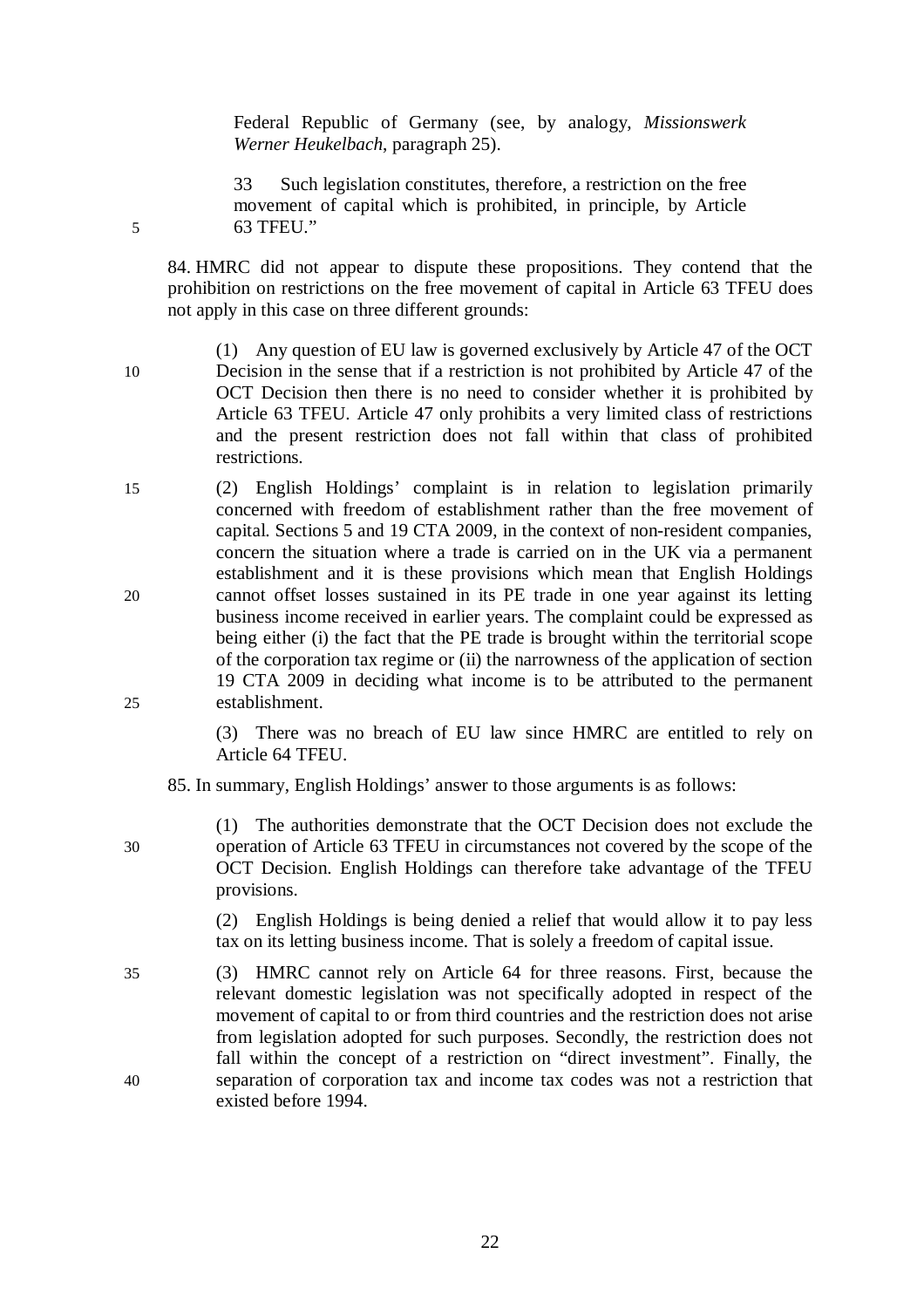86. English Holdings have one further argument relating to EU law if any doubt was entertained in relation to the above issues. It contends that the UK courts and tribunals have a duty (as a matter of ordinary statutory interpretation) to interpret domestic legislation dealing with the same subject-matter consistently with international treaty 5 obligations where that is reasonably possible. Therefore, even if Article 64 applied vis-a vis third countries, it cannot apply vis-a-vis other Member States and therefore in order for the UK legislation to be compatible with EU law, ITA 2007 must be interpreted as permitting the offset of UK trading losses against UK rental income of non-residents. HMRC object that this would not be a conforming interpretation 10 because it would go beyond the minimum necessary to achieve compatibility with EU law.

87. We shall take each of the issues set out above in turn.

# *The OCT Decision*

88. We were referred to a number of authorities relevant to the issue whether a 15 company established in an OCT can rely on the Treaty provisions if it generally falls within the scope of the OCT Decision.

89. The first authority is C-384/09 *Prunus* [2011] ECR I-3319, [2011] STC 1392. That case concerned a French tax on immovable property situated in France when the property was owned, directly or indirectly, by legal persons. An exemption from that 20 tax was granted to legal persons whose seat of management was in France, in an EU Member State or in a country or territory that had concluded a tax information agreement with France. Legal persons interposed between the person subject to the tax on the property were jointly and severally liable for the tax.

- 90. Prunus, a company established in France, was owned by a company established in 25 Luxembourg, which in turn was owned by two companies established in the British Virgin Islands. Therefore, the British Virgin Islands companies were subject to the tax and the intermediate holding companies were jointly and severally liable for the tax in respect of the relevant years, 1998 to 2002.
- 91. The Advocate General in *Prunus* rejected a submission by France that the legal 30 arrangements applicable to OCTs constitute an autonomous body of rules which are "impervious to any influence from the Treaties": see paragraph 33 of his opinion. The Advocate General's reasoning was as follows: (emphasis in the original)

"34. However, that interpretation fails in the light of a literal reading of Article 355 TFEU. The article begins by stating that, '[i]n 35 addition to the provisions of Article 52 [TEU]', '[t]he special arrangements for association set out in Part Four' are to apply to OCTs. The term 'in addition' indicates that European Union law applies to the Member States and that, where OCTs are concerned, *additional* special arrangements apply. Naturally, those 40 arrangements must be taken into account and they operate as a *lex specialis,* thereby replacing the general provisions of the Treaty;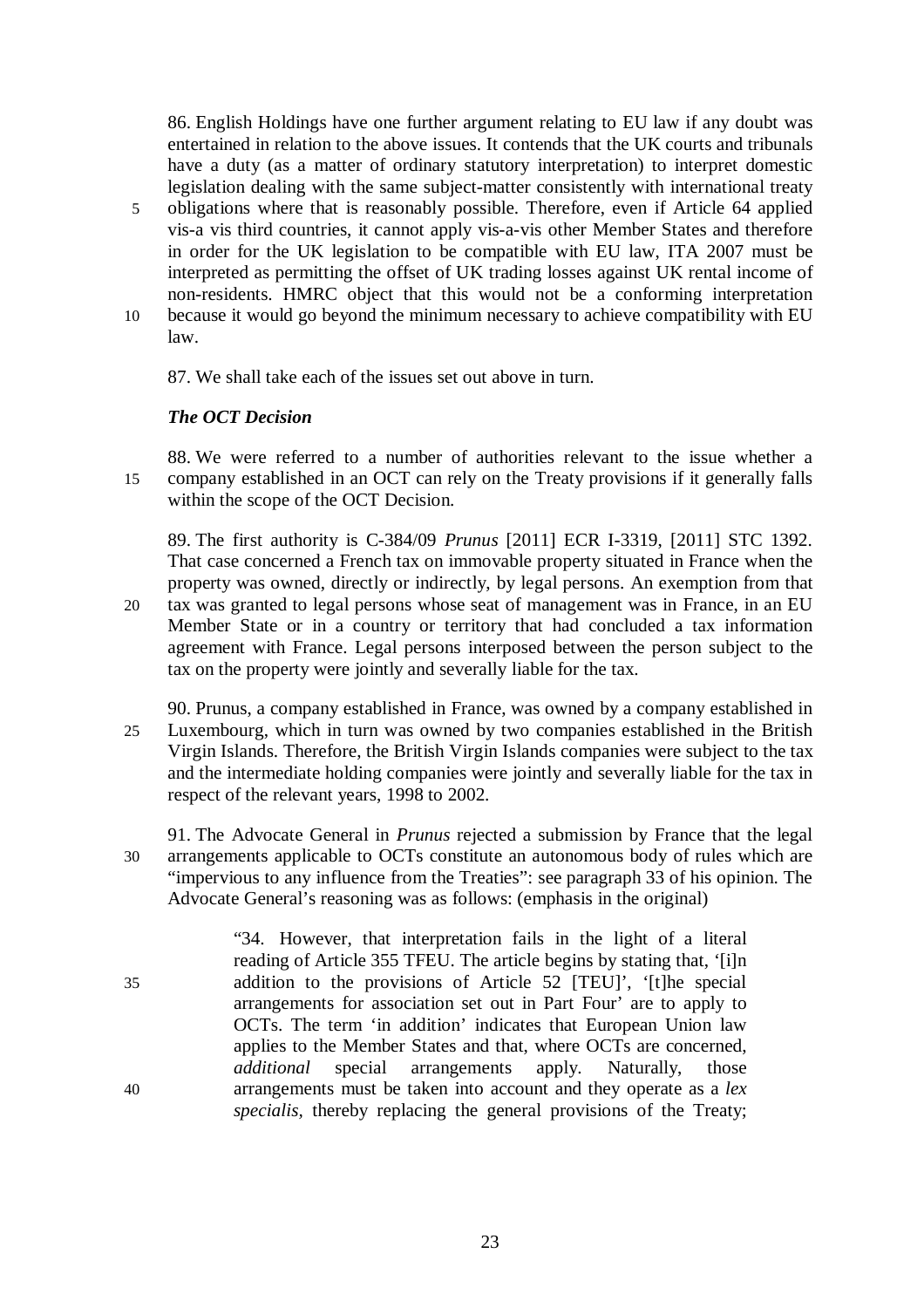that, however, does not convert them into an autonomous body of rules, immune to any influence from primary law.

35. It is not only the textual argument which militates against the full autonomy of the provisions of European Union law applicable 5 to OCTs but also the practical consequences of an interpretation like the one set out above. If autonomous legislation existed which was applicable to OCTs and was separate from the rest of European Union law, that would mean that, in the event of legislative silence, OCTs would be left on their own in a kind of legal limbo, and might 10 even run the risk of third countries being entitled to benefit from more advantageous treatment than OCTs despite the close ties which the latter have with the Union. That last factor calls for particular vigilance when the general provisions of the Treaty refer to third countries. It is in such cases that OCTs, because they do not 15 formally come within the ambit of either Member States or third countries, run the risk of being the victims of interpretations which are, at the very least, risky.

36. To avoid that outcome, the Court has been very pragmatic in its case-law when dealing with the nature of OCTs and their 20 classification as third countries or territories which are *associated with* (but not *members of*) the European Union."

92. The Advocate General therefore then dealt with the question as to whether Article 63 TFEU could apply notwithstanding the fact that Article 47 of the OCT Decision did not deal with restrictions on freedom of capital other than in respect of direct 25 investments in companies. His opinion was that this did not mean that Article 63 was excluded in other respects:

"53. The first aspect to be borne in mind is the wording of the decisions of 1991 and 2001. As concerns Decision 91/482, the fact that movements of capital are confined strictly to foreign exchange 30 transactions permits the assertion that a situation of the kind at issue does not fall within the scope of that decision. The reply is rather more complex in relation to Decision 2001/822, Article 47 of which does not restrict its subject-matter to a specific activity and instead refers expressly to 'direct investments' in the context of 35 'transactions on the capital account of balance of payments'. As I already stated at point 50 of this Opinion, Article 47 refers to direct investments made in companies established in OCTs, thereby restricting its scope to capital flows from Member States to OCTs. Therefore, it is appropriate to conclude that the two decisions do not 40 cover a situation like the one in the instant case, because their provisions refer to activities or capital flows other than the ones at issue.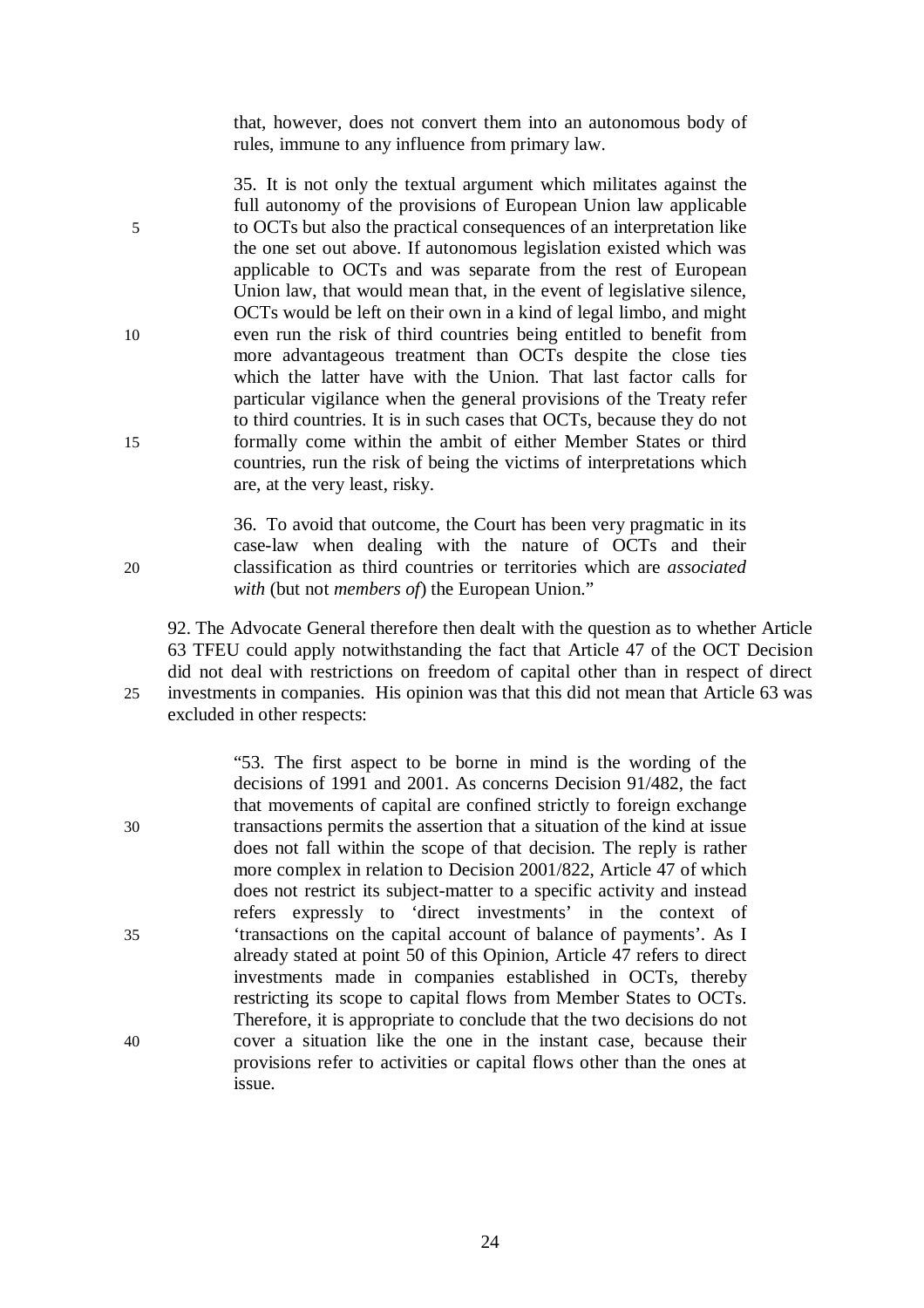54. The fact that the decisions are silent with regard to a case such as the one under scrutiny does not necessarily mean that European Union law has exhausted its function. As stated in points 31 to 39 of this Opinion, the law applicable to OCTs is not an autonomous body 5 of rules which is immune to the influence of the general provisions of the Treaties. On the contrary, once it has been confirmed that the specific provisions are not applicable to a particular case, it is necessary to ascertain, having regard to the objectives of Part Four of the TFEU, whether it is appropriate to rely on a provision of the 10 Treaty which concerns third countries. In the case before the Court, it is a matter of ascertaining whether Article 63 TFEU is a provision which, in the light of Article 198 TFEU et seq., is applicable to a national measure which restricts the free movement of capital from an OCT to the Union.

15 55. As I have previously pointed out, Article 63 TFEU enshrines the free movement of capital, stipulating that the provision takes effect not only as between Member States but also in relation to third countries. Accordingly, the free movement of capital also precludes, somewhat exceptionally in comparison with the other 20 freedoms, national measures which impede the exit and entry of capital to and from third countries. On the basis of that special feature, it is my view that, interpreted in the light of Article 198 TFEU et seq., Article 63 TFEU is applicable to OCTs.

56. An interpretation of the free movement of capital as a regime 25 which extends outside the European Union inevitably entails an interpretation of that freedom which is susceptible to universalisation. The opening-up of capital markets does not occur in a fragmented fashion but rather with a general purpose aimed at fulfilling well-known objectives which have already been 30 described. The view that this freedom is not applicable to OCTs contradicts the very spirit underlying the current wording of 63 TFEU, as it introduces a notable exception which, in any event, must be expressly provided for.

57. In addition, the aims which underpin the special arrangements 35 for OCTs, specifically their economic and social development, would be called into question if the European Union were to allow the entry of capital originating in Member States into OCTs while severely curtailing the entry of capital originating in OCTs. The promotion of economic and social development, together with the 40 establishment of 'close economic relations' between OCTs and the European Union cannot be reconciled with a free movement of capital which excludes OCTs while embracing all third countries. The ties which bind OCTs to the European Union are such that they justify arrangements for association which consolidate economic 45 relations between the two territories. Those arrangements may, in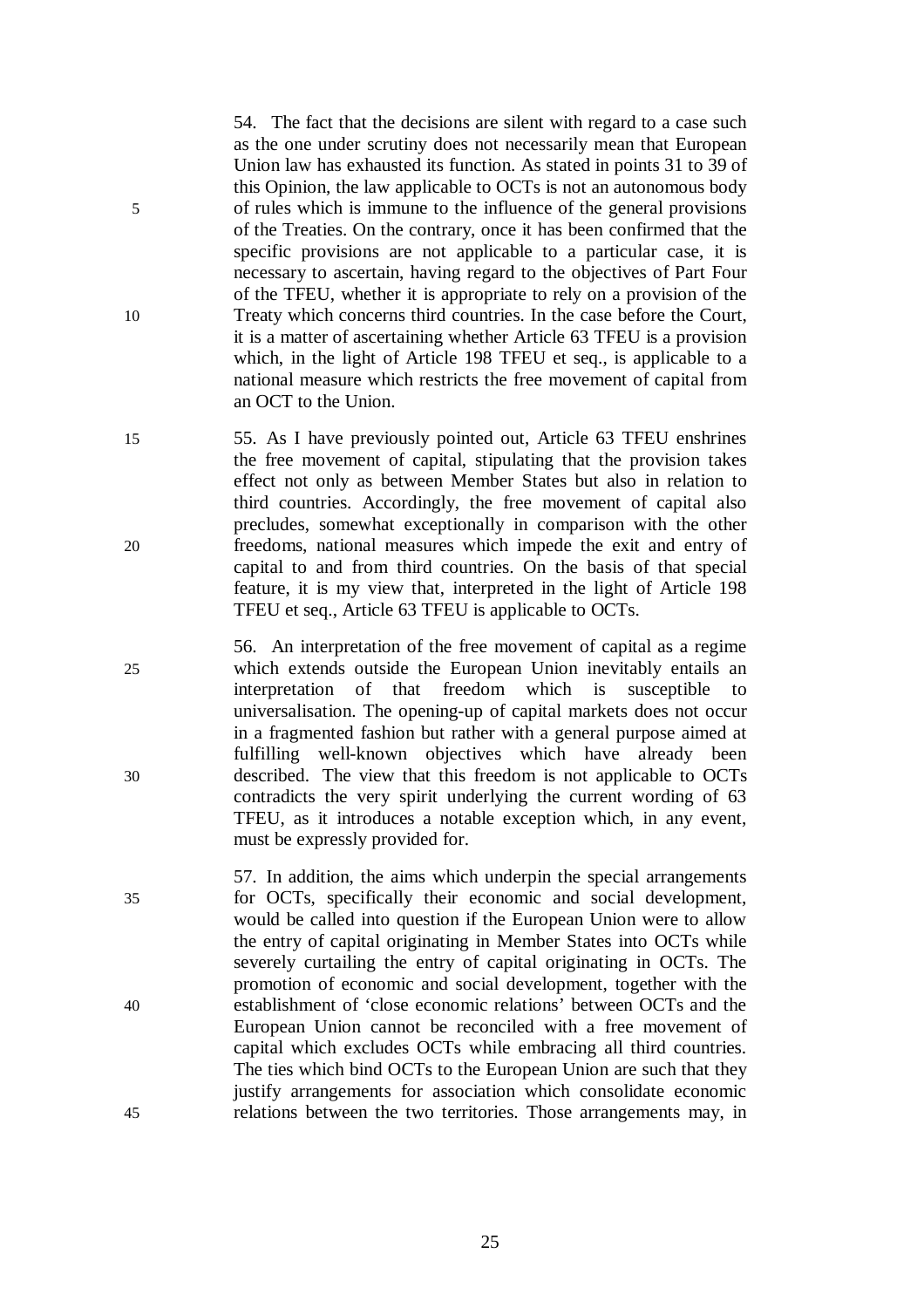some circumstances, entail the adoption of restrictive measures, which will, on occasions, be counteracted by other provisions. However, that is a balancing exercise which must be performed by Decision 2001/822 in particular, in addition to all the 5 acts which preceded it. In the event of silence, a general freedom laid down in the Treaty, which, in very specific terms, is applicable to all third countries without exception, must be construed as applying equally to OCTs."

93. The reasoning in the judgment of the CJEU in *Prunus* deals primarily with the 10 other issue in the case, namely the question as to whether the conditions for the carve out in Article 64 TFEU were satisfied in respect of the restriction alleged. The Court referred at paragraph 29 of its judgment to the principle that the general provisions of the TFEU do not apply to OCTs and that OCTs benefit from the provisions of EU law in a similar manner to the Member States only when EU law expressly provides that

15 OCTs and Member States are to be treated in such a manner. Having observed at paragraph 30 that the Treaty did not contain any express reference to movements of capital between Member States and OCTs, the Court concluded at paragraph 31 of *Prunus* that OCTs benefit from the liberalisation of the movement of capital provided for in Article 63 TFEU in their capacity as non-member states. In other words, the 20 CJEU concluded that Article 63 applied to OCTs in exactly the same way as it applied

to third countries.

94. On that basis, in our view, the CJEU's reasoning impliedly accepts that Article 47 of the OCT Decision does not affect the position and does not provide an exclusive code for OCTs in the field of freedom of movement of capital. However, Mr Yates 25 submits that in other cases the CJEU came to the opposite conclusion and that we should refer the question to the CJEU.

95. Mr Yates relies on Cases C-24/12 & C-27/12 *X BV* ECLI:EU:C:2014:1385, [2014] STC 2394 (*'X BV*). That case concerned a Dutch withholding tax on payments of dividends to 100% parent companies resident in the Netherlands Antilles, 30 the latter territory being an OCT. A similar dividend paid to a Dutch resident company would have been exempted from that tax. The question referred to the CJEU was whether the EU rules on the free movement of capital, now contained in Article 63, had to be interpreted as precluding a measure of a Member State which was likely to hinder movement of capital between that Member State and its own OCT.

- 35 96. In the event, the CJEU did not decide the case by reference to Article 47(1)(b) of the OCT Decision. It held that the measure at issue was intended to prevent excessive capital flow towards the Netherlands Antilles and to counter the appeal of that OCT as a tax haven. It therefore came under the tax carve-out clause contained in Article 55(2) of the OCT Decision.
- 40 97. At paragraph 35 of his opinion in *X BV*, the Advocate General quoted with approval the Advocate General's opinion at paragraph 57 of *Prunus* that "in the event of silence" a general freedom laid down in the Treaty which is applicable to all third countries must be construed as applying equally to OCTs.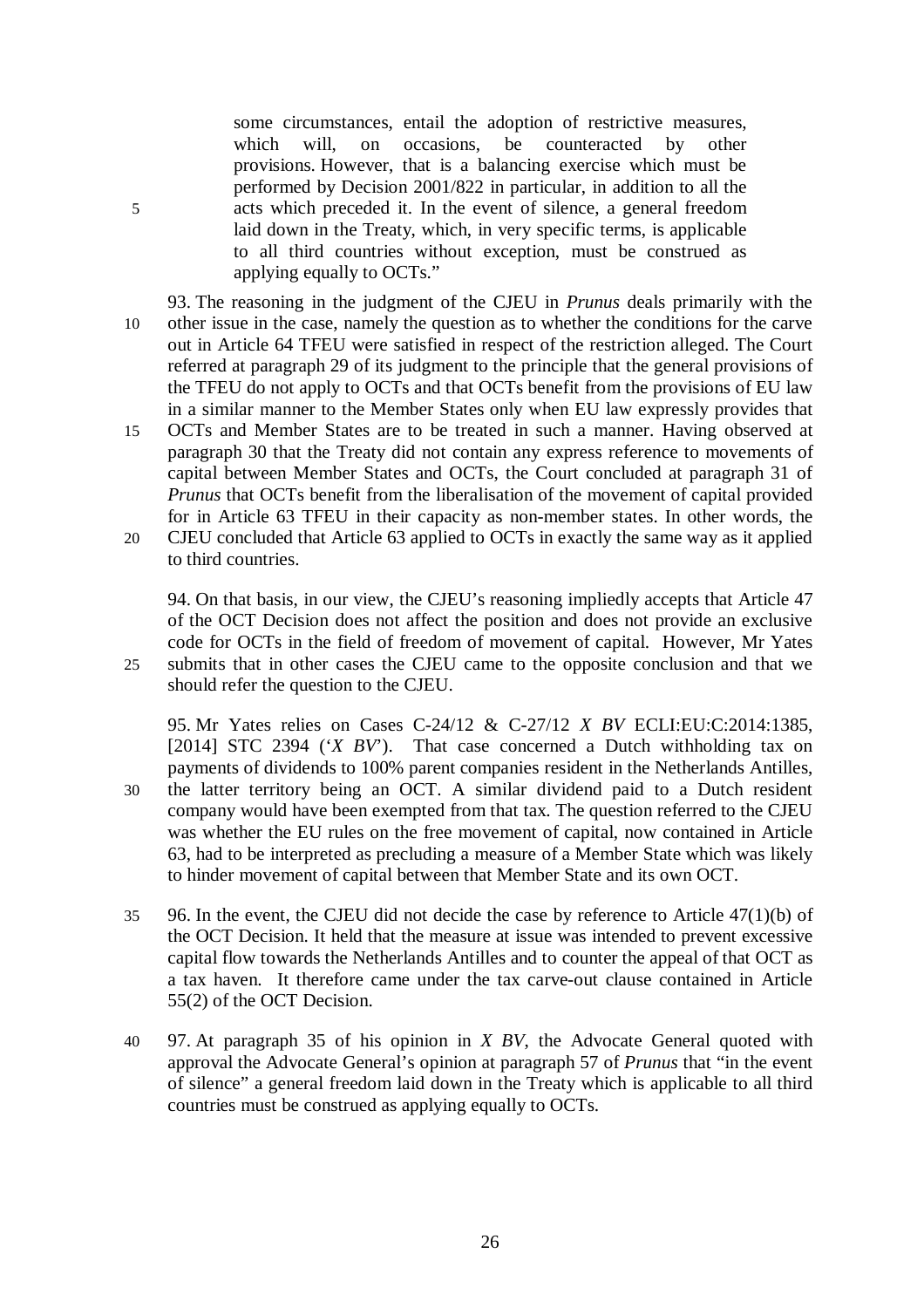98. In its judgment in *X BV*, the CJEU made no reference to the Advocate General's opinion. We accept that its reasoning at paragraphs 47 to 50 could be read as indicating that Article 47(1) of the OCT Decision is exhaustive of the position regarding restrictions on payment and on movement of capital between the EU and 5 OCTs. The Court said:

"47 As regards the OCT Decision, adopted by the Council on the basis of Article 187 EC to implement the arrangements for association, it states, in Article 47(1), what restrictions on payment and on movements of capital are prohibited between the European 10 Union and OCTs.

"48 By referring to balance of payments and by prohibiting, first, all restrictions on payments in freely convertible currency on the current account of that balance and, second, restrictions on the movement of capital linked to investments in companies and which 15 concern transactions on the capital account of that balance, Article 47(1) of the OCT Decision has a particularly wide scope, close to the scope of Article 56 EC in the relations between Member States and third countries (see, to that effect and concerning Article 63 TFEU, *Prunus* EU:C:2011:276, paragraphs 29 to 31).

20 49 Consequently, by prohibiting, inter alia, restrictions on the acquisition of shares in companies and the repatriation of profits stemming therefrom, Article 47(1)(b) of the OCT Decision prohibits, among others, restrictions on the payment of dividends between the European Union and OCTs, along the lines of the 25 prohibition of such measures set out in Article 56 EC as regards, inter alia, relations between Member States and third countries.

50 However, having regard to the case-law cited at paragraph 45 above and to the fact that neither Part Four of the EC Treaty nor the OCT Decision, adopted pursuant to that part of the treaty, expressly 30 refer to Article 56 EC, it is necessary to examine the question referred from the point of view of Article 47(1) of the OCT Decision and to verify whether the scope of that provision is clarified or circumscribed by other rules of the special arrangements applying to the EU-OCT association."

- 35 99. Having therefore concluded that prima facie the restriction was not permitted by the terms of Article 47(1) of the OCT Decision, the Court justified the restriction by reference to Article 55(2) of the OCT Decision which permitted the adoption and enforcement of any measure aimed at preventing the avoidance of taxes. The Court therefore concluded at paragraph 54 of its judgment:
- 40 "54 It follows from the foregoing, and without there being a need to examine the question as to what extent the rules of European Union law applicable to the relations between the European Union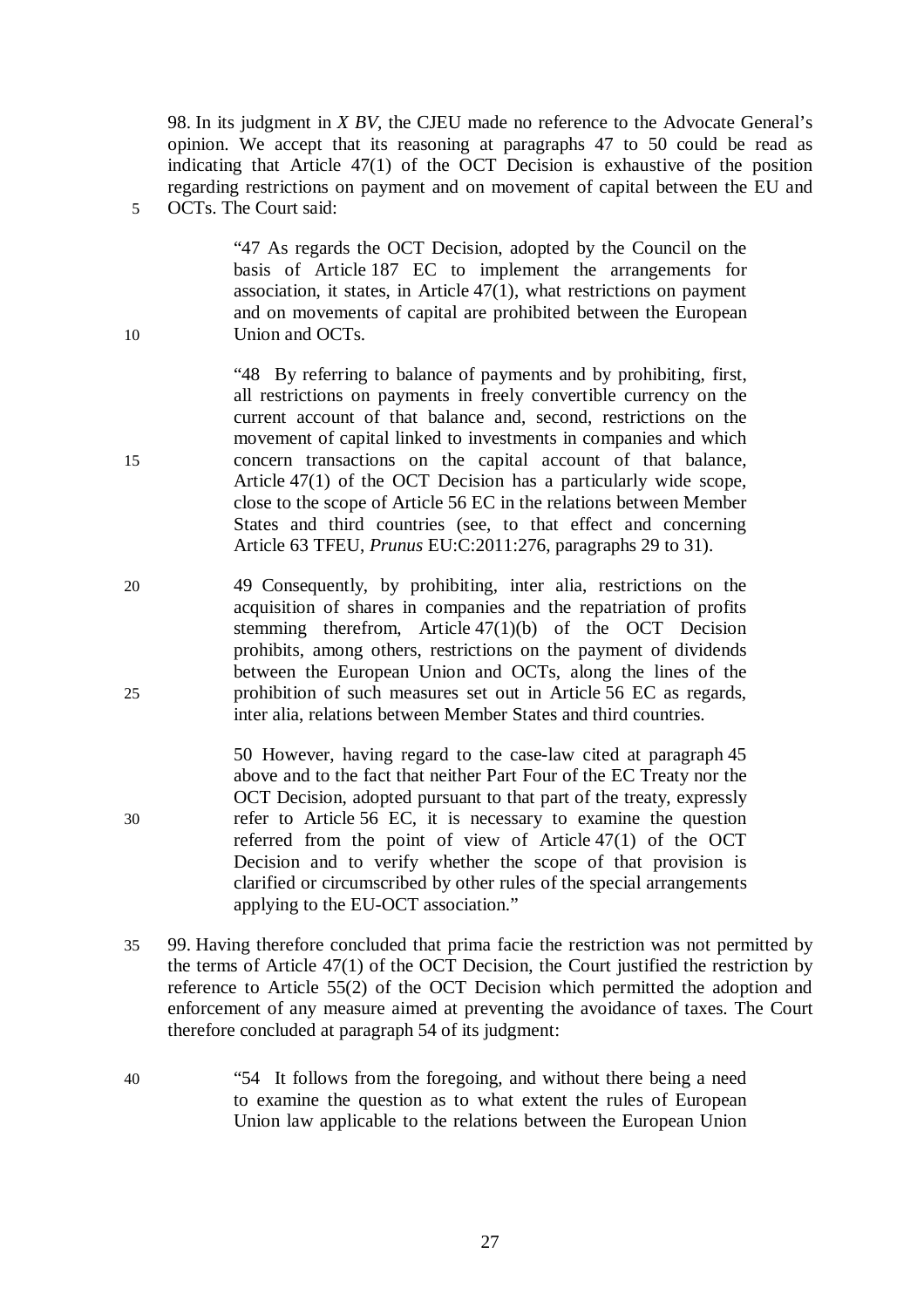and OCTs apply between a Member State and its own OCT, that the answer to the first question is that European Union law must be interpreted as not precluding a tax measure of a Member State which restricts movements of capital between that Member State 5 and its own OCT whilst pursuing the objective of combating tax avoidance in an effective and proportionate manner."

100. We observe that this case involved an investment by a parent company in its 100% subsidiary, the situation which according to the Nomenclature referred to at paragraph 76 above is to be classified as a "direct investment". Therefore, there was 10 no question that Article 47 (1) of the OCT Decision was prima facie applicable and would have applied but for the application of the tax carve-out in Article 55. The case therefore says nothing about the position where the investment concerned is not a direct investment in a company.

101. In Case C-560/13 *Wagner Raith* ECLI:EU:C:2015:347, the Advocate General 15 made reference to the applicability of the provisions regarding the free movement of capital to OCTs and to the decisions in both *Prunus* and *X BV* as follows:

"44. Although Part Four of the successive Treaties does not contain any provision relating to the free movement of capital, the Court has nevertheless not inferred from this that such provisions were not 20 applicable to OCTs. Since that freedom also extends to third countries, it would have been at the very least incongruous if entities benefiting from special association arrangements intended to establish close economic relations with the European Union could not benefit from a freedom specifically extended to all third 25 countries. That is why, in its judgment in *Prunus and Polonium*, concerning the taxation of direct investments made in France by a company established in the British Virgin Islands, the Court held that OCTs benefit from the liberalisation of the movement of capital provided for in Article 63 TFEU in their capacity as third 30 countries, even though, in my opinion, it would have been more correct to say that OCTs benefit from a liberalisation of the movement of capital *equivalent* to that afforded to third countries, taking into account the *sui generis* nature of their status.

45. Thus, as regards the classification of a national measure as 35 constituting a restriction on movements of capital between Member States and OCTs, the Court's assessment in the judgment in *Prunus and Polonium* (EU:C:2011:276), which extends the application of Article 63 TFEU to OCTs, is valid in so far as no specific provision, at the very least equivalent in scope to Article 63 TFEU, governs 40 those movements.

> 46. There was no such provision during the period that elapsed between the entry into force of the Maastricht Treaty — that is to say, the liberalisation in principle of free movements of capital in relation to third countries too, as provided for in Article 73b of the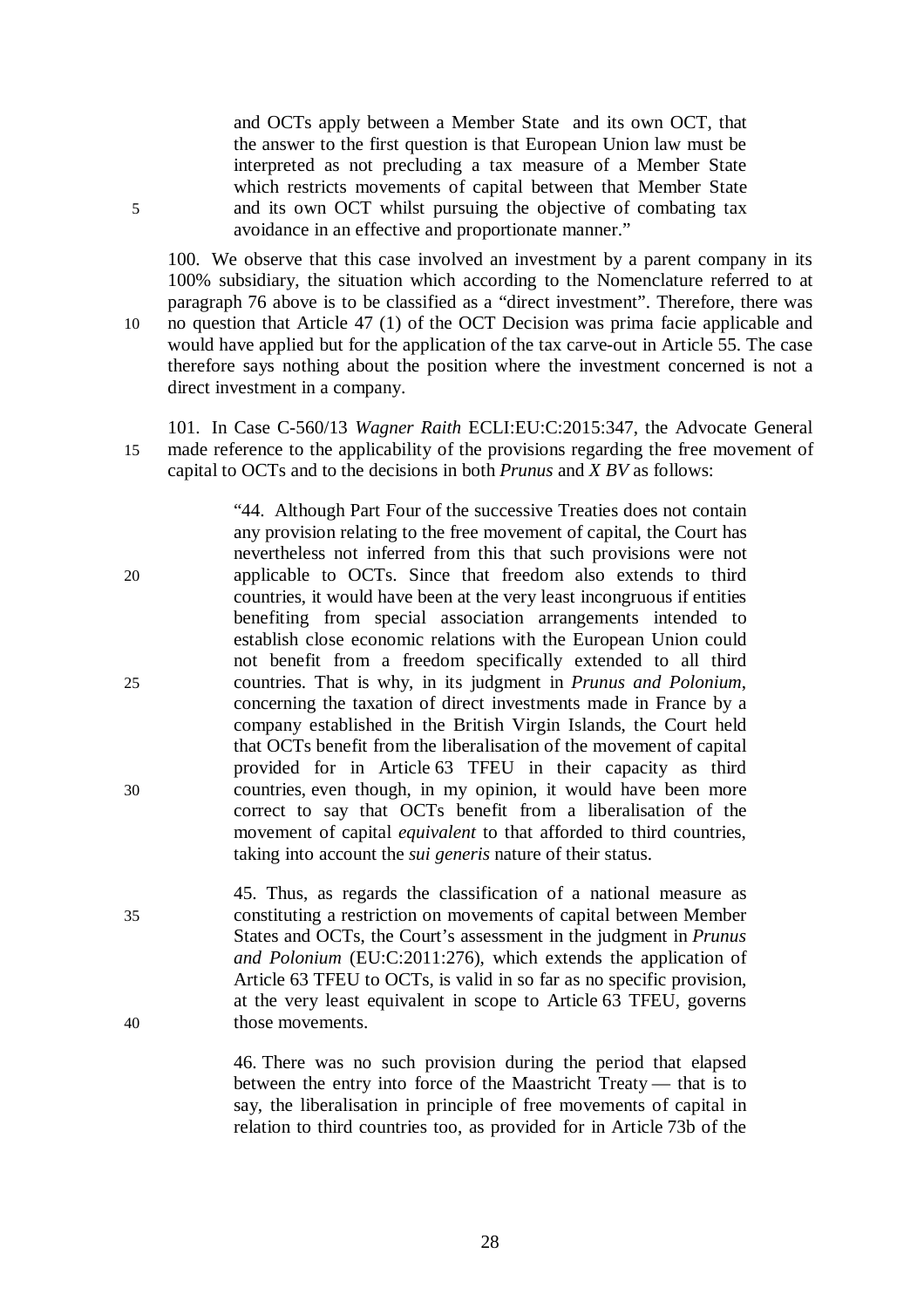EC Treaty — and 2 December 2001, since the Council did not adopt any decision under Part Four of the EC Treaty prescribing a free movement of capital regime between Member States and OCTs that was equivalent to that applicable to third countries. However, 5 2 December 2001 marks the entry into force of Council Decision 2001/822/EC of 27 November 2001 on the association of the overseas countries and territories with the European Community ('the OCT Decision'), Article 47(1) of which was recently regarded by the Court in its judgment in [*X BV]* as having a particularly broad 10 scope similar to that of Article 56 EC in the relations between Member States and third countries."

102. In our view, what is being said at paragraphs 44 and 45 of this opinion is that because OCTs have the benefit of Article 63, if there is a national measure which constitutes a restriction on the movements of capital between Member States and 15 OCTs then Article 63 will prevail unless there is a specific provision elsewhere, which is at least equivalent in scope to Article 63 and which governs those movements of capital. At paragraph 46, the Advocate General refers to the fact that there were no such provisions between the coming into force of the Maastricht Treaty and 2 December 2001, because there was no Decision establishing a free movement 20 of capital regime between Member State and OCTs. In *Prunus*, three of the years to which the issue in that case related fell within that period. The Advocate General then refers to *X BV* and the fact that Article 47 of the OCT Decision and that the CJEU had regarded that provision as having "a particularly broad scope" similar to that of what is now Article 63 as that provision applies between Member States and third 25 countries. These passages were not referred to at all by the CJEU in its judgment in *Wagner Raith.*

103. Summing up all this case law, in our view, *Prunus* is clear authority for the proposition that Article 63 TFEU is to be interpreted as applying to OCTs, in respect of three of the years to which the judgment related which were before Article 47 of 30 the OCT Decision came into force. The OCT Decision was in force for the last of those years and the CJEU was clearly aware of that because the Advocate General made reference to it at paragraphs 49 and 53 of his opinion. Of course, Article 47 (1) only makes reference to restrictions on direct investment in a company, whereas *Prunus* was dealing with investments in real estate. It is also clear from paragraph 34 35 of the Advocate General's opinion in that case, as set out at paragraph 91 above that any special provisions applying to OCTs should be regarded as *additional* to other provisions of EU law which applied to OCTs, such as was found to be the situation in this case, Article 63.

104. In contrast, *X BV* was a case involving direct investment in a company, and 40 therefore the provisions of Article 47(1)(b) were directly on point. It is entirely consistent with the reasoning of the Advocate General at paragraph 34 of his opinion in *Prunus* that in those circumstances, those provisions operate as a *lex specialis* and replace the general provisions of the Treaty. In our view, paragraph 47 of the CJEU's judgment in *X BV*, which refers to Article 47 (1) of the OCT Decision as stating what 45 restrictions on movements of capital between the EU and OCTs are prohibited and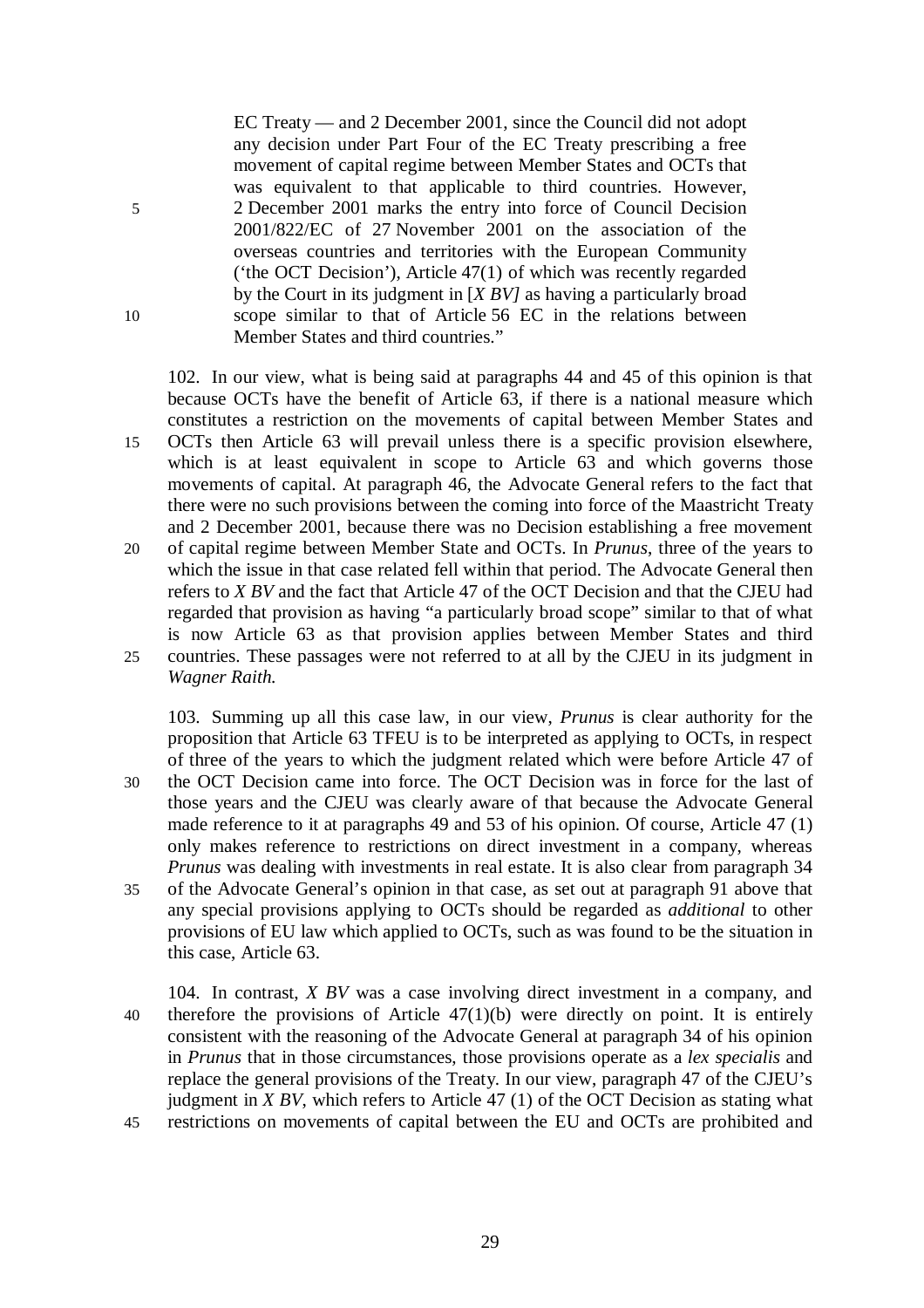paragraph 48 of the judgment, which refers to that provision having a particularly wide scope, "close to that" what is now Article 63 must be read as only applying to those capital movements which are within the scope of the wording in Article 47(1), namely direct investment in a company. Further, the references at paragraph 50 of the 5 judgment to the question being determined by reference to Article 47 of the OCT Decision (rather than what is now Article 63 TFEU) must likewise be read in the same way.

105. Therefore, we reject Mr Yates's submission that the two decisions are inconsistent with each other. Further, we do not read the passages from the Advocate 10 General's opinion in *Wagner Raith* set out at paragraph 101 above as seeking to reconcile any inconsistency between the two cases. As we read those passages, the Advocate General was referring to the fact that Article 47(1) of the OCT Decision did introduce a provision that excluded the application of what is now Article 63 TFEU but, as he made clear at paragraph 45, Article 63 continued to be valid "in so far as no 15 specific provision, at the very least equivalent in scope to Article 63" governed the movements in question. As we have seen, Article 47 (1) of the OCT Decision was not equivalent in scope because it did not cover the entire ground that is covered by Article 63 since the former provision only relates to direct investment in a company.

106. We therefore reject Mr Yates's submission that the matter does not appear to be 20 *acte clair*. In our view on the basis of the clear authority in *Prunus*, Article 63 TFEU is applicable and had it been necessary to resolve the issue we would have concluded with complete confidence that the relevant provisions of domestic law amounted to a restriction on the free movement of capital which is prohibited by that provision. Consequently, in our view there would be no need to refer the matter to the CJEU.

#### 25 *The prevailing freedom*

107. It is clearly possible that domestic legislation can be held to fall within the scope of more than one of the freedoms of movement established by TFEU. In this case the question arises as to whether in so far as the domestic legislation contains a restriction on rights given by the Treaty, that restriction is to be regarded as a 30 restriction on the freedom of establishment or a restriction on the free movement of capital.

108. Guidance on how to approach this issue was given by the CJEU in Case C-35/11 *Test Claimants in the FII Group Litigation v HMRC (No.3)* ECLI:EU:C:2012:707, [2013] Ch 431 at paragraphs 90 to 103. This guidance makes 35 it clear that when deciding whether national legislation falls within the scope of one or other of the freedoms of movement, the purpose of the legislation concerned must be taken into consideration. Therefore, national legislation intended to apply only to shareholdings which enable the holder to exert a definite influence on a company's decisions and to determine its activities falls within the scope of Article 49 TFEU on

40 the freedom of establishment. On the other hand, national legislation which applied to shareholdings acquired solely with the intention of making a financial investment without any intention to influence the management control of the undertaking must be examined exclusively in light of the free movement of capital: see paragraphs 90 to 92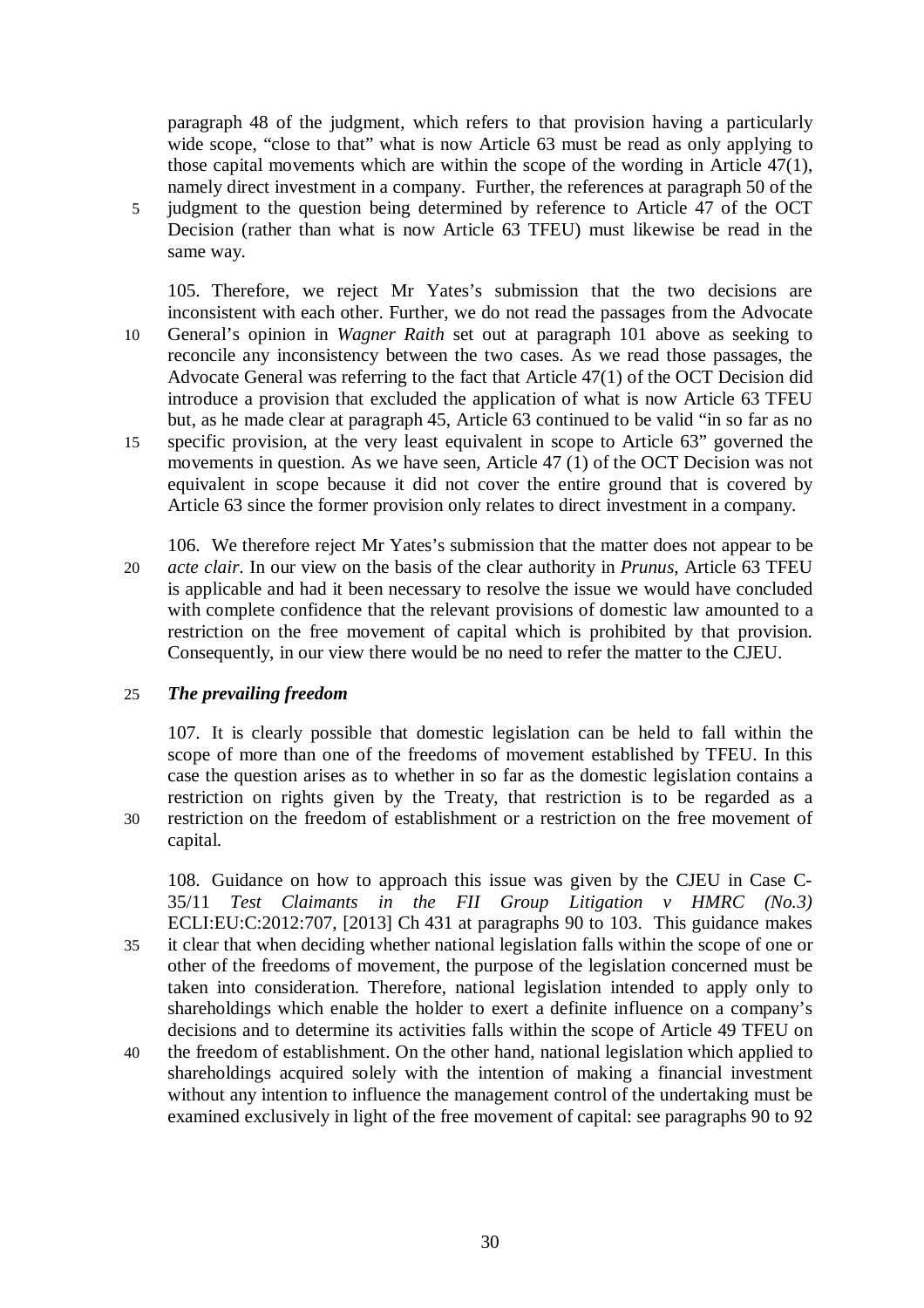of the judgment. Where the legislation in question applies to both situations, so that it cannot be determined from its purpose whether it falls predominantly within the scope of Article 49 or Article 63, the court must take account of the facts of the case in point in order to determine whether the situation falls in the scope of one or other of those 5 provisions: see paragraphs 93 to 94 of the judgment. In other words, the court must examine by reference to the facts whether the situation falls predominantly within one freedom or the other, and the predominant freedom will prevail.

- 109. In this case therefore, the question is whether the restriction affects English Holdings' permanent establishment in the UK through which it conducts its trading 10 activities, an activity that falls within the scope of the freedom of establishment, (although as an entity established in a third country English Holdings has no right of establishment under Article 49) or whether, on the other hand, it affects its investment in real estate from which it derives rental income, an activity that falls within the scope of the right to free movement of capital.
- 15 110. Mr Yates submits that sections 5 and 19 CTA 2009 are obviously provisions that relate to freedom of establishment, namely the permanent establishment that English Holdings has set up in order to carry on its trading activities in the United Kingdom. He submits that the restriction which is complained of is a restriction which makes the establishment of a trade less attractive by only allowing trading losses to be
- 20 used as against other income or profits that come within section 19 CTA 2009. For that reason, he submits that only freedom of establishment is relevant here. The restriction on the free movement of capital which results from not allowing such losses to be set against investment income not attributable to the permanent establishment is purely consequential. He submits that this is a case where the 25 legislation was intended to apply solely to a permanent establishment and therefore it was not permissible to go any further and look at the facts.

111. Mr Firth submits that the situation in this case is solely a free movement of capital issue for the following reasons.

- 112. First, English Holdings' investment in real estate and receipt of rental income, 30 to which the free movement of capital provisions certainly apply are not within the scope of the freedom of establishment. It is the income tax rules relating to the payment of tax on that letting income that English Holdings challenges. It is being denied a relief that would allow it to pay less tax on its letting income. That is solely a free movement of capital issue.
- 35 113. Second, and in any event, the predominant freedom principle applies where a restriction on one and the same activity gives rise to both a restriction on the free movement of capital and on the freedom of establishment. But the predominant freedom principle does not apply, Mr Firth submits, where the same legislative provision is liable to restrict two separate activities, one of which is solely covered by
- 40 the free movement of capital (receipt of letting income) and the other of which is covered by the freedom of establishment (property trade).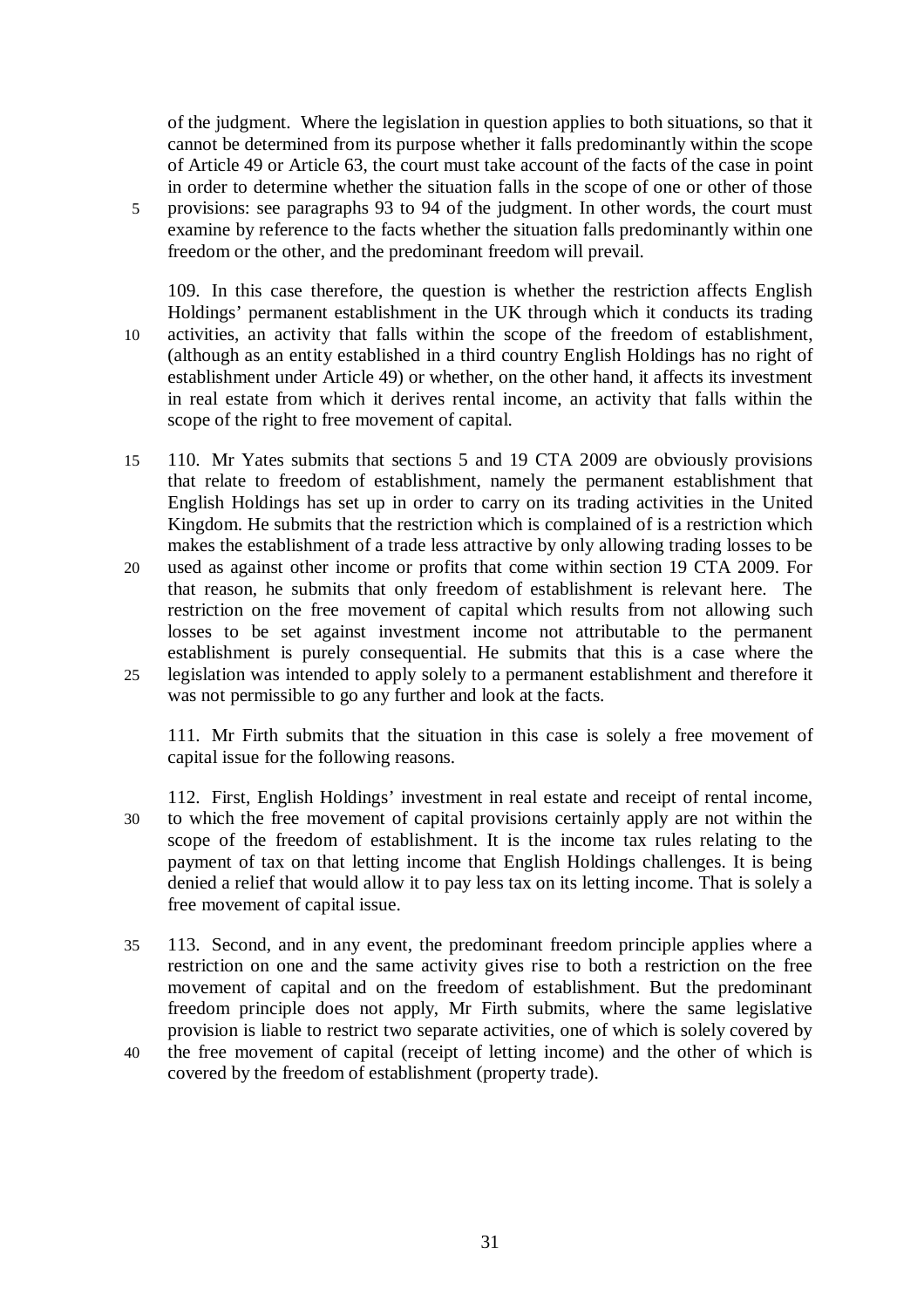114. Mr Firth submits that insofar as HMRC are able to demonstrate a restriction on the freedom of establishment by reference to the location of English Holdings' property trade, that is a restriction on a different activity from English Holdings' receipt of income from the letting business and does not preclude its reliance on the 5 free movement of capital in relation to its receipt of letting income.

115. We prefer Mr Firth's submissions on this issue. We cannot discern from the legislation that it was intended to impose a restriction on the freedom of establishment any more than it was intended to impose a restriction on a non-resident company exercising its right to the free movement of capital by treating it less favourably than a 10 UK resident company. The structure of the legislation is to impose income tax on a non-resident company which derives income from property in the United Kingdom. Under the legislation, that is taxed on a different basis from any income that the company derives from a trade carried on through a permanent establishment. Therefore, the structure of the legislation is to treat income derived from an activity 15 which has the benefit of the freedom of movement of capital provisions of Article 63 differently from income derived from a trade carried on through a permanent establishment which falls within the scope of Article 49.

116. Consequently, we hold that Mr Firth is right in his analysis that the predominant freedom principle does not apply in this situation because the two activities must be 20 regarded as separate for the purpose of the application of the freedoms concerned. Therefore, even if HMRC are right to say that there is a restriction on the freedom of establishment because of the inability of English Holdings to set off its trading losses against its letting business income, that does not preclude its reliance on the free movement of capital provision in relation to its receipt of letting income.

# 25 *Article 64 TFEU*

117. We have held that Article 63 TFEU is relevant in the present circumstances where the relevant restriction is not prohibited by Article 47 of the OCT Decision. We must therefore go on to consider whether HMRC are right to submit that they can rely on Article 64 TFEU to uphold the validity of the restriction. There are three 30 elements to Article 64 which have to be satisfied:

> (1) The measure in question must have been adopted in respect of the movement of capital to or from third countries;

(2) The measure must be one "involving direct investment – including in real estate – establishment, the provision of financial services or the 35 admission of securities to capital markets"; and

(3) The measure must have existed prior to 1994.

118. As regards the first element, Mr Firth submits that the provision must be construed strictly and Article 64 can only validate a restriction that is imposed in respect of the movement of capital to or from third countries. It does not apply in the 40 present case because the restriction here is imposed provided that the taxpayer it is not

resident in the UK – it applies whether the taxpayer is resident in another EU Member State or in a third country. He relies on the following passage at paragraph 44 of the

32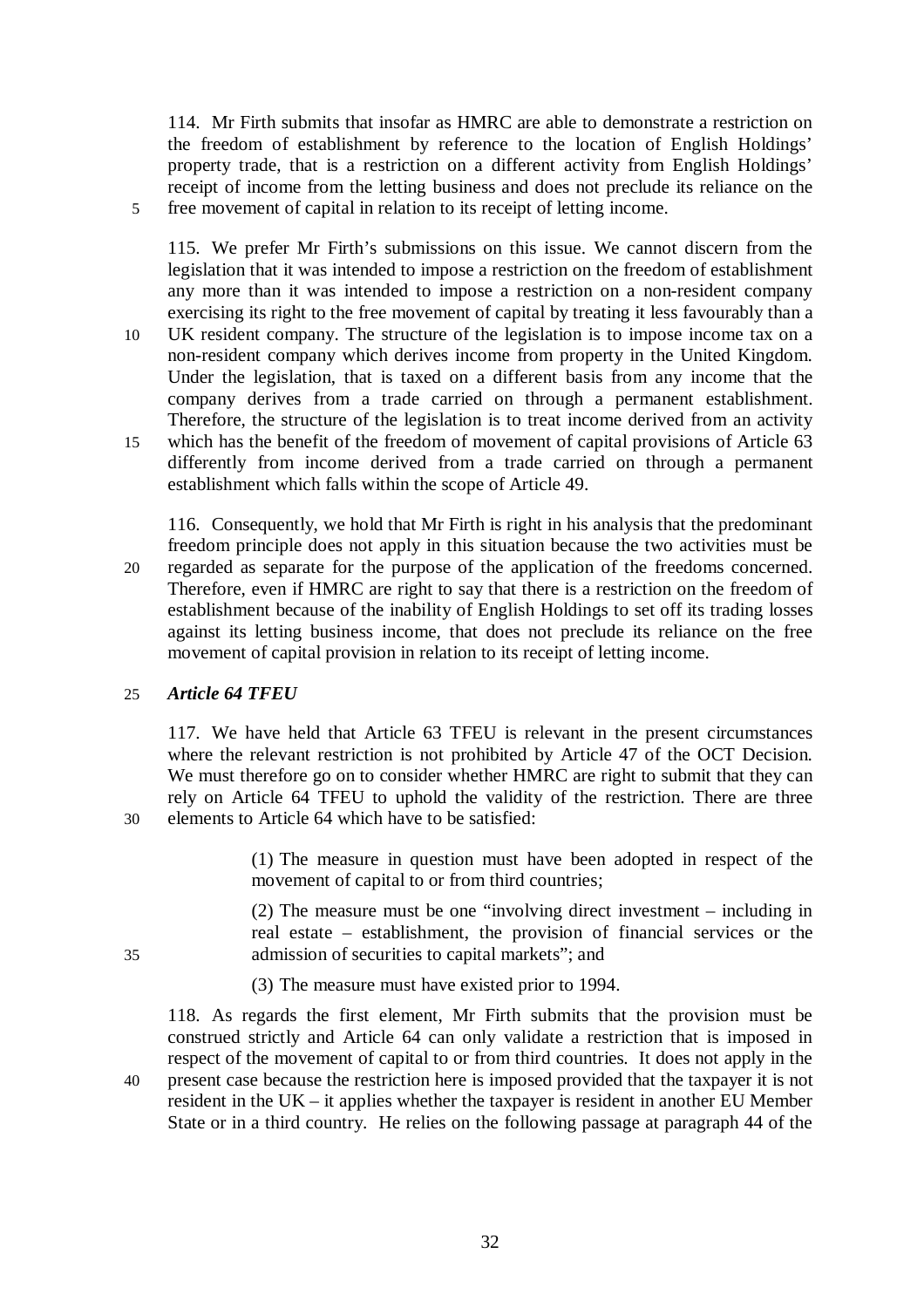CJEU's judgment in C-163/94 *Sanz de Lera* [1995] ECR I-4830 as supporting this proposition:

"44. The exception provided for in Article  $73c(1)$  of the Treaty concerning the application to non-member countries of the 5 restrictions existing on 31 December 1993 under national law or Community law regarding the capital movements listed in it to or from non-member countries is precisely worded, with the result that no latitude is granted to the Member States or the Community legislature regarding either the date of applicability of the 10 restrictions or the categories of capital movements which may be subject to restrictions."

119. However, Mr Yates counters this by relying on a number of cases where the CJEU had found that generally worded tax provisions which resulted in different tax treatment for residents were capable of benefiting from the exemption provided by 15 Article 64.

120. In particular, in C-157/05 *Holböck* [2007] ECR I-4051, [2008] STC 92 the CJEU considered the terms of Austrian income tax legislation pursuant to which profit distributions by domestic companies which were made to a natural person resident in Austria were taxed at a reduced rate whereas profit distributions by foreign 20 limited liability companies which were made to a natural person resident in Austria was subject to tax at the full rate. The Court held at paragraphs 36 to 38 of its judgment that a less favourable tax treatment of foreign-sourced dividends came within the scope of the prohibition on free movement of capital. But since it was a restriction that existed on 31 December 1993 the free movement provisions did not 25 preclude the application of the Austrian legislation in this particular case in respect of dividends paid by foreign companies. Mr Yates observes that the Austrian legislation was not in its terms specifically targeted at direct investment by investors from third countries.

121. In *Wagner-Raith*, the CJEU considered the terms of German tax legislation 30 which provided that the tax treatment of distributions from investment funds differed according to how cooperative the investment fund was in sharing information as regards the fund and its unit holders with the German authorities. Consequently, a German unit holder who held units in a Cayman Islands investment fund was treated less favourably from the tax point of view than a unit holder who held units in a 35 German investment fund. The Advocate General observed at paragraph 75 of his opinion that there was nothing to suggest that Member States' tax legislation was excluded from the scope of the freedom of capital provisions or the exemption in Article 64, referring to *Holböck* in that regard. The CJEU followed that opinion at paragraph 41 of its judgment.

40 122. We accept Mr Yates's submissions that these authorities demonstrate that for Article 64 to apply it is not necessary for the domestic legislation in question to be specifically targeted in its terms at third countries. We note that in neither of the cases we have mentioned above was *Sanz de Lera* referred to. We see nothing in the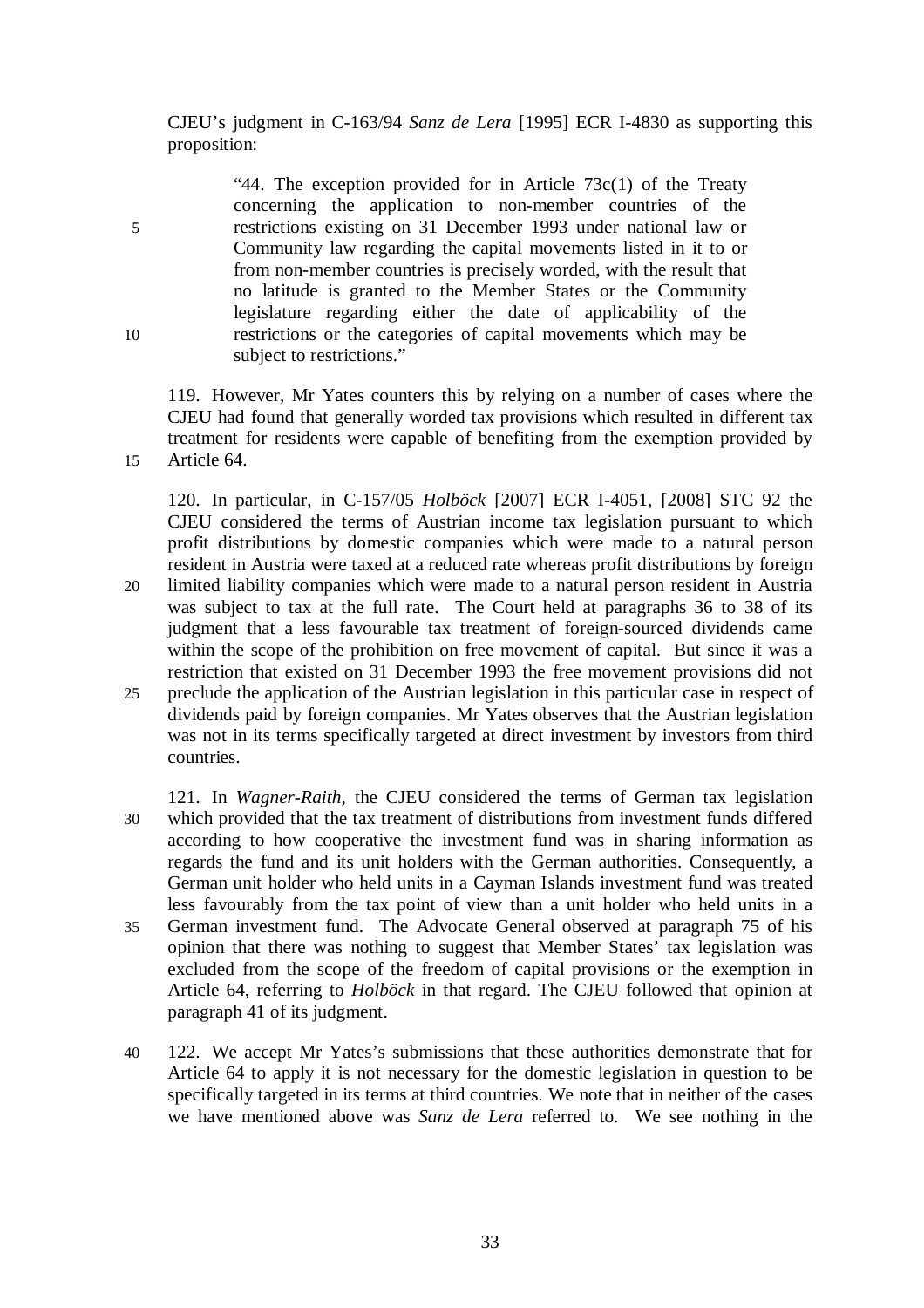passage that we have quoted from that judgment which gives any support to Mr Firth's submissions in the light of the other cases that we were referred to.

123. We therefore conclude on this point that the relevant provisions of domestic legislation in this case satisfy the first requirement for benefiting from the exemption 5 in Article 64 TFEU.

124. As regards the second element, Mr Firth submits that the restriction does not fall within the concept of "direct investment". He referred us to the following explanation that the CJEU gave to the meaning of that term at paragraphs 180 to 181 of its judgment in Case C-446/04 *Test Claimants in the FII Group Litigation* [2006] ECR I-10 11814:

"180 The same indicative value must be given to that nomenclature in interpreting the concept of direct investment. The first section of that nomenclature, entitled 'Direct investments' includes the establishment and extension of branches or new undertakings 15 belonging solely to the person providing the capital and the acquisition in full of existing undertakings, participation in new or existing undertakings with a view to establishing or maintaining lasting economic links, long-term loans with a view to establishing or maintaining lasting economic links, and reinvestment of profits 20 with a view to maintaining lasting economic links.

181. As that list and the relative explanatory notes show, the concept of direct investments concerns investments of any kind undertaken by natural or legal persons and which serve to establish or maintain lasting and direct links between the persons providing the capital 25 and the undertakings to which that capital is made available in order to carry out an economic activity."

125. It is clear, Mr Firth submits, that when Article 64 refers to "direct investment" as including investment in real estate, not all investment in real estate is caught. The distinction between the two is that "direct" investment in real estate means the 30 acquisition of real property for the pursuit of entrepreneurial purposes (for example, an office or a factory to be used as such by the investor). He submits that acquisition to hold as a financial investment is not direct investment.

126. Mr Firth submits that this conclusion is confirmed by the distinction drawn in Directive 88/361/EEC between "Heading I: Direct Investments", and "Heading II: 35 Investments in Real Estate not included under Heading I" – thus there is a category of investment in real estate that is not direct investment. Furthermore, Mr Firth refers to the explanatory notes to the Directive, which we have set out at paragraph 76 above, and which explain that "direct investment" means investment for entrepreneurial purposes.

40 127. Mr Firth also relies on the fact that these explanatory notes confirm that investing in real estate for gain constitutes investment in real estate. This is

34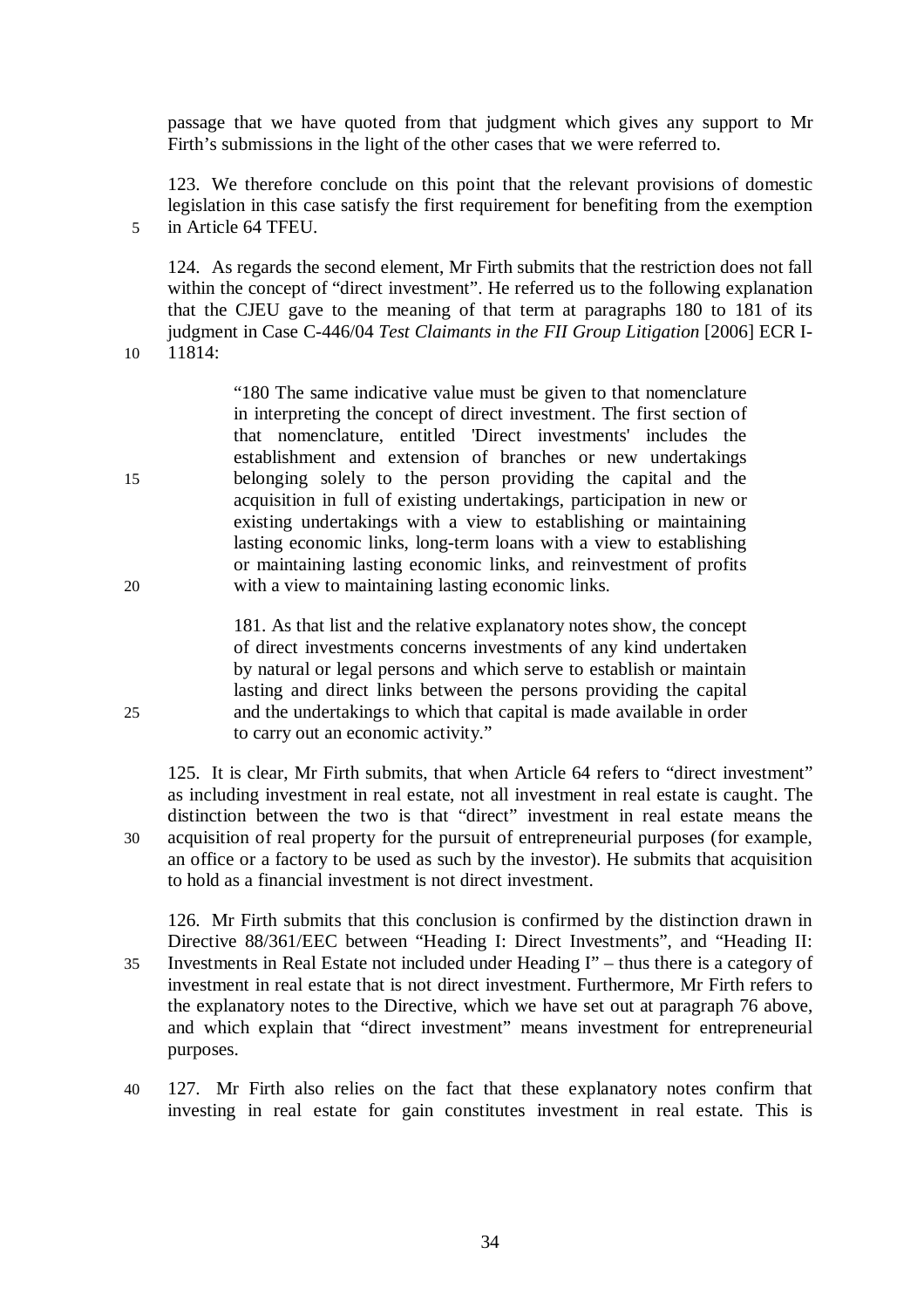demonstrated, in his submission, by the CJEU's judgment in *Walter Stauffer*, which we have referred to at paragraph 82 above. That case concerned a commercial property owned by an Italian established charitable foundation from which it did not carry on any business but merely obtained rental income. At paragraphs 23 and 24 the 5 ECJ found that the rental income was covered by Heading II, rather than Heading I, which would have applied if it was direct investment.

128. In contrast, Mr Yates submits that whether a real estate investment falls within Heading I as a direct investment or within Heading II is determined by whether the property concerned is a personal holding or a commercial investment. Mr Yates relies 10 on a number of cases in support of that submission as follows. In C-181/12 *Welte*  ECLI:EU:C:2013:662, [2014] 2 CMLR 11 the CJEU considered the application of the free movement of capital provisions to circumstances where a national of a third country who had inherited a house from her parents in Germany had received a smaller tax-free allowance against the value of the estate than would have been 15 available to a German resident. The Court considered whether the inheritance of the house constituted a form of acquisition of real estate which can be equated to investment in real estate and thus benefited from the free movement of capital provisions.

129. The Court in *Welte* said this about the concepts of "direct investments" and 20 "investments in real estate" as those terms are used in Heading I and Heading II:

"32 While those concepts are not defined in the Treaty, it is apparent from the list in heading I and the explanatory notes to it, whose indicative value has already been acknowledged by the Court, that the concept of direct investment concerns investments by natural or 25 legal persons which serve to establish or maintain lasting and direct links between the person providing the capital and the company to which that capital is made available in order to carry out an economic activity (see, to that effect, Case C-157/05 *Holböck* [2007] ECR I-4051, paragraphs 34 and 35 and the case-law cited).

- 30 33 It is apparent from the very title of heading II of Annex I to Directive 88/361 that the 'investments in real estate' referred to in that heading do not include the direct investments referred to in heading I of that Annex.
- 34 In those circumstances it must be held that, as pointed out by the 35 Advocate General at point 55 of his Opinion, Article 57(1) EC, in referring to 'direct investment – including in real estate', concerns only investments in real estate that constitute direct investments coming under heading I of Annex I to Directive 88/361.
- 35 By contrast, investments in real estate of a 'patrimonial' nature, 40 such as that at issue in the main proceedings concerning the house of the parents of the deceased, made for private purposes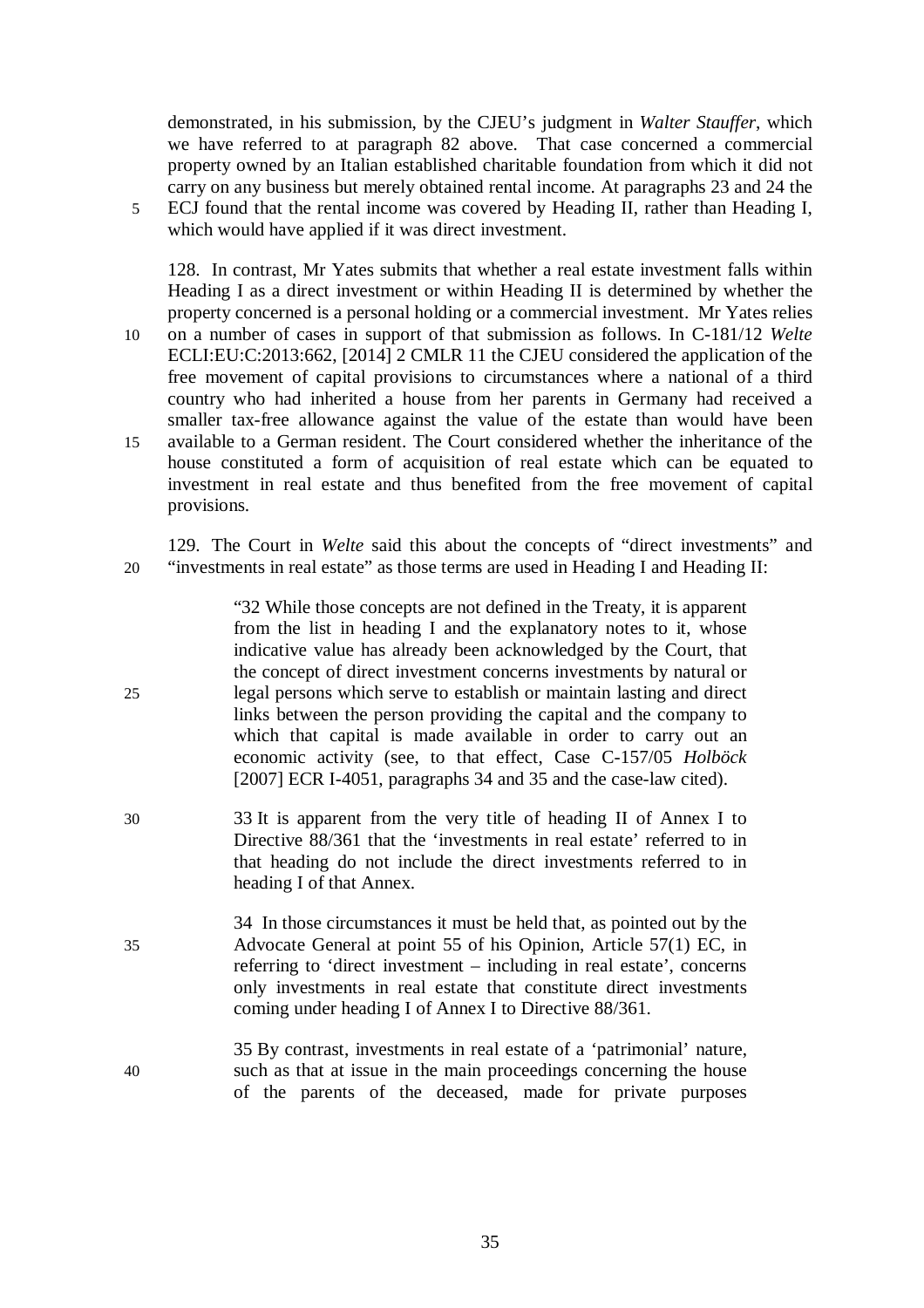unconnected with the carrying out of an economic activity do not fall within the scope of Article 57(1) EC."

130. As Mr Yates submits, the Court distinguishes between property acquired for private purposes and property acquired for purposes connected with the carrying out 5 of an economic activity. It does not, however, appear to us that the case deals specifically with what constitutes an investment falling within Heading I as opposed to one falling within Heading II. The fact that a property acquired in the rather unusual circumstances in *Welte* fell within Heading II and not Heading I does not mean that all investments in real estate other than of this very limited kind fall within 10 Heading I.

131. However, Mr Yates submits that *Prunus* establishes the proposition that *any* property exploited commercially is to be regarded as a direct investment. He referred to paragraph 44 of the Advocate General's opinion in *Prunus*, where the Advocate General dealt with the question as to whether the investment by Prunus was covered 15 by the freedom of establishment. The Advocate General said:

"44. Naturally, it should be pointed out that the dividing line between the two freedoms is vague and there is even some overlapping. However, in the instant case, it is perfectly clear that freedom of establishment is not applicable, at least in the light of the 20 facts presented in the proceedings. As the Court has previously acknowledged, in order for the provisions relating to the right of establishment to apply, it is in principle necessary to have a permanent presence in the host Member State and, where immovable property is purchased and held, that property should be 25 actively managed. It cannot be denied that Prunus is controlled by Polonium and, in turn by Lovett and Grebell, and it is a legal person which, according to the order for reference, has a permanent presence on French territory. However, all the information available to the Court in this case indicates that ownership of the immovable 30 properties, which forms the taxable event giving rise to the tax at issue, constitutes a direct investment in immovable property. The immovable properties concerned are, therefore, being commercially exploited without, according to the order, any material activity being carried out in connection with the operations of the holding 35 companies. Therefore, this is a case of a direct investment in which control over Prunus is an instrumental means of achieving the free movement of capital; in other words, an investment."

132. At paragraph 60 of his opinion, the Advocate General refers to the "direct investment" requirement laid down in Article 64 and in a footnote says:

40 "Council Directive 88/361/EEC of 24 June 1988 for the implementation of Article 67 of the Treaty (OJ 1988 L 178, p.5) defines direct investments in real estate as '[p]urchases of buildings and land and the construction of buildings by private persons for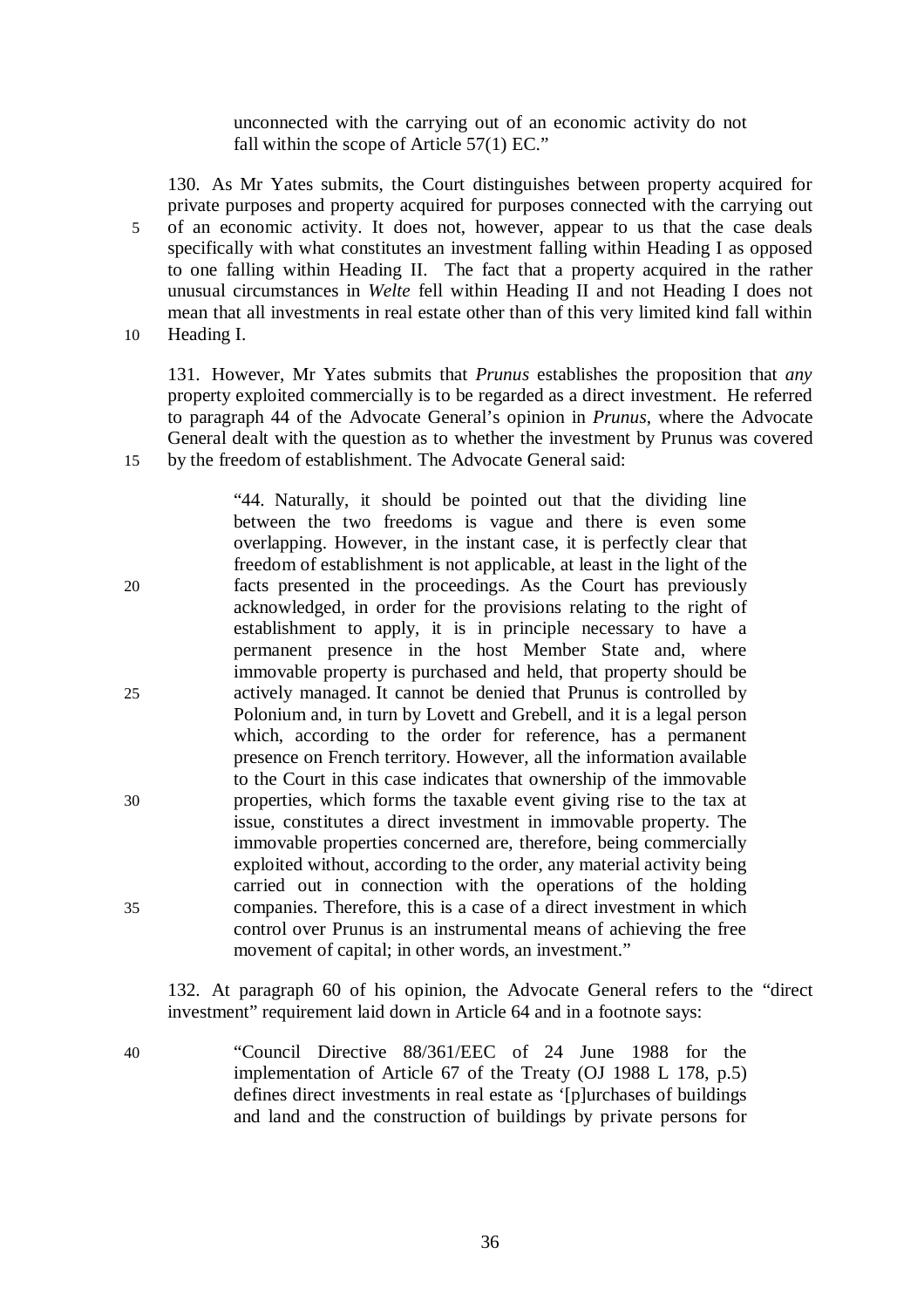gain or personal use. This category also includes rights of usufruct, easements and building rights'. That definition has interpretative value for the purposes of defining the term 'direct investment in real estate' in the context of the free movement of capital, as the Court 5 has confirmed on a number of occasions (see Case C-222/97 *Trummer and Mayer* [1999] ECR I-1661, paragraph 21; Case C-464/98 *Stefan* [2001] ECR I-173, paragraph 5; Case C-386/04 *Centro di Musicologia Walter Stauffer* [2006] ECR I-8203, paragraph 22; and *Elisa*, paragraphs 33 and 34)."

10 133. Mr Yates submits that in this footnote the Advocate General equated the reference to "direct investment – including in real estate" to include the entirety of Heading II.

134. We do not accept that submission. The definition that the Advocate General referred to is not part of the definition of "direct investments" but is a stand alone 15 definition of what is meant by "investments in real estate". The Advocate General does not appear to be saying anything about which investments in real estate fall within Heading I as opposed to Heading II. It would therefore appear that the reference to "direct" in the second line of the footnote is made in error.

135. There was no reference either to this footnote or to paragraph 44 of the 20 Advocate General's opinion in the judgment of the Court in *Prunus*. It is therefore not clear what evidence was before the Advocate General that led him to conclude that the investment in real estate made by Prunus was a direct investment. It does not appear that the Court itself expressed any view as to whether the investments made by Prunus were to be regarded as direct investments. The Court focused rather on 25 whether the restriction concerned existed on 31 December 1993.

136. We therefore agree with Mr Firth that the cases cited by Mr Yates are not authority for his submission that all investments in real estate which are made for commercial purposes are direct investments. It does not appear to us that the judgments in those cases have addressed that point. However, in our view *Walter*  30 *Stauffer* is clear authority that a financial investment in real estate, such as the one made in that case in a property from which the investor did not carry on an economic activity, is to be regarded as falling within the scope of Heading II rather than Heading I.

- 137. Having reached that conclusion as to the law, there is however a difficulty in 35 applying this case law to the facts of the present case. There are no findings of fact in the FTT's judgment about the extent of the property held by English Holdings, the nature of that property and the way in which it is exploited commercially. All we know is that the lettings business is not carried out in the United Kingdom through a permanent establishment and that it generated an annual profit of over £1 million. If
- 40 the point had arisen for decision, we would have had to consider whether we had enough information to enable us to determine the "direct investment" point or whether we would have needed to supplement that information by some means in order to arrive at a decision.